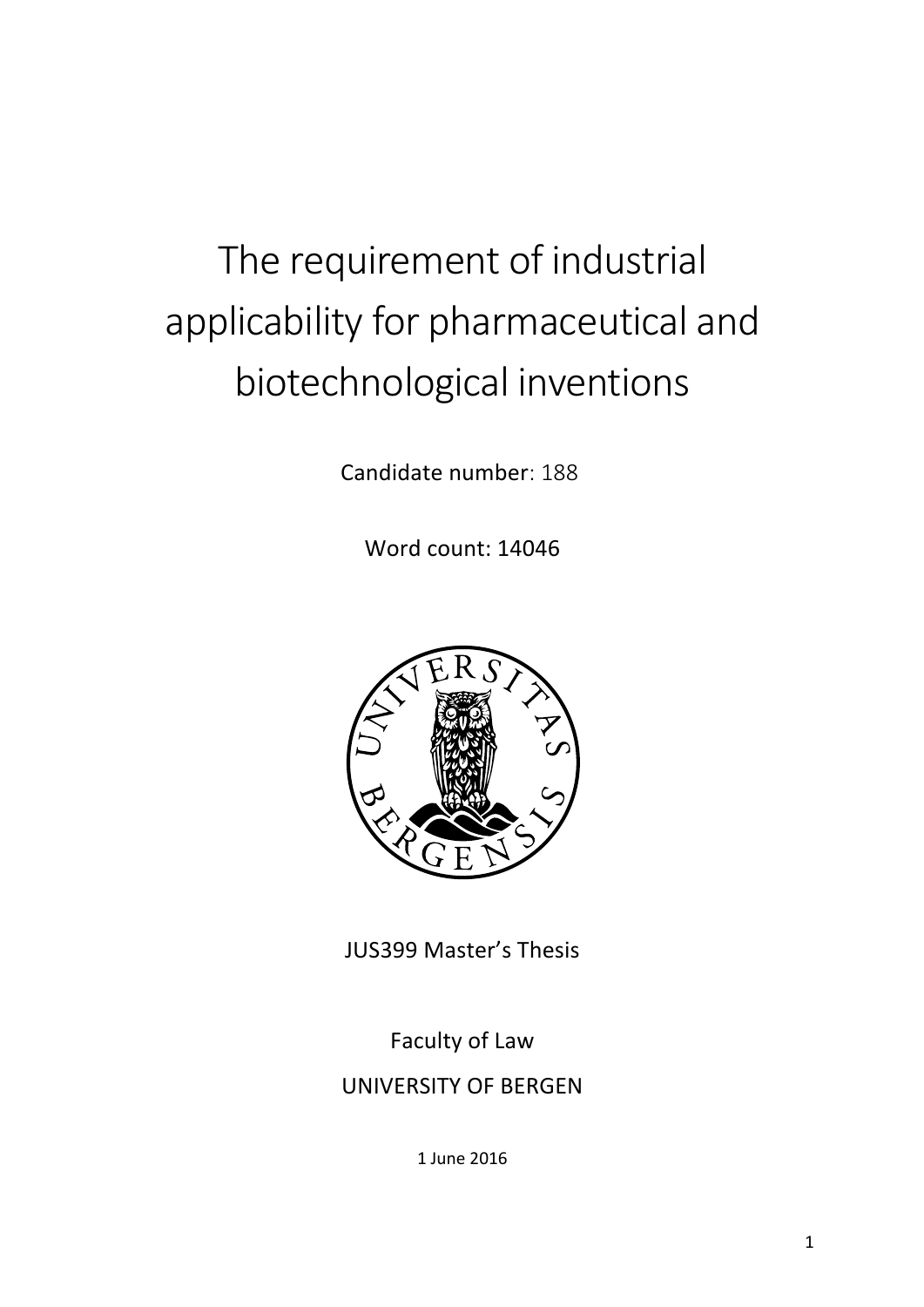| <b>INTRODUCTION</b><br>1                                     | 3  |
|--------------------------------------------------------------|----|
| 1.1<br><b>OVERVIEW</b>                                       | 3  |
| 1.2<br><b>QUESTIONS TO BE EXAMINED IN THIS PAPER</b>         | 5  |
| 1.3<br><b>METHOD</b>                                         | 5  |
| <b>BACKGROUND</b><br>2                                       | 8  |
| 2.1<br>THE LEGAL FRAMEWORK                                   | 8  |
| 2.1.1<br>THE BIOTECH DIRECTIVE                               | 9  |
| 2.1.2<br>THE EUROPEAN PATENT CONVENTION                      | 10 |
| 2.2<br><b>BIOTECHNOLOGICAL AND PHARMACEUTICAL INVENTIONS</b> | 11 |
| 2.3<br>THE LINE BETWEEN DISCOVERY AND INVENTION              | 15 |
| THE REQUIREMENT OF INDUSTRIAL APPLICATION<br>3               | 16 |
| "INDUSTRY"<br>3.1                                            | 16 |
| 3.2<br>"MADE OR USED IN INDUSTRY"                            | 18 |
| "FUNCTION"<br>3.3                                            | 22 |
| 3.4<br><b>DISCLOSURE</b>                                     | 27 |
| 3.4.1<br>PROOF OF FUNCTION                                   | 27 |
| 3.4.1.1<br>Standard of proof                                 | 27 |
| 3.4.1.2<br>Required evidence                                 | 29 |
| 3.4.1.3<br>Required quality of the submitted evidence        | 33 |
| Required quality of evidence in general<br>3.4.1.3.1         | 33 |
| 3.4.1.3.2<br>Required quality of in silico evidence          | 36 |
| 3.4.2<br>WEIGHT OF EVIDENCE SUBMITTED AFTER THE FILING DATE  | 41 |
| <b>CONCLUSION</b><br>4                                       | 43 |
| 5<br><b>REFERENCES</b>                                       | 46 |
| <b>TABLE OF CASES</b>                                        | 46 |
| <b>EPO</b>                                                   | 46 |
| Norway                                                       | 46 |
| England                                                      | 46 |
| <b>BIBLIOGRAPHY</b>                                          | 47 |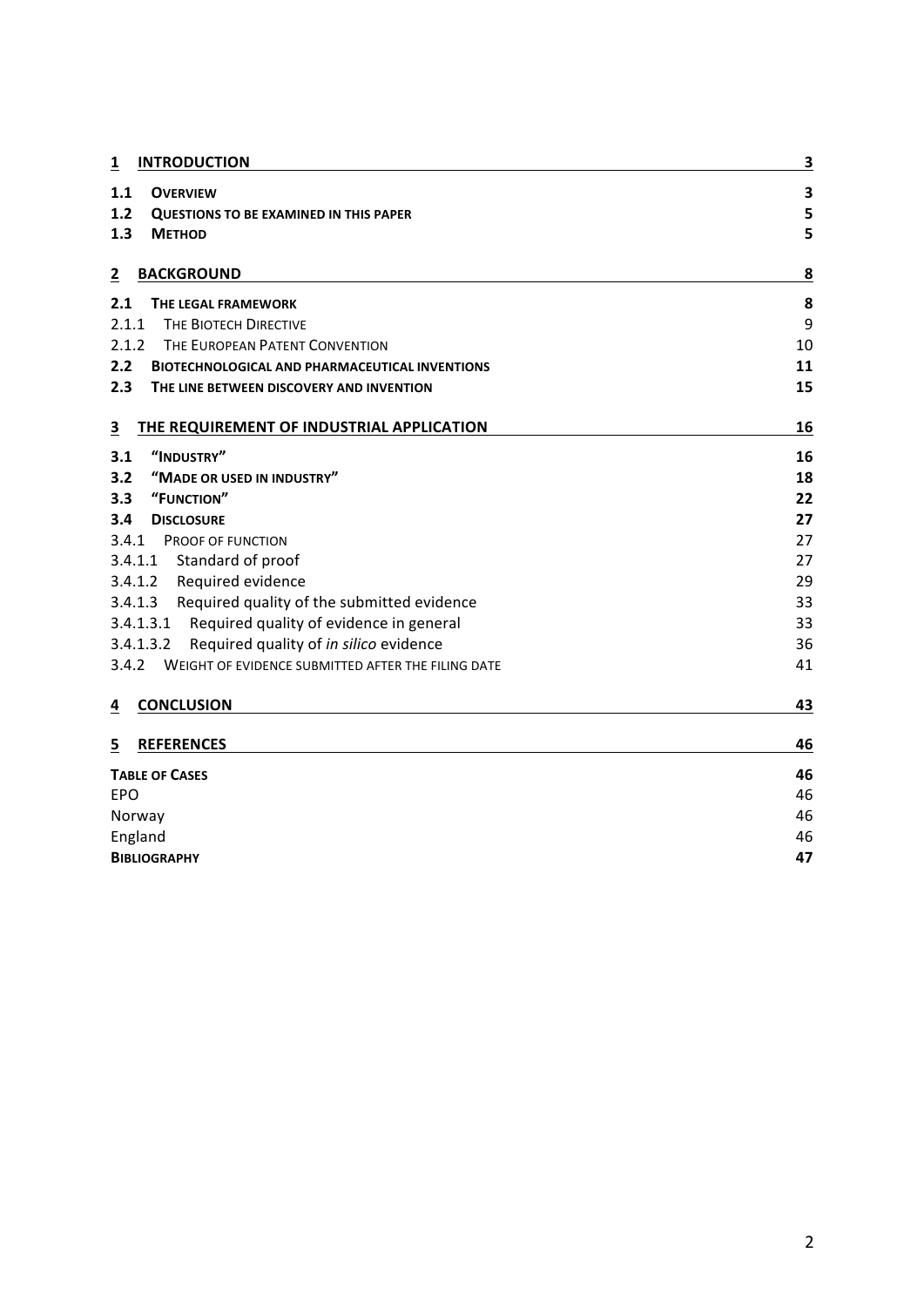# 1 Introduction

## 1.1 Overview

The main topic of this paper is the requirement of industrial application for pharmaceutical and biotechnological inventions, with a particular focus on how the requirement is being interpreted by the technical Board of Appeal of the European Patent Office.

According to Article 52 of the European Patent Convention, for an invention to be patentable within the European patent system, there are three main criteria that must be fulfilled. First of all, the invention must be "new", i.e. it cannot have been known at the time of invention. Secondly, it needs to involve an "inventive step". This requirement is commonly understood to mean that the steps taken to create the invention, cannot have been obvious to a person skilled in the art, based on the common knowledge in the field.

The final of the main criteria is that the invention must be "susceptible of industrial application". This is defined in Article 57 EPC as being able to "be made or used in any kind of industry, including agriculture."

In general, the lack of industrial applicability is rarely used as a reason to oppose or reject a patent.<sup>1</sup> This is partly caused by the fact that, traditionally, the threshold for meeting the requirement has been considered as rather low, since potential applications for an invention are generally fairly obvious.<sup>2</sup> Thus, the requirement of industrial applicability has not been regularly assessed by the Board of Appeal.

In the past few decades, however, patent applications filed for inventions in the biotechnological and pharmaceutical field have become more frequent, as techniques in the

<sup>&</sup>lt;sup>1</sup> See Hector MacQueen et.al., *Contemporary Intellectual Property: Law and Policy*, 2<sup>nd</sup> edition, Oxford 2011 pp. 472-473.

 $2$  See Robert Fitt and Edward Nodder, "Setting the threshold for industrial application: the UK diverges from Europe", Journal of Intellectual Property Law & Practice, 2010, pp. 560-565 (p. 560). See also Bengt Domeij, *Pharmaceutical Patents in Europe*, Stockholm 2000 pp. 20-22.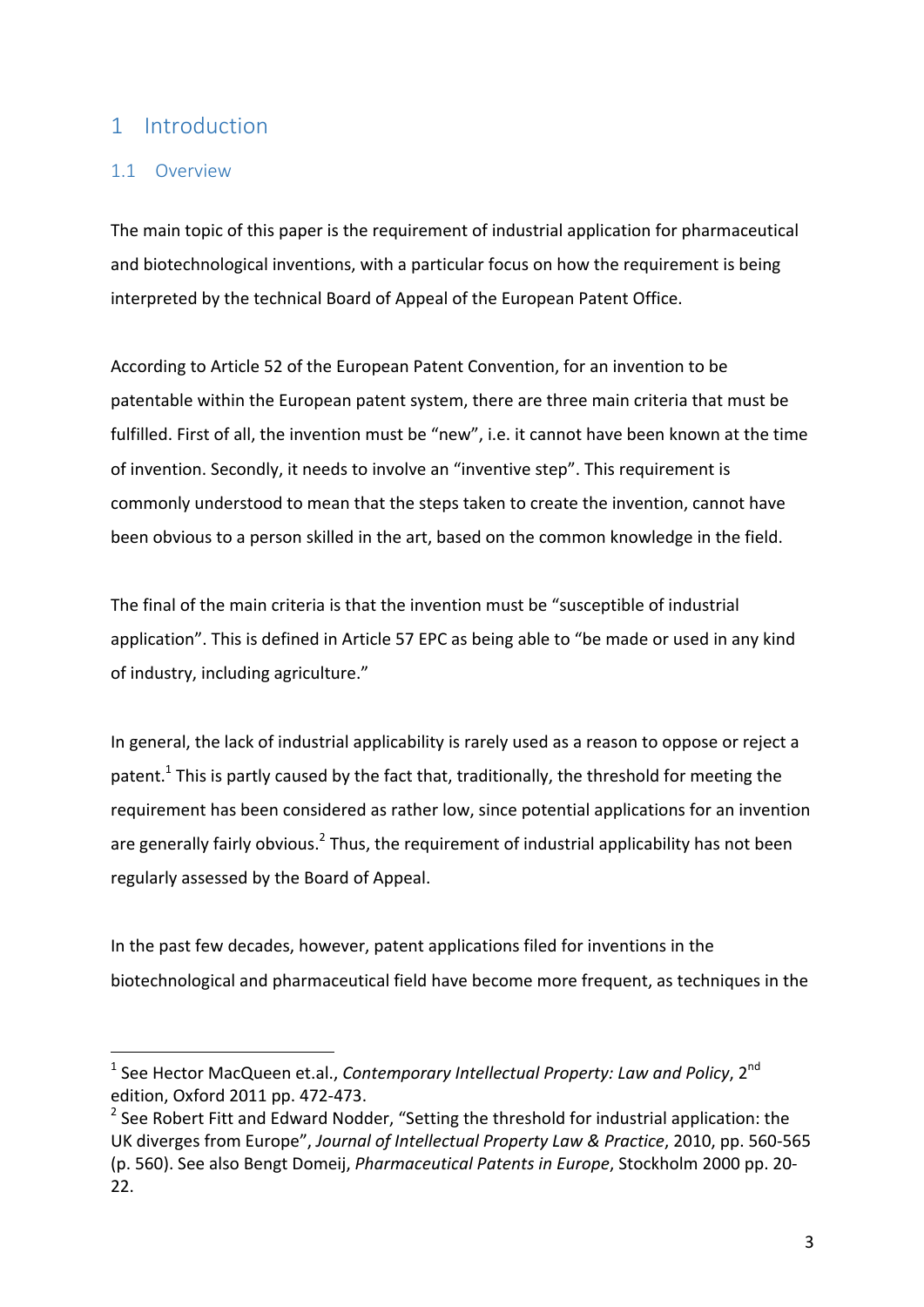field have advanced<sup>3</sup>. For inventions in this area, the industrial application is not always obvious, and newly discovered proteins expressed by isolated genes, or novel chemical compounds that participate in biological processes, might not have a definitively proven function when a patent application is filed.

Especially for inventions sought to be used in disease treatment, months or years of *in vitro*<sup>4</sup> and *in vivo*<sup>5</sup> trials may be necessary to conclusively determine how the substances actually function in the complex biological systems they are assumed to act. Parameters like efficacy or side effects, might not be determined until the very final stages of the development process. 

As a result of this, patent applications are routinely filed before the invention has been definitely proven to function as desired. It is therefore of great importance for those developing new therapeutic agents, to know how the legislation should be understood.

For the most part, it will be fairly apparent whether or not an invention satisfies the requirements of novelty and inventive step. For these requirements, biotechnological and pharmaceutical inventions are in any case not vastly different from those in other fields. The correct understanding of the requirement of industrial application is therefore particularly important, as it effectively dictates how early in the development process a patent can be granted. 

 $3$  According to the EPO, biotechnology patents have for the "past several years" consistently ranked among the ten largest technical fields in terms of patents filed (see EPO's website (epo.org), https://www.epo.org/news-issues/issues/biotechnology.html (last accessed 30 May 2016)). 

<sup>&</sup>lt;sup>4</sup> In vitro: "biological processes and reactions occurring in (i) cells or tissues grown in culture or (ii) in cell extracts or synthetic mixtures of cell components" (Eleanor Lawrence (ed.), *Henderson's Dictionary of Biological Terms*, 11th edition, Harlow 1995).

<sup>&</sup>lt;sup>5</sup> In vivo: "biological processes occurring in a living organism" (*Henderson's Dictionary of Biological Terms*).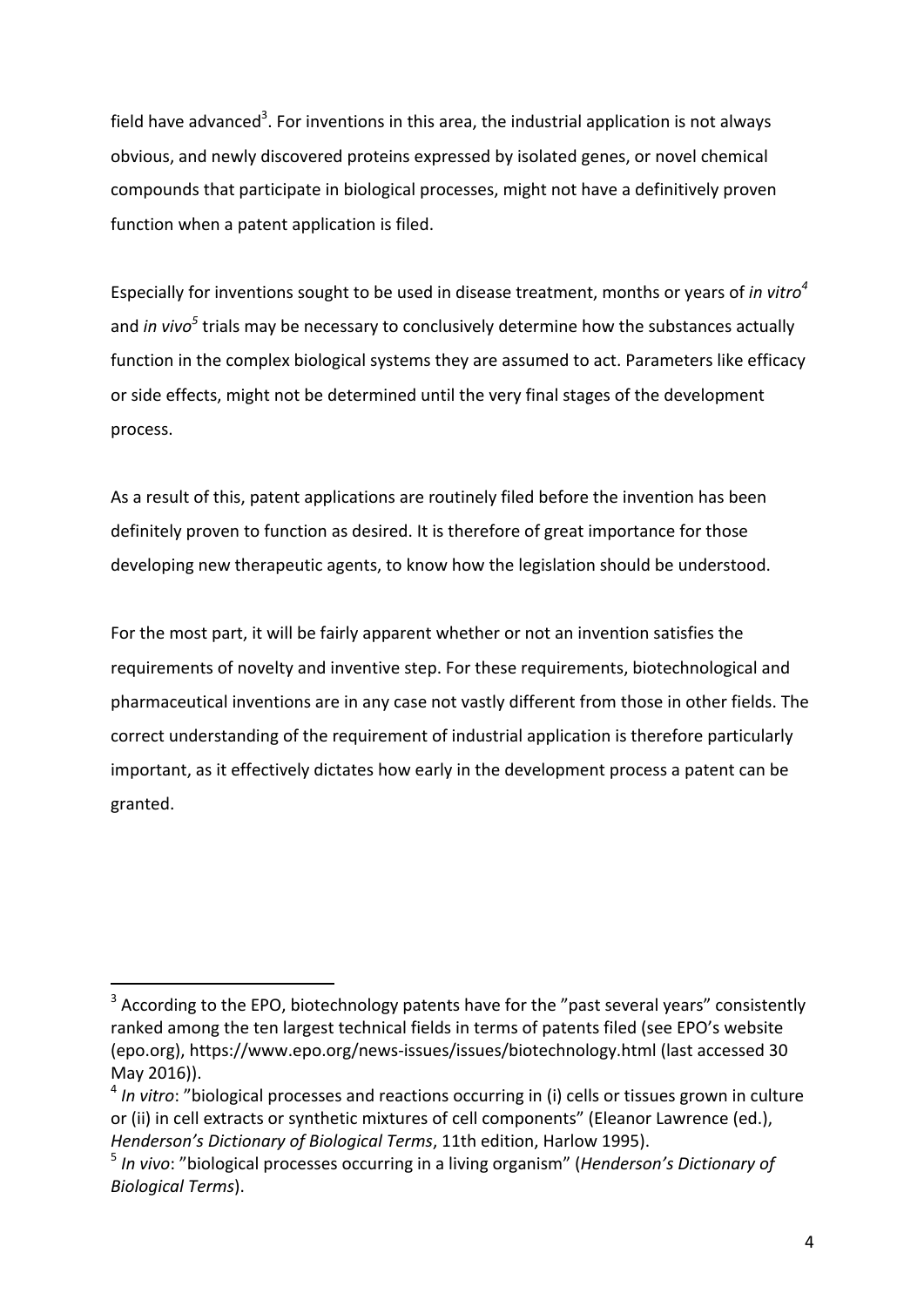#### 1.2 Questions to be examined in this paper

In defining a clear interpretation of the requirement in Article 57 EPC for industrial applicability, there are several questions that need to be answered. First of all, how the terms "industry" and "made or used in industry" should be understood must be determined. Specifically, the question here is whether reproducibility is adequate, or if something more substantial is required.

Secondly, it is important to determine what degree of function is necessary to satisfy the requirement. Is it, for example, sufficient that the claimed substance can be used as a research tool, or is it necessary to disclose a biological function, e.g. as a therapeutic agent?

Furthermore, it is essential to determine what should be disclosed in the patent application to support the claimed industrial application. What should, for example, be expected in terms of proof? Is it necessary to provide experimental evidence conclusively proving the claimed functions, or is it sufficient that the purported ways of exploiting the invention are merely plausible? Are results from computer-assisted *in silico*<sup>6</sup> experiments adequate evidence to support an assumed function, or are wet biology<sup>7</sup> experiments compulsory? What degree of quality should be expected from the disclosed evidence, and how much, if any, weight can be placed on evidence handed in after the filing date?

## 1.3 Method

 

As the European patent system is based on the "first to file" principle, answering the questions outlined above is important in order to determine at what time the filing of a patent application would be prudent. The goal being to make sure that sufficient evidence is presented at the filing date, while an excessive amount of time is not spent collecting evidence that is not required.

<sup>&</sup>lt;sup>6</sup> In silico: Simulations done using computer-assisted methods.

<sup>&</sup>lt;sup>7</sup> Wet-biology experiments: A collective term used about *in vitro* and *in vivo* experiments.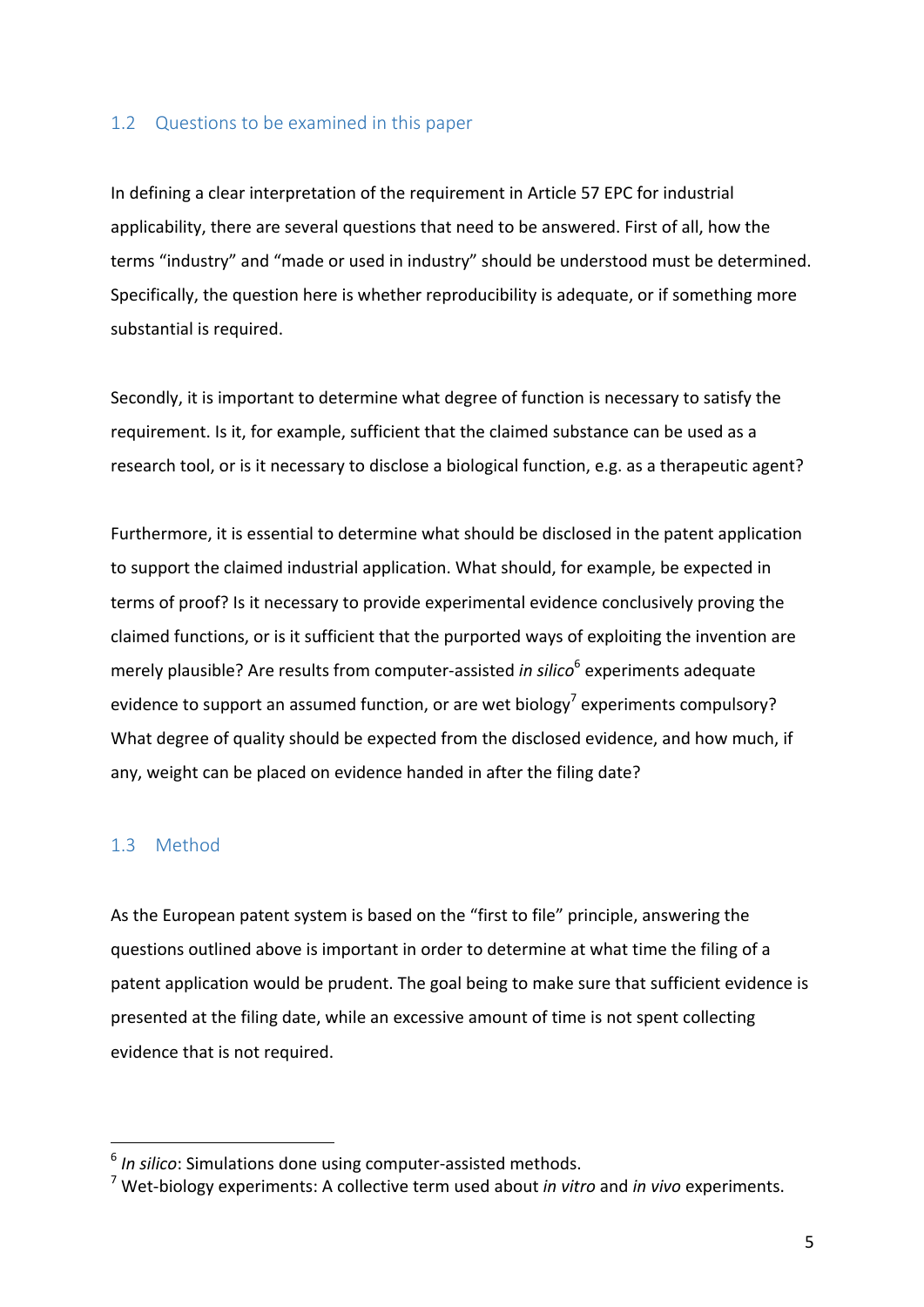The reason for focusing on the multilateral rule in Article 57 EPC rather than national legislation is simple: most patent systems on the national level in Europe are largely, if not completely, based on the EPC. The interpretation of this rule will therefore be applicable also in national patent systems.

According to Article 31 (1) of the Vienna Convention,<sup>8</sup> the interpretation of a treaty should be done "in accordance with the ordinary meaning to be given to the terms of the treaty in their context and in the light of its objective and purpose." While the Vienna Convention has not been ratified by all member states of the European Patent Organisation,<sup>9</sup> it has been established that this convention should be considered a codification of international customary law<sup>10</sup>, and it is thus a basis for interpreting conventions such as the EPC.

The literal understanding should thus be the foundation for an interpretation of the requirements that follow from the EPC. It is, however, not given that the interpretation should be solely based on the literal understanding of the terms. Particularly for conventions whose purpose is harmonisation of national legal systems, the practice of the convention will often be more important.<sup>11</sup> Where the practice comes from executive organs tasked with interpreting the convention, as is the case for EPO's Board of Appeal, their understanding of the terms should be given significant weight.

Additionally, there could be circumstances dictating that less importance should be placed the literal understanding of the terms of the convention. This is arguably the case for Article 57 EPC when assessed in relation to inventions in the pharmaceutical and biotechnological field. 

 $^8$  Vienna Convention on the law of treaties, 23 May 1969.

 $9$  "The European Patent Organisation is an intergovernmental organisation that was set up on 7 October 1977 on the basis of the European Patent Convention (EPC)". Cf. EPO's website (epo.org), https://www.epo.org/about-us/organisation.html (last accessed 31 May 2016).  $10$  Morten Ruud and Geir Ulfstein, *Innføring i Folkerett*, 4<sup>th</sup> edition, Oslo 2011 p. 81.

<sup>&</sup>lt;sup>11</sup> See Finn Arnesen and Are Stenvik, *Internasjonalisering og juridisk metode: særlig om EØS*rettens betydning I norsk rett, 2<sup>nd</sup> edition, Oslo 2015 pp. 31-32.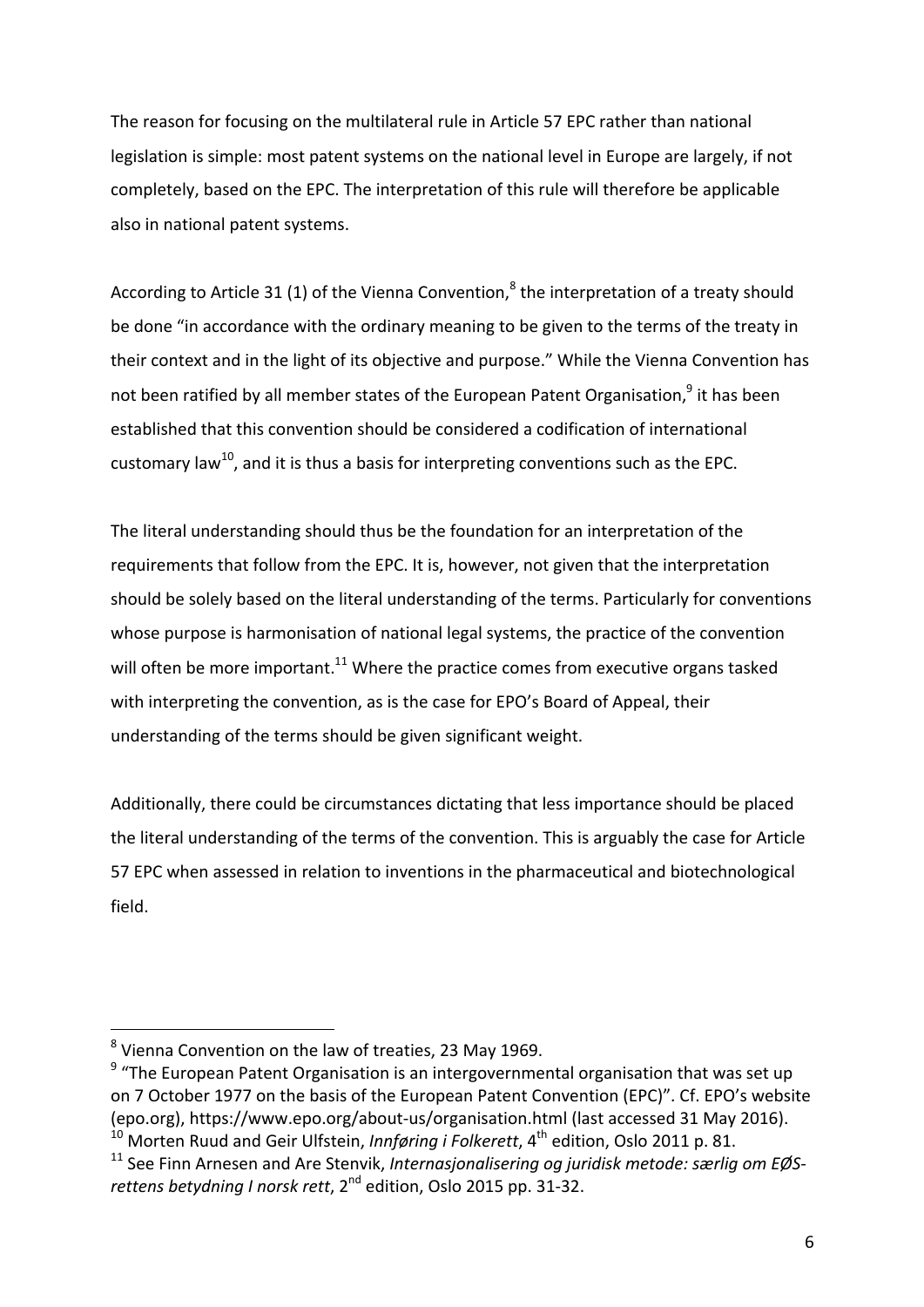Industrial application is defined only in broad strokes, and includes making or using the invention in all fields of industry.<sup>12</sup> As inventions in the field of pharmaceuticals and biotechnology by nature are quite different from inventions in most other technical fields,  $^{13}$ a literal understanding of the requirement may not be the most advantageous.

While the practice of the Board of Appeal is not actually binding to the member states, nor in other cases before the Board themselves, failure to conform with the standards formed here, could be detrimental to the harmonisation of the European patent system. Because European patents are granted by the EPO, but enforced by national courts, predictability is crucial. If different interpretations of the legislation are assumed in the different states, it could be difficult for applicants to determine if a patent granted by the EPO in fact will offer protection in the desired member states.

The consideration of legal unity therefore dictates that practice in the EPO should be attributed considerable weight, even when interpreting national law.<sup>14</sup> This, held together with the fact that there are not many examples of relevant practice on the national level, clearly indicates that it will be most sensible to base an analysis of the requirement of industrial applicability on the EPO's Board of Appeal and their interpretation of Article 57 EPC.

Consequently, determining how the rules in the EPC are practiced by the Board of Appeal, will be of the utmost importance when defining the effect of the requirements.

 $^{12}$  Phillip W. Grubb, *Patents for Chemicals, Pharmaceuticals and Biotechnology,* 4<sup>th</sup> edition, Oxford 2004 p. 65.

 $13$  More on this in chapter 2.2 below.

 $14$  This has been confirmed by several national courts. See e.g. ruling by the Norwegian Høyesterett (Supreme Court) in Rt. 2008 s. 1555 (*Biomar*) paragraph (51) and ruling by English Court of Appeal in [2010] EWCA Civ 33 (*Eli Lilly and Company v Human Genome Sciences, Inc.)*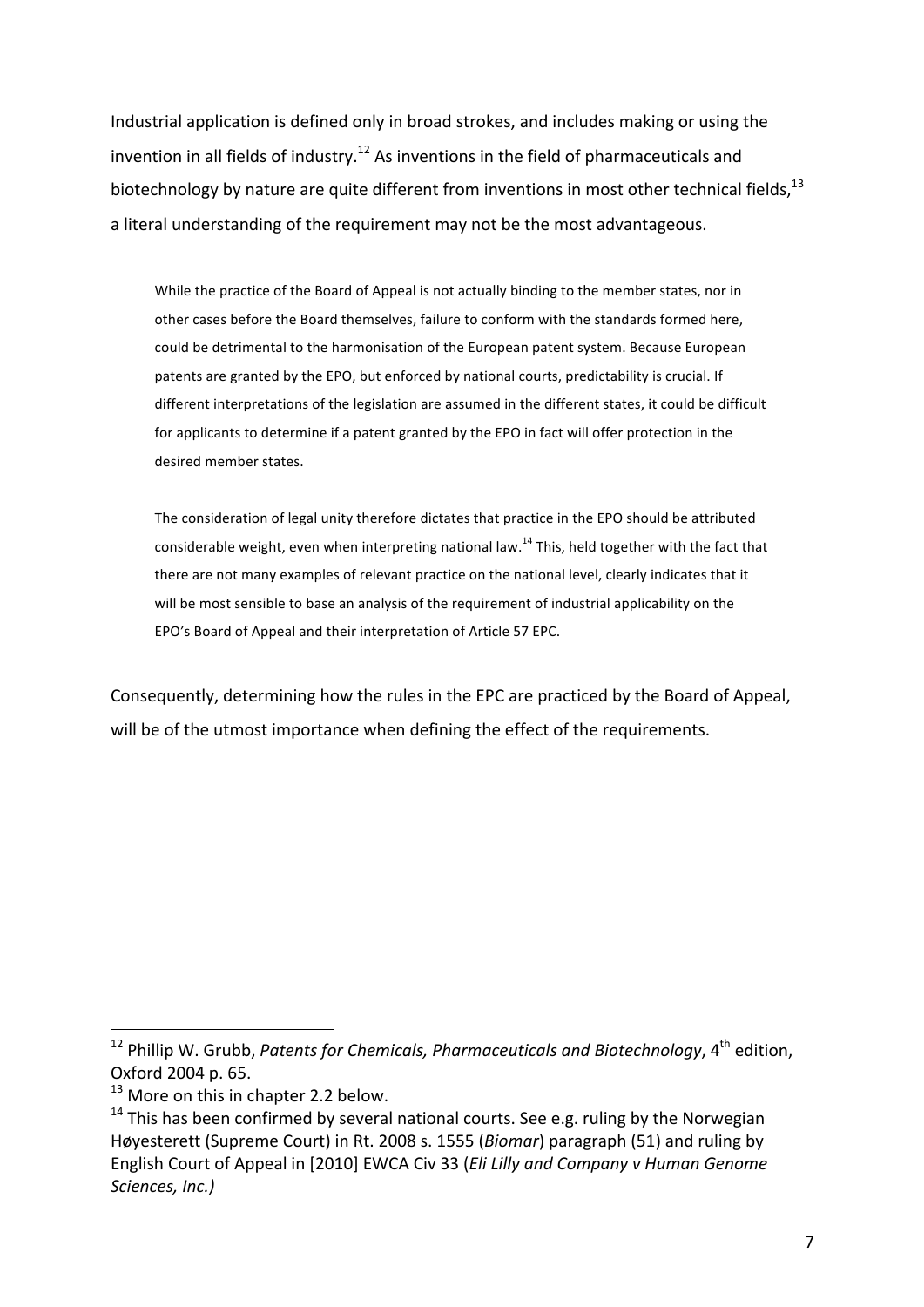# 2 Background

## 2.1 The legal framework

 

Apart from several international agreements on patent law, like TRIPS<sup>15</sup> and PCT, <sup>16</sup> European patent law is coloured by rules issued from three different legal spheres.<sup>17</sup> First of all, the European Patent Office (EPO) grants patents according to the European Patent Convention  $(EPC)$ ,<sup>18</sup> a multilateral treaty with 38 member states, initiated by the European Council. Patents granted by the EPO are, however, not automatically valid in all member states. It is up to the applicant to define in the application the states in which he wants protection. National patents are then granted and enforced in the specified countries provided that the EPO approves the application.

The second legal sphere is made up of the national patent systems, as there are in fact slight variations between the different countries in legislation.

Lastly, the European Union constructs supranational legislation, attempting to form a continuous harmonisation of the member states' national patent laws. An example of this, is the so-called Biotech Directive, $19$  which obviously is relevant for inventions in the pharmaceutical and biotechnological field.

 $15$  Agreement on Trade-Related Aspects of Intellectual Property Rights, Annex 1C of the Marrakesh Agreement Establishing the World Trade Organization (15 April 1994) – an international agreement setting minimum standards for intellectual property regulation.  $16$  The Patent Cooperation Treaty (24 January 1970) – a multilateral patent law treaty, allowing applicants to seek patent protection in 148 member countries simultaneously.

 $17$  More in Timo Minssen, "När anses en bioteknologisk uppfinning vara komplett och praktiskt användbar? – Del II – Om senare utveckling kring kravet på "industrial application" och "utility" för gen- och protein-relaterade uppfinningar i USA och Europa", Nordiskt *Immateriellt Rettsskydd*, 2008, pp. 339-387 (pp. 340-341).

<sup>&</sup>lt;sup>18</sup> The European Patent Convention, 15 October 1973. Currently, the 15<sup>th</sup> edition is in effect.  $19$  Directive 98/44/EC of the European Parliament and of the Council of 6 July 1998 on the legal protection of biotechnological inventions, 6 July 1998.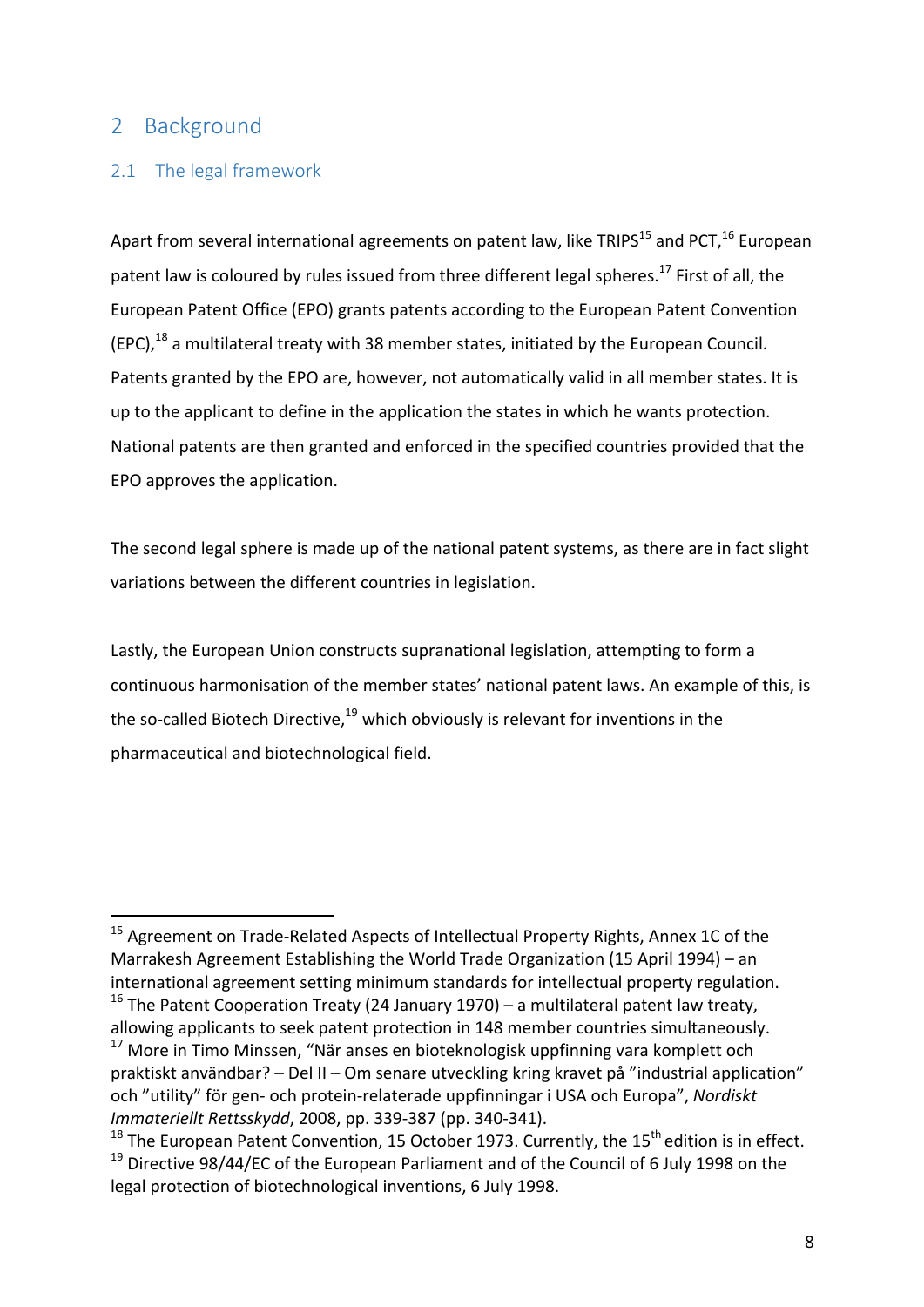Additionally, in the past years, efforts have been made to implement a common, multilateral patent (as opposed to one organ granting patents for specified countries).<sup>20</sup> This has resulted in the Unified Patent Court, $^{21}$  which will have "exclusive jurisdiction for litigation relating to European patents and European patents with unitary effect", $22$  and will enter into force as soon as it has been ratified by the required number of states.

Because there are several different patent systems currently in effect in Europe, there is also a large potential for conflict. One of the most actively debated subjects, is regarding the correct interpretation of the requirement for industrial applicability, particularly in assessment of patent applications for gene and protein related inventions.<sup>23</sup>

## 2.1.1 The Biotech Directive

The Biotech Directive has had a central role in the discussion of how the requirement of industrial applicability should be interpreted. While the Directive does allow for patents to be granted for isolated gene sequences, Article 5 (3) prescribes that "[t]he industrial application of a sequence or a partial sequence of a gene must be disclosed in the patent application."

It follows from the Biotech Directive that gene related inventions should be considered on the basis of the same criteria as all other inventions. It does, however, also imply that the industrial application of a whole or partial gene sequence will never be considered as obvious. A DNA sequence must have a disclosed function, and If the gene sequence is shown to encode a protein, the function of the encoded protein must also be provided. If several gene sequences are claimed in the application, the functions of all sequences must be disclosed.

<sup>&</sup>lt;sup>20</sup> See COM(2007) 165 - Communication from the Commission to the European Parliament and the Council – Enhancing the patent system in Europe, 3 April 2007.

 $21$  The Unified Patent Court is established in the Agreement on a Unified Patent Court and Statute, document 16351/12 of 11 January 2013.

 $22$  See EPO's website (epo.org) https://www.epo.org/law-practice/unitary/patent-court.html (Last accessed 28 May 2016).

<sup>&</sup>lt;sup>23</sup> See Minssen, 2008 p. 341.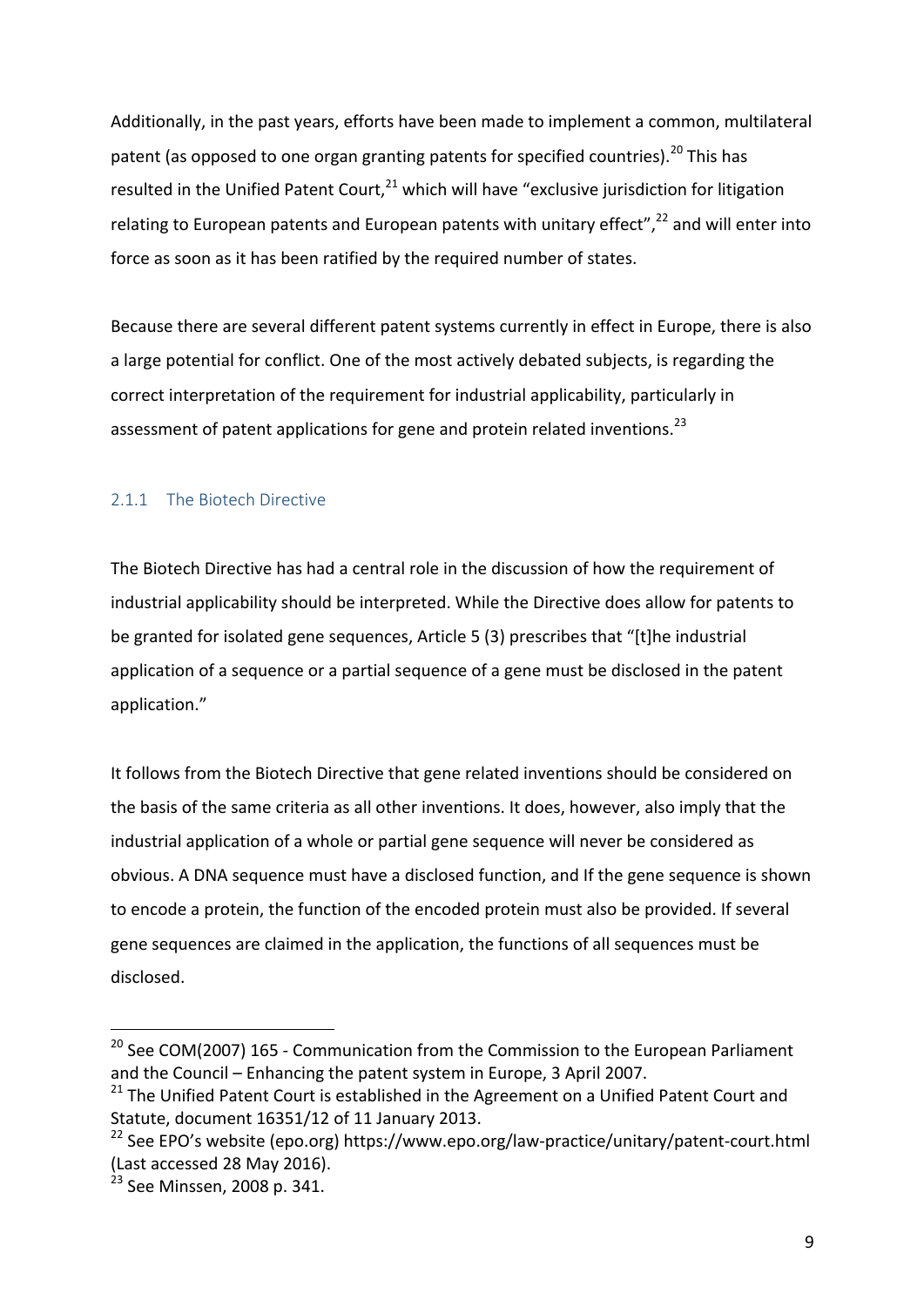While the Biotech Directive undoubtedly is important in the clarification of legal protection for biotechnological inventions, it is not absolutely imperative in the elucidation of how the requirement of industrial application is interpreted by the EPO. According to Rule 26 (1) EPC, the Directive "shall be used as a supplementary means of interpretation", but in reality, it is rarely mentioned by the Board of Appeal.

#### 2.1.2 The European Patent Convention

Industrial applicability is one of the fundamental requirements in European patent law, and is first and foremost anchored in Article 52 (1) EPC, which states that "European patents shall be granted for all inventions, in all fields of technology, provided that they are new, involve an inventive step and are susceptible of *industrial application*" (emphasis by author).

From Article 57 EPC, it follows that an invention will be considered "as susceptible of industrial application if it can be made or used in any kind of industry, including agriculture", and Rule 42 (1) (f) EPC states that the description of the patent application must "indicate explicitly, unless it is obvious from the description or the nature of the invention, the way in which the invention may be exploited in industry."

For complete and partial gene sequences, further specification is found in Rule 29 (3) EPC, a literal inclusion of Article 5 (3) of the Biotech Directive: "[t]he industrial application of a sequence or a partial sequence of a gene must be disclosed in the patent application". Hence, it follows from this that the industrial application of DNA sequences will not be considered as "obvious".

The technical Board of Appeal has, for several gene- and protein-related inventions, acknowledged industrial applicability according to Article 57 EPC, especially for inventions that have proved to have valuable pharmaceutical capabilities directly applicable to animal trials within the pharmaceutical industry. For the most part, however, the specific industrial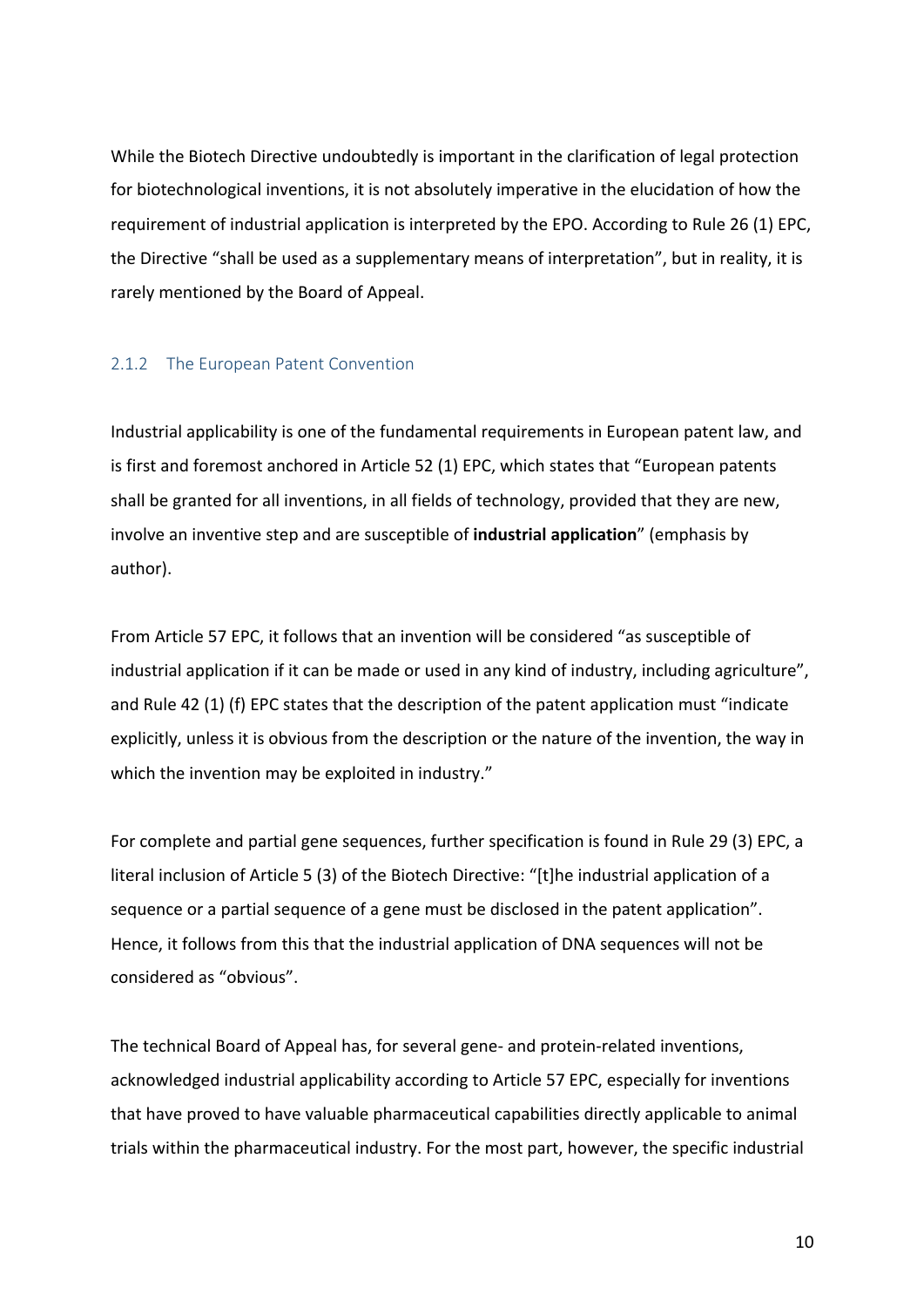applications have been so plausible and clearly stated in the patent applications, that the Board neither discussed nor mentioned Rules 29 (3) or 42 (1) (f) EPC.<sup>24</sup>

Most of the decisions have not, therefore, given satisfying answers to the question asked above. However, more complex cases have been put forward for the Board of Appeal, and there are consequently several examples of a more thorough examination of the requirement of industrial applicability.

## 2.2 Biotechnological and pharmaceutical inventions

Since before morphine was extracted from the opium plant and marketed for pain management in the early 1800s, the pharmaceutical industry has played a key role in the continued advancement of human health. Were it not for the prospects of financial gain, it is highly unlikely that the treatment of disease would be near the level at which it is today.

The pharmaceutical industry has a collective yearly revenue exceeding \$1000 billion.<sup>25</sup> Consequently, there are undoubtedly many asking questions regarding the ethical aspects of pharmaceutical patents, arguing that therapeutic agents should be available to all, and that no one should be profiting from human disease.<sup>26</sup>

There are, however, also enormous costs associated with the development of new drugs. Large teams of scientists are generally needed, and prospective therapeutic agents must go through extensive testing before they are allowed on the market.

After identifying the lead compound, i.e. the compound performing the final function in a biological system, work starts on improving the potency, reducing toxicity and refining

<sup>&</sup>lt;sup>24</sup> See e.g. T 446/99 (*Bordetella toxin/AMGEN*), T 606/03 (Gene trap/ARTEMIS), T 1074/03 (*Soluble peptides/IXSYS*)

<sup>&</sup>lt;sup>25</sup> See Thomson Reuters website (thomsonreuters.com),

http://thomsonreuters.com/en/articles/2015/global-pharma-sales-reach-above-1 trillion.html (last accessed 31 May 2016).

<sup>&</sup>lt;sup>26</sup> See e.g. Sigrid Sterckx, "Can drug patents be morally justified?" *Science and Engineering Ethics*, **11** (1), 2005 pp. 81-92.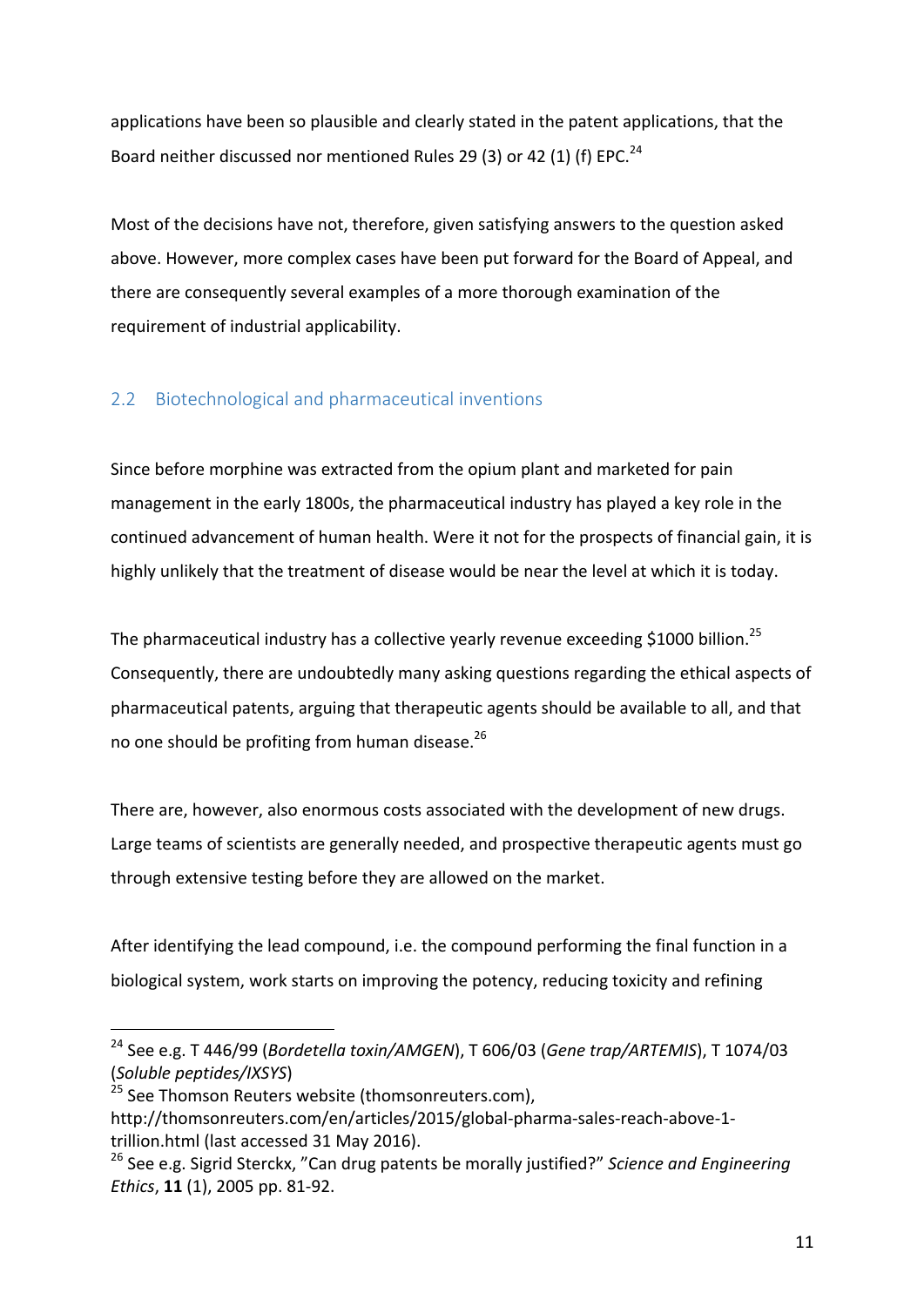binding specificity, as well as improving the duration of action and metabolic and pharmacokinetic patterns.<sup>27</sup> According to a study done by the Tufts Center for the Study of Drug Development, the average cost of developing a drug gaining market approval, was \$2.6 billion. This study also found that an additional §312 million is spent on further testing after approval of the drug, bringing the total to §2.9 billion.<sup>28</sup>

Consequently, there is great importance placed on having intellectual protection and securing the investments made in research and development.<sup>29</sup> This has resulted in patents being sought at every step from inception to market place, which could lead to "dense thickets of intersecting, overlapping, and cross-blocking patents", $30$  as everyone involved is trying to gain control of the final product.

A possible consequence of this has been described as the "tragedy of the anticommons". A situation in which resources are prone to underuse because many different owners have a right to exclude others from a limited resource. If, for example, all receptors<sup>31</sup> that could be used in screening tests were controlled by different owners, collecting the necessary licences to screen potential drugs against these receptors would be near impossible. As a result, scientific progress could decelerate, as less promising alternatives would be pursued if they were to present fewer hurdles. $32$ 

 $27$  See George de Stevens, "Lead Structure Discovery and Development" in Corwin Hansch (ed.) Comprehensive Medicinal Chemistry, Oxford 1990, pp. 261-284 (p. 266).

 $^{28}$  Joseph A. DiMasi, Henry G. Gabrowski and Ronald W. Hansen, "Innovation in the pharmaceutical industry: New estimates of R&D costs", Journal of Health Economics, 2016 pp. 20-33 (p. 20).

<sup>29</sup> More in Philippe Ducor, "New Drug Discovery Technologies and Patents", *Rutgers Computers & Technology Law Journal*, 1996 pp. 369-477 (p. 461).

<sup>&</sup>lt;sup>30</sup> See Thomas D. Kiley, "Patents on Random Complementary DNA Fragments?" Science, 257 (5072), pp. 915-918 (p 916). Also Domeij, 2000, pp. 19-38.

 $31$  Receptor (here): protein to which a signalling molecule such as a neurotransmitter, hormone, drug, or metabolite binds specifically and stimulates a particular response by the cell (*Henderson's Dictionary of Biological Terms*).

 $32$  More in Michael A. Heller and Rebecca S. Eisenberg, "Can Patents Deter Innovation? The Anticommons in Biomedical Research", Science, 1998 pp. 698-701 (p. 699)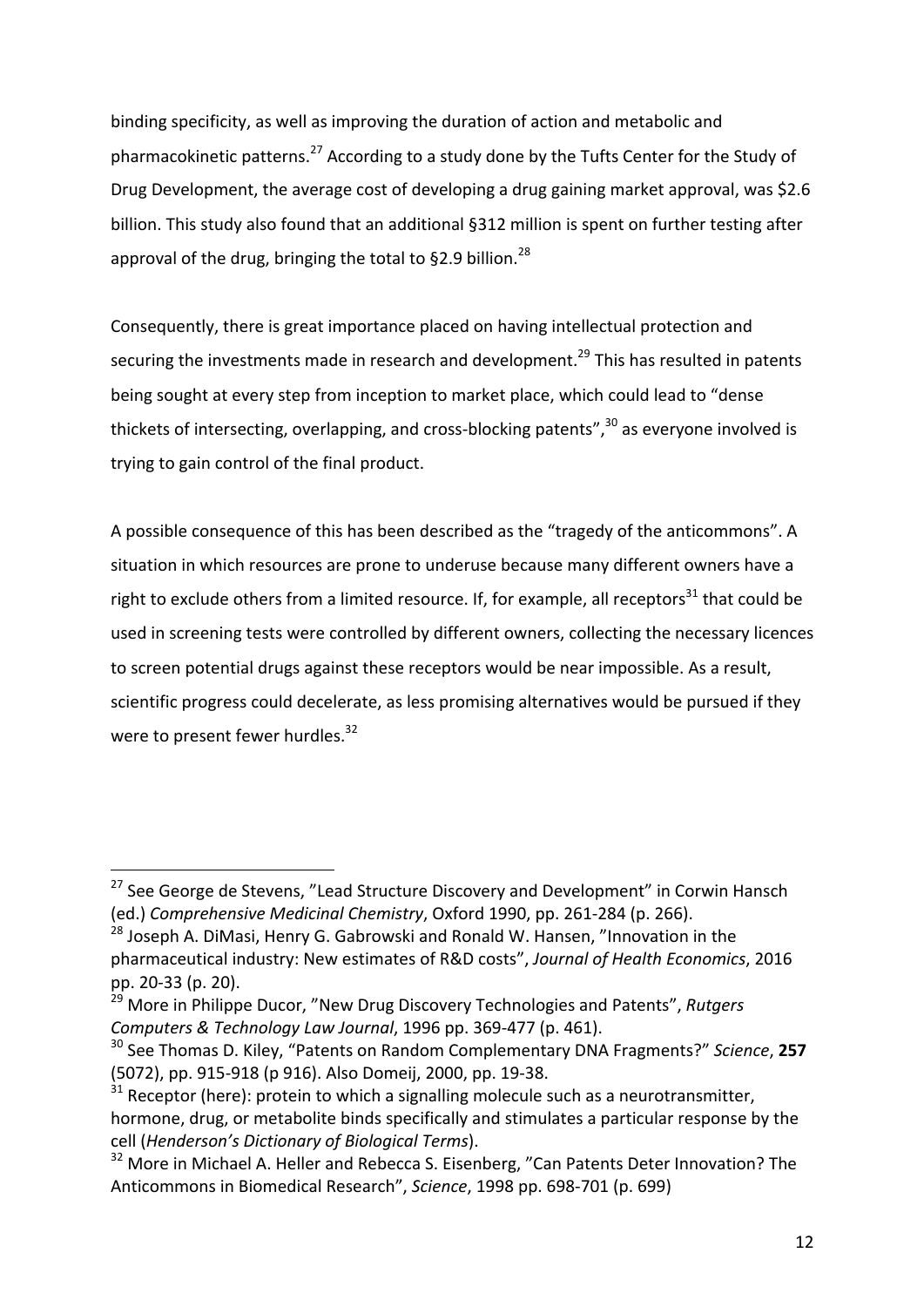The practice of filing patent applications before a function has been definitively proven is especially evident in the field of biotechnology.<sup>33</sup> In short, biotechnology is the use of living organisms to create useful products, for example pharmaceuticals. In the 1970s, scientists were beginning to find techniques for locating, isolating, preparing and studying small segments of DNA. As the techniques for cloning DNA improved, the field of proteomics<sup>34</sup> emerged, enabling the study of all genes and proteins in whole cells.

All functions occurring in a biological system are essentially carried out by proteins. These proteins are expressed from the genetic information stored in the DNA. Using different biotechnological methods, scientists are able to identify and isolate genes and proteins. As the areas of genomics<sup>35</sup> and proteomics have evolved, large libraries of genes and proteins isolated from different organisms (including humans) have been created. This allows for comparison of newly discovered substances, with substances that have known functions, normally by carrying out some sort of sequence homology assay.

In the pharmaceutical area, biotechnology is first of all used to identify receptors or enzvmes<sup>36</sup> involved in a specific process related to a disease, and then finding a substance that can interfere with its action.

Furthermore, several diseases are effectively treated with recombinant proteins produced using biotechnological methods. A few examples are: Erythropoietin<sup>37</sup> which can help people

 $33$  For a far more thorough description of the uses and methods of biotechnology, see See David L. Nelson and Michael M. Cox, *Lehninger Principles of Biochemistry*, New York 2013, pp. 435-436.

 $34$  Proteomics: "Broadly, the study of the protein complement of a cell or organism" (glossary in Nelson and Cox, 2013).

 $35$  Genomics: "A science devoted broadly to the understanding of cellular and organism genomes" (glossary in Nelson and Cox, 2013).

 $36$  Enzyme: "any of a large and diverse group of (mainly) proteins that function as biological catalysts in virtually all biochemical reactions, essential in all cells, different enzymes being highly specific for a particular chemical reaction and reactants" (*Henderson's Dictionary of Biological Terms*).

 $37$  Erythropoietin: "a glycoprotein hormone produced chiefly by the kidney and which stimulates the final differentiation of red blood cells from precursor cells" (*Henderson's Dictionary of Biological Terms*).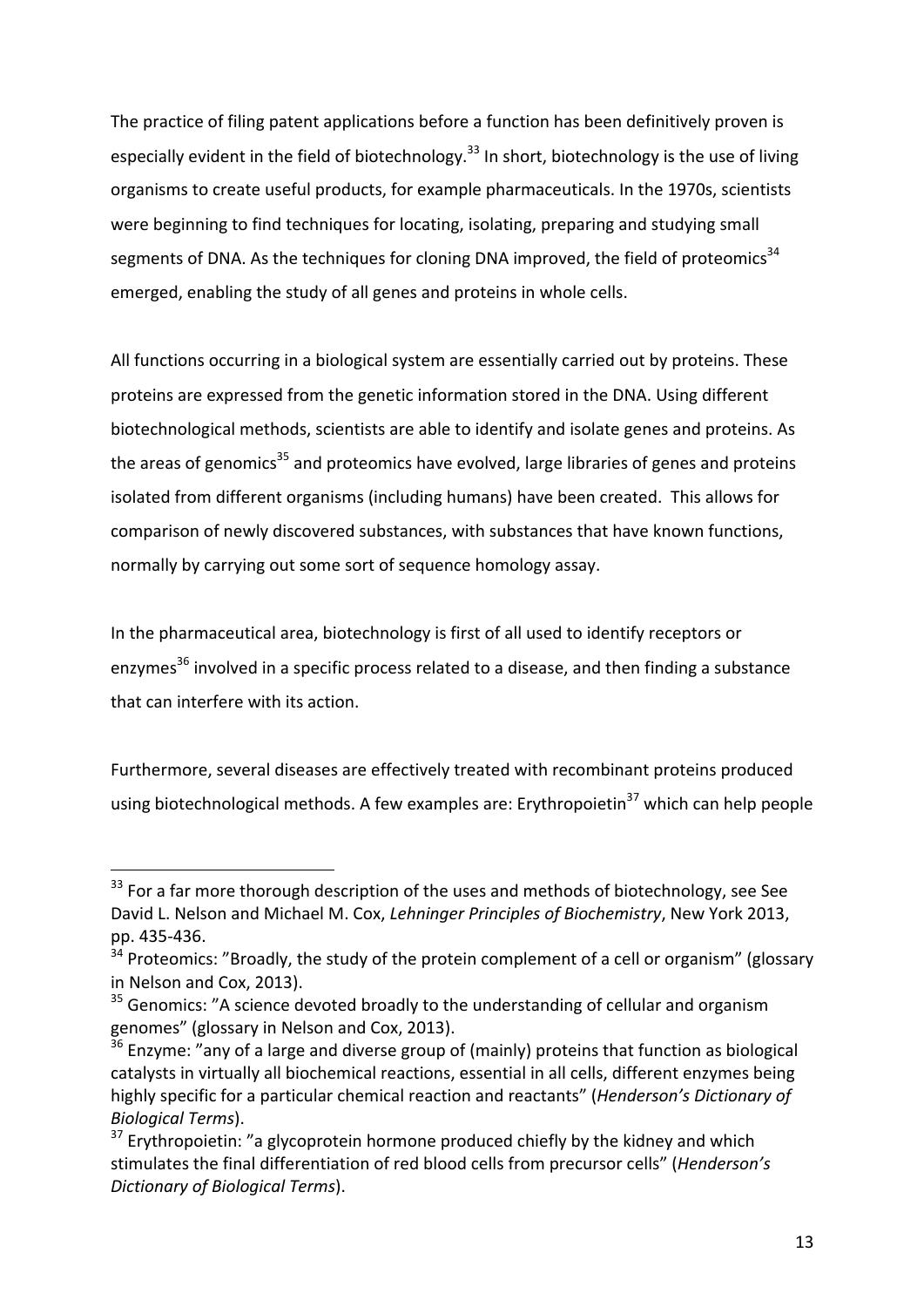with reduced kidney function avoid frequent blood transfusions; insulin, $38$  which is used in the treatment of diabetes; and interleukins, $39$  used in the treatment of HIV infections, cancer and various immune deficiencies.

As the use of biotechnology and recombinant proteins<sup>40</sup> is becoming more and more common in therapeutics, the practice of attempting to gain patent protection at the earliest stages of research and development is also increasingly typical. Patent applications are routinely filed for partial gene sequences, which cannot be used to express full and functioning proteins.<sup>41</sup> Because elucidating the biological function of the full gene and the protein it encodes is the most expensive step in the process, embarking on that task becomes even more unattractive if several fragments of the full gene are already patented.<sup>42</sup>

While the potential use for most inventions is fairly obvious, this is, as follows from the above, often not the case for inventions in the field of pharmaceuticals and biotechnology. Whereas all identified and isolated proteins or chemical compounds can technically be reproduced (or "made"), the endogenous functions of such substances are often referred to indistinctly, and based on similarity with substances whose functions are better elucidated, as extensive research is required for these to be uncovered.<sup>43</sup>

 $38$  Insulin: "a polypeptide hormone produced ... in the pancreas, which decreases the amount of glucose in the blood by promoting glucose uptake by cells and increasing the capacity of the liver to synthesize glycogen" (*Henderson's Dictionary of Biological Terms*).

 $39$  Interleukins: "diverse group of proteins produced by activated macrophages and lymphocytes and other leukocytes during an immune response" (*Henderson's Dictionary of Biological Terms*). 

 $40$  Recombinant protein: "any protein protein produced from a recombinant DNA template." Recombinant DNA: "DNA produced by joining together *in vitro* genes from different sources or which has in some way been modified *in vitro* to introduce novel genetic information" (*Henderson's Dictionary of Biological Terms*).

 $41$  A partial gene sequence can, in reality, only function as a probe to scan for the full gene. It cannot be used to encode a full, functioning protein, and thus will not cause any biological function. Partial gene sequences can, however be useful in diagnosis of genetic diseases.  $42$  See Domeij, 2000 p. 27.

 $43$  More in Denis Schertenlieb, "The Patentability and Protection of DNA-based Inventions in the EPO and the European Union", *European Intellectual Property Review*, 2003 pp. 125-138 (p. 128).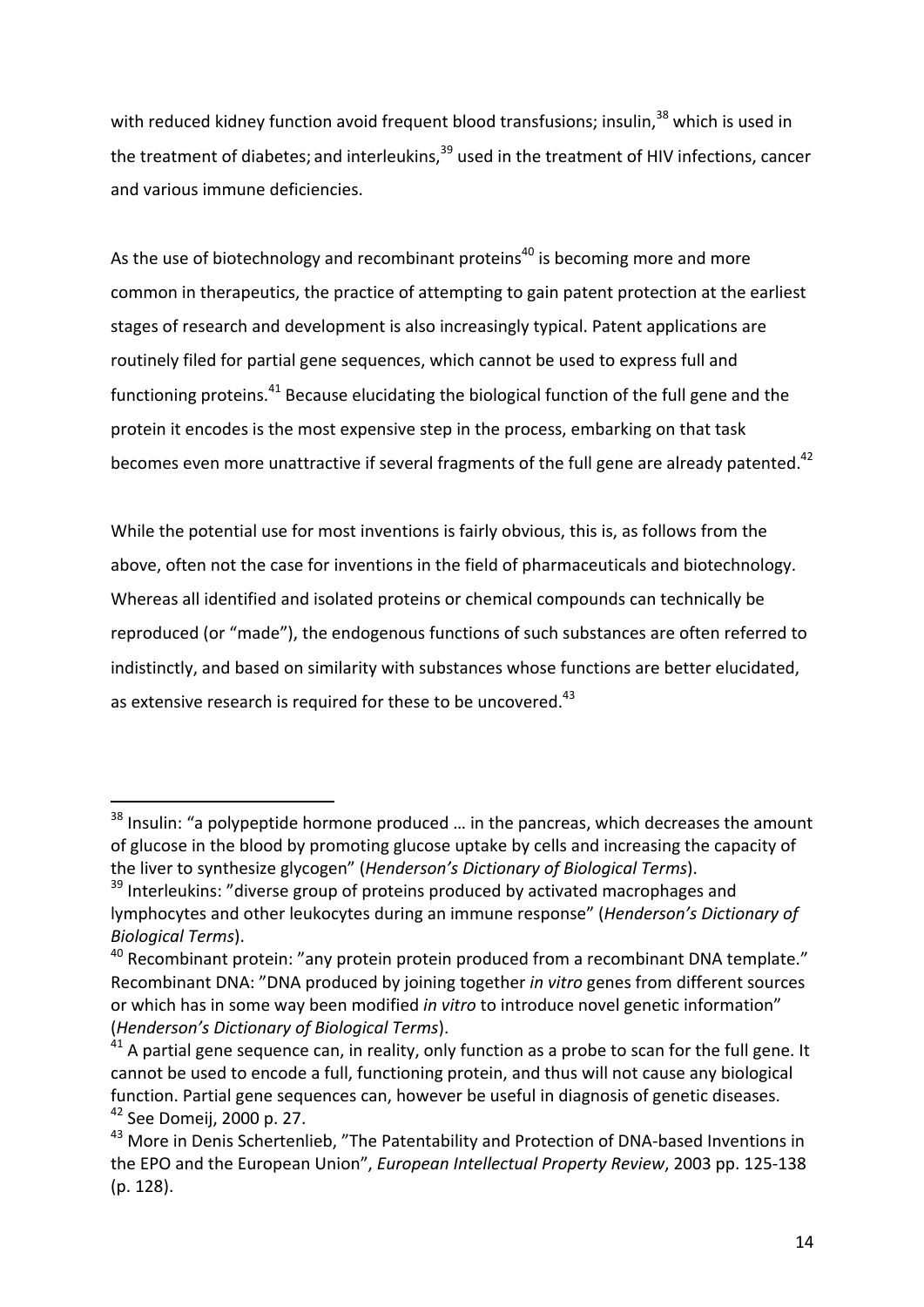As a result of this, clearly defining the correct interpretation of the requirement of industrial applicability is particularly important, as it may help to limit the ability to grant patents that in reality only function as means of hindering competitors from using particular substances in their research. A clear understanding of the requirement will also aid in determining when a patent application should be filed.

#### 2.3 The line between discovery and invention

Discoveries are, according to Article 52 (2) (a) EPC, excluded from patentability, as they "shall not be regarded as inventions".

Since the potential use of inventions historically has been quite evident, there generally has been no real need for a separate evaluation of industrial applicability. Rather than explicitly evaluating the requirement of industrial applicability, the question has therefore largely been whether the claimed product is aimed at a technical result, or whether it is merely of an abstract and intellectual character,  $44$  and thus falling under the exclusions listed in Article 52 (2) EPC. The nature of biotechnological and pharmaceutical inventions, however, can often cause the distinction between invention and nonpatentable discoveries to become blurred. 45

The line between discovery and invention has been discussed by the EPO Board of Appeal on several occasions. Discoveries has been defined as "the result of purely intellectual activity with no practical or or technical character", and it has been stated that the question of whether the claimed substance is a "mere "discovery"" is closely linked to the question of whether the way in which a claimed product could be "exploited in industry", may be derived from the description, or if the described product is "merely an interesting research result that might yield a yet to be identified industrial application".  $46$ 

<sup>&</sup>lt;sup>44</sup> See e.g. T 22/85 (*Document abstracting and retrieving/IBM*), point 2 of the reasons.

<sup>&</sup>lt;sup>45</sup> See Schertenlieb, 2003 p. 127.

<sup>&</sup>lt;sup>46</sup> T 338/00 (*Multimeric receptors/SALK INSTITUTE*), point 2 of the reasons.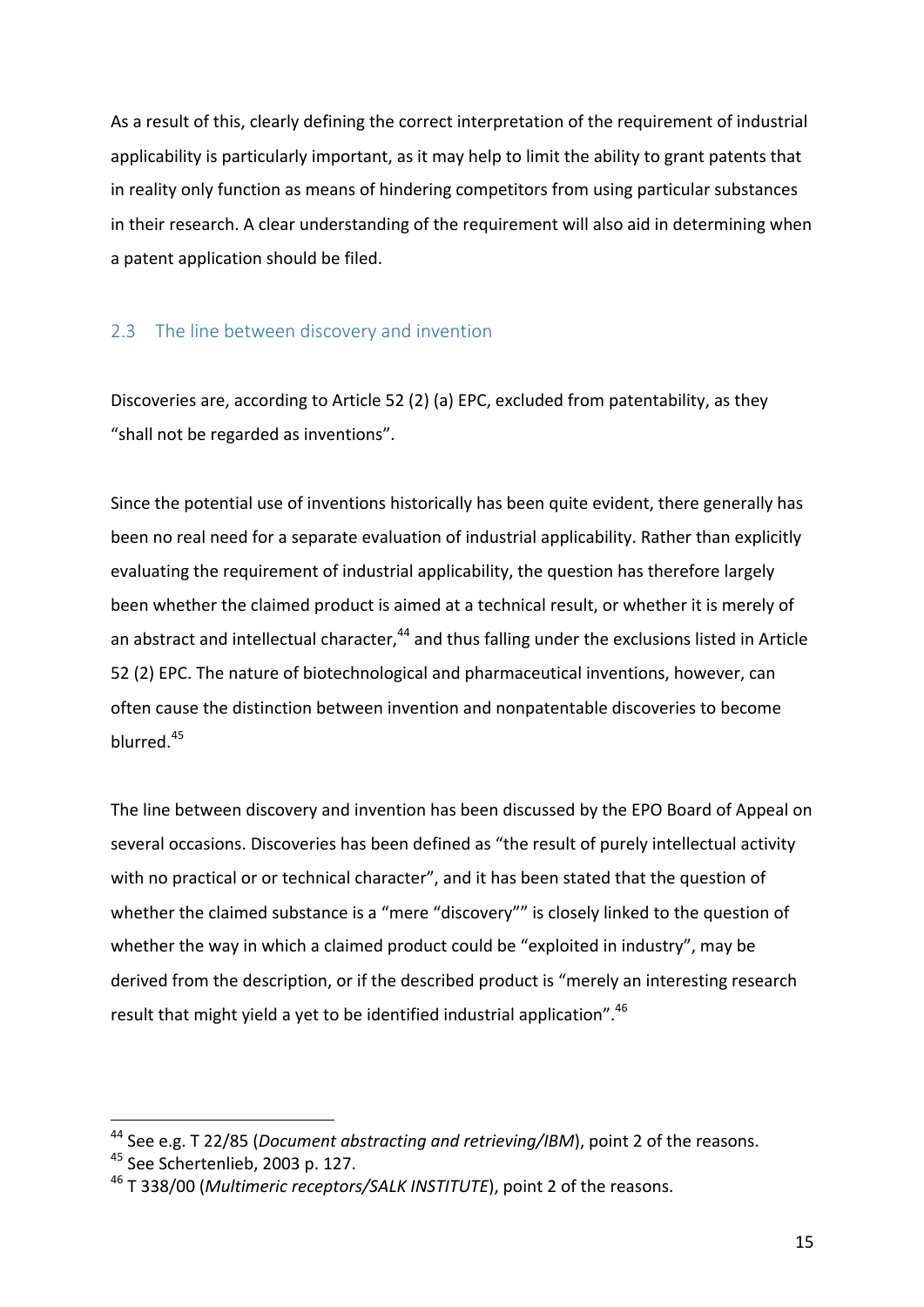This seems to mean that a substance should be considered as a discovery if no industrial application can be derived from the description in the patent application. This understanding is also assumed in literature. According to Minssen, for example, the Board of Appeal has implied that industrial applicability should be considered as an integral part of the term "invention". $47$ 

To be considered an invention and not merely a discovery, a claimed product must therefore have a clear practical application in a field of industry. The definition of the requirement in Article 57 EPC is consequently incredibly important.

# 3 The requirement of industrial application

# 3.1 "Industry"

Article 57 EPC reads as follows: "[a]n invention shall be considered as susceptible of industrial application if it can be made or used in any kind of industry, including agriculture." In the evaluation of the requirement of industrial application, the term "industry" is therefore obviously central.

There is, however, no definition of the term "industry" in the EPC or in the Biotech Directive. Consequently, it is necessary to look at the case law in order to determine how it should be interpreted.

It seems quite clear from practice in the EPO's Board of Appeal, that the term "industry" should be interpreted in a wide sense. This follows from several decisions, but is most often attributed to T 870/04 (*BDP1 phosphatase*/*MAX PLANCK*). 

In this case, the claimed substance was a protein called brain derived phosphatase 1 (or BDP1). The application suggested that the claimed protein might be a part of the tyrosine

 <sup>47</sup> See Minssen, 2008 p. 354.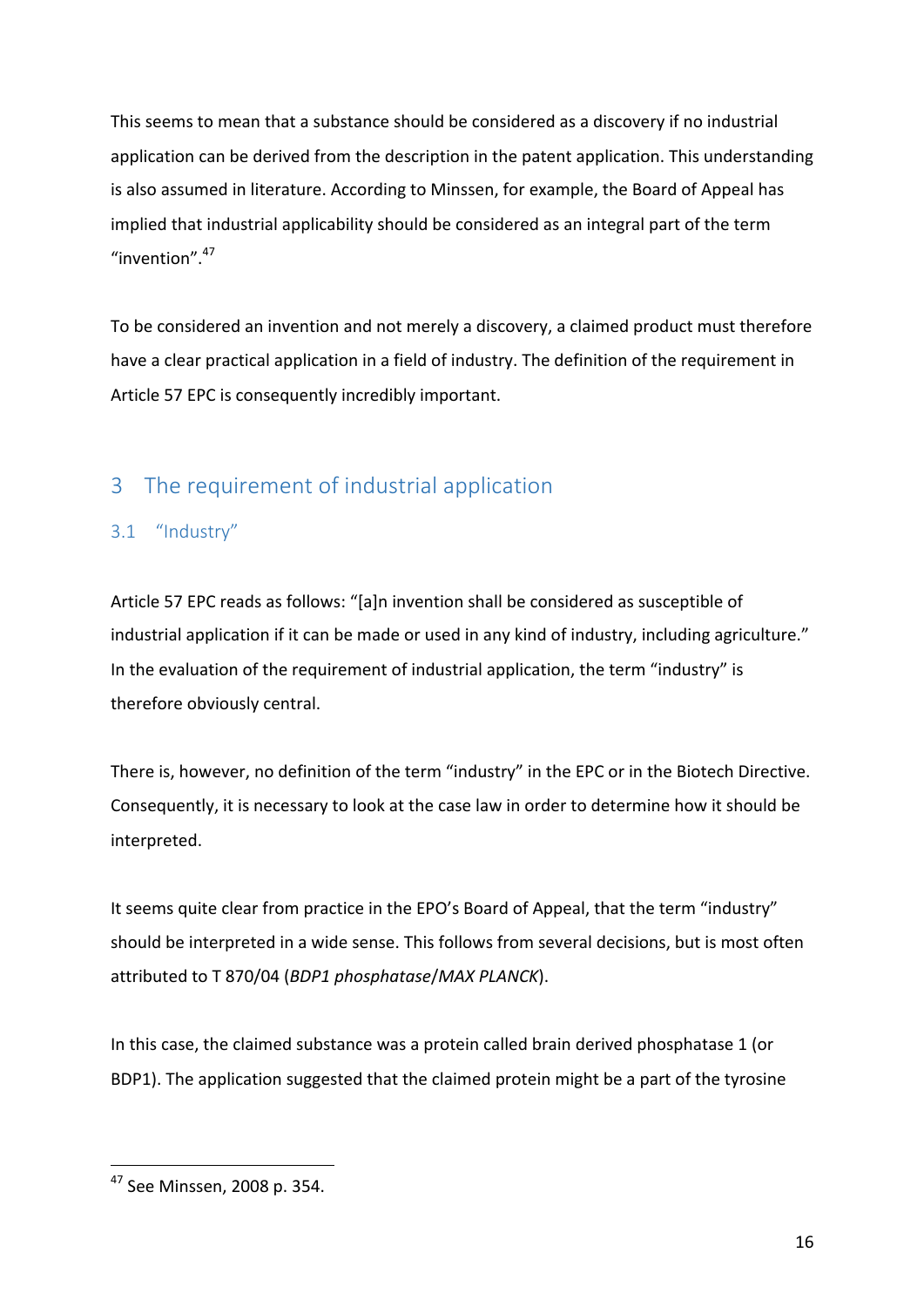phosphatase family, $^{48}$  and that it therefore would be involved in cellular mechanisms, such as down-regulating cell proliferation, $49$  which would indicate a function in cancer treatment.<sup>50</sup>

Examining the industrial applicability of the invention, the Board states that "the notion of "industry" has to be interpreted broadly to include all manufacturing, extracting and processing activities that are carried out continuously, independently and for financial (commercial) gains". $51$ 

In addition to being confirmed in several decisions by the Board of Appeal,<sup>52</sup> the wide interpretation of "industry" has also been assumed in literature. It is, for example, listed by Minssen as the first of six principles derived from practice in the EPO.<sup>53</sup> Additionally, the interpretation has been adopted by national courts, as in the case of Eli Lily Co. vs. Human Genome Sciences. Here, Lord Justice Jacob lists the broad understanding of "industry" as one of ten guidelines for assessing the industrial application of biotechnology inventions.<sup>54</sup>

 $48$  Phosphatases are enzymes that may function as modulators of cellular processes by removing a phosphate group from the substrate binding to it. In general, dephosphorylation by a phosphatase will turn a cellular funcion off, while phosphorylation by the corresponding kinase will turn the function on. Tyrosine phosphatases in particular, have been shown to be involved in controlling signalling pathwyas in a number of fundamental physiological processes (see Qing Yang et al., "Cloning and Expression of PTP-PEST a novel, human, nontransmembrane protein tyrosine phosphatase", The Journal of Biological Chemistry, 1993 pp. 6622-6628 (p. 6622), referred to in the decision as "Document D1". See also Nicholas K. Tonks, "Protein tyrosine phosphatases: from genes, to function, to disease", *Nature Reviews Molecular Cell Biology*, 2006 pp. 833-846 (p. 833).

<sup>&</sup>lt;sup>49</sup> Cell proliferation: "increase [in cell number] by cell division" (*Henderson's Dictionary of Biological Terms*).

<sup>&</sup>lt;sup>50</sup> T 870/04 (*BDP1 phosphatase/MAX PLANCK*), point 8 of the reasons. See also the appellant's argument, point IX.

<sup>&</sup>lt;sup>51</sup> *Op.cit.*, point 2 of the reasons. The Board also refers to previous decision T 144/83 OJ EPO, 301, point 5 of the reasons.

<sup>&</sup>lt;sup>52</sup> See e.g. T 641/05 (*GPCR-like receptor/PHARMACIA*), point 2 of the reasons.

<sup>&</sup>lt;sup>53</sup> Minssen, 2008 p. 375.

 $54$  [2010] EWCA Civ 33, Eli Lily and Company v Human Genome Sciences, Inc. See also Fitt and Nodder, 2010, Box 1 on p. 564.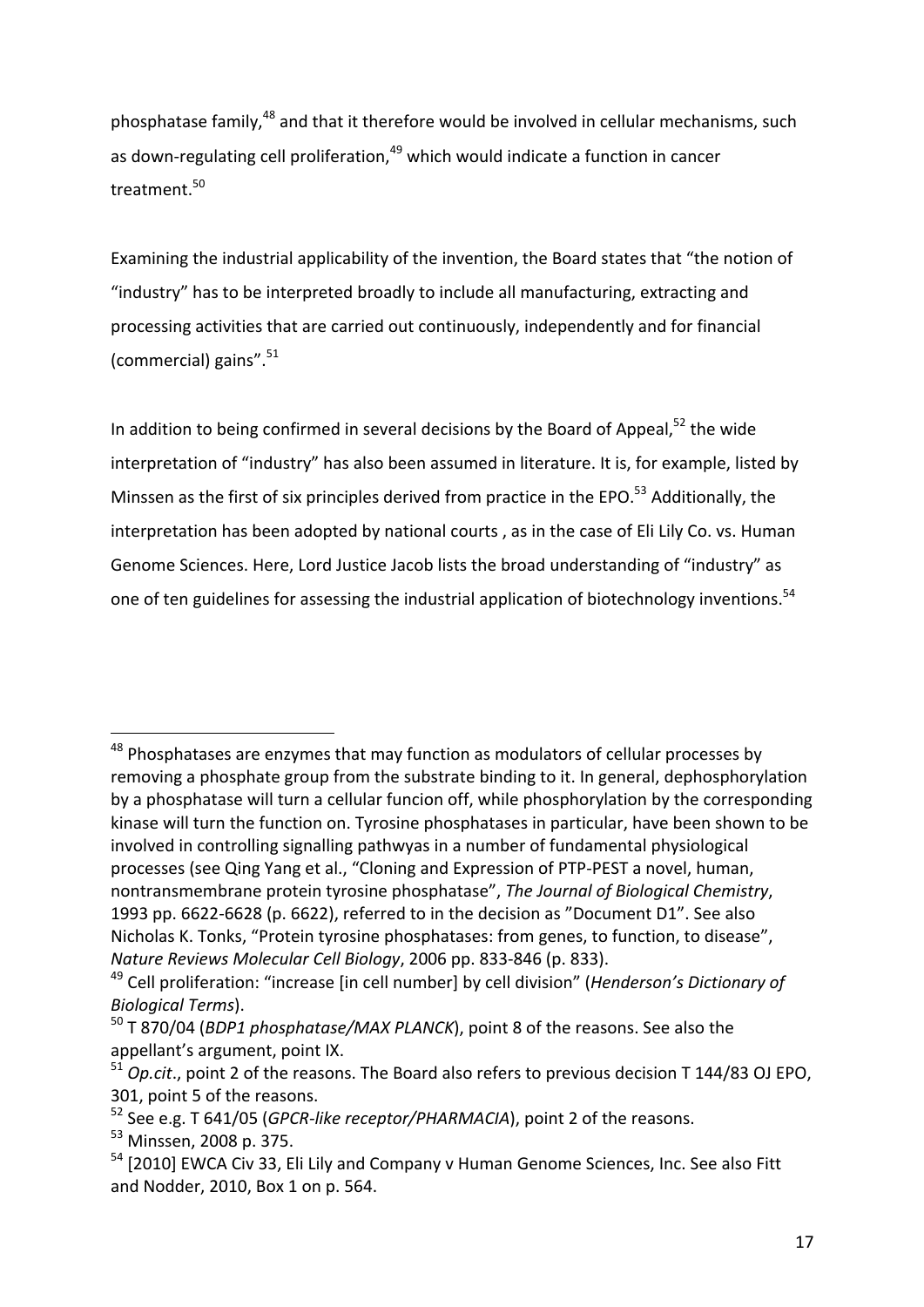#### 3.2 "Made or used in industry"

Article 57 EPC states that an invention will be "considered as susceptible of industrial application if it can be made or used in any kind of industry, including agriculture" (emphasis by author). The most obvious understanding of this, is that so long as the invention can be reproduced ("made"), by means of an industrial process, it will be susceptible of industrial application. This may not, however, be the most fortunate way of interpreting the term, as it might lead to a system in which patents are effectively used as "hunting licences", reserving entire fields of research for the patentees. $55$ 

The next question that needs to be examined, therefore, is how the term "can be made or used in ... industry" in Article 57 EPC should be understood. This is a question that has been assessed several times by the EPO, and the answer does seem to be well established.

In *ICOS/V28* seven transmembrane receptor, one of few cases concerning the requirement of industrial applicability that have been assessed by the EPO's opposition division, a patent had been opposed (among other reasons) because it allegedly did not fulfil the requirement of Article 57 EPC.

The patent covered a gene sequence and the protein it encoded, V28 seven transmembrane (V28 7TM) receptor. In the specification, it was predicted that the V28 protein structure would comprise seven hydrophobic domains separated by hydrophilic domains and residues which are conserved within a group of proteins called seven transmembrane (7TM) receptors.<sup>56</sup>

<sup>&</sup>lt;sup>55</sup> Minssen, 2008 p. 381.

 $56$  Seven transmembrane receptors, or G-protein coupled receptors (GPCRs) constitute the largest, most ubiquitous and most versatile family of membrane receptors and are the most common target of therapeutic drugs. The receptors are located in the cell membrane and are, as the name suggests, characterized by having seven distinct membrane spanning domains and coupled with guanine nucleotide-binding proteins (G-proteins). When a ligand binds to the receptor, it causes a conformational change in the molecule and the G-protein is activated, making it a molecular "switch". See e.g. Nina Wettschureck and Stefan Offermanns, "Mammalian G Proteins and Their Cell Type Specific Functions", *Physiological Reviews*, 2005 pp. 1159-1204 (pp. 1160, 1163).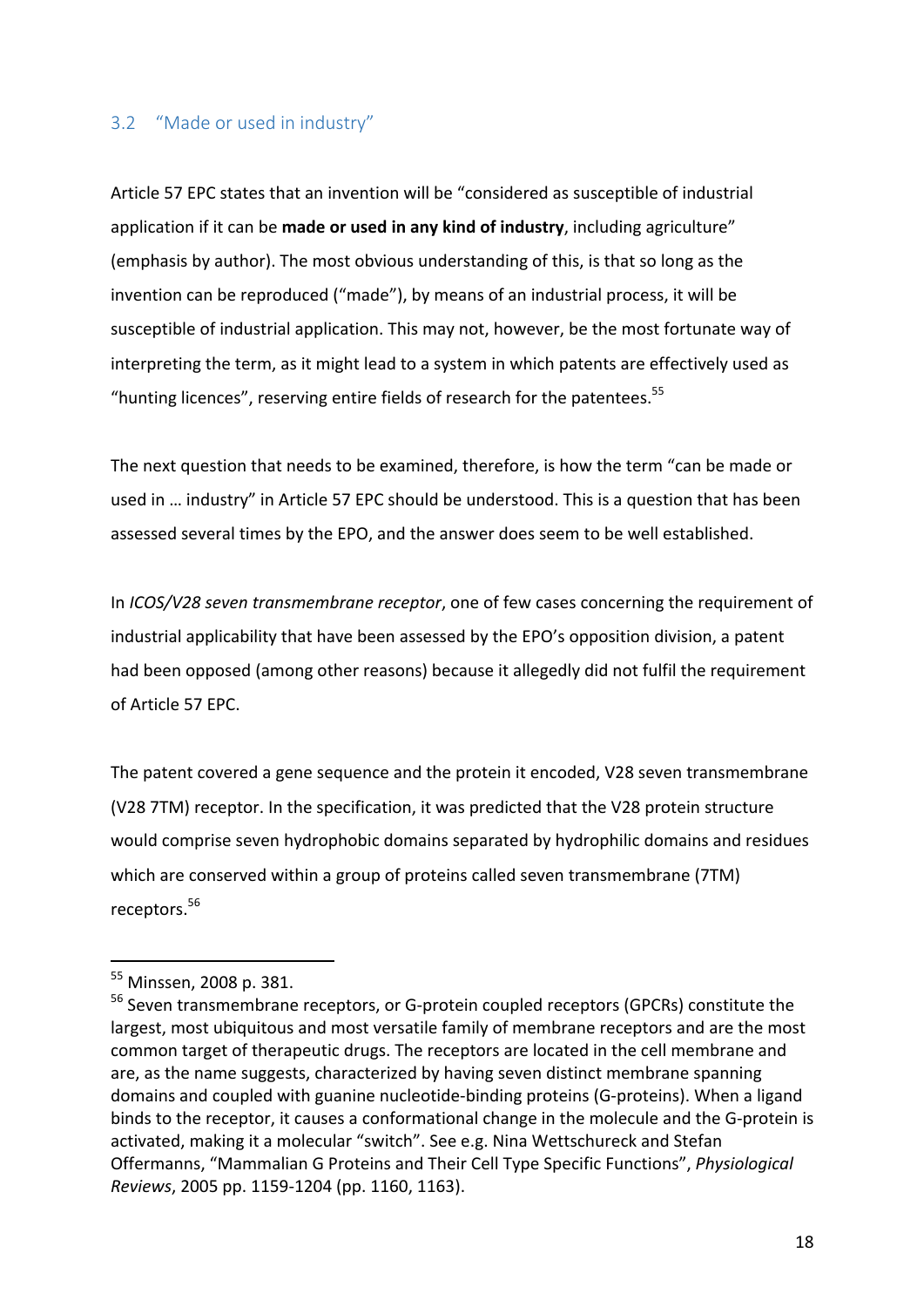The specification also stated that host cells expressing products of the V28 7TM gene would be useful in the large scale production of V28 7TM protein, and that antibodies<sup>57</sup> reacting with V28 7TM protein would be useful in complexes for immunisation to generate antiidiotypic antibodies,<sup>58</sup> purifying V28 peptides and for identifying cells producing V28 protein.

It was suggested that ligands<sup>59</sup> (antibodies, agonists<sup>60</sup> and antagonists<sup>61</sup>) of V28 protein could be useful in modulating binding reactions involved in immunological and/or inflammatory processes in vivo. No antibodies, agonists or antagonists were, however, disclosed in the application, and any involvement of the protein in such processes was not demonstrated.<sup>62</sup>

The patentee argued that because the application disclosed how to make, and proposed functions for, the claimed V28 protein, the requirement for industrial application must be satisfied. 

The opposition division did not agree, and stated that the requirement would not be fulfilled just because "the specification shows that V28 can be made and can be used."<sup>63</sup> Thus it seems that the term "made or used ... in industry" should not be understood literally, an interpretation which is also adopted in several decisions by the technical Board of Appeal.

 $57$  Antibody: a serum protein which is formed in response to an antigenic stimulus and reacts specifically with that antigen; antigen: a substance which elicits the synthesis of an antibody with which it specifically reacts (Emery's Elements of Medical Genetics).

 $58$  An anti-idiotypic antibody can bind to other antibody molecules, inhibiting their binding to their respective antigens (more in Ying Pan, Stacieann C. Yuhasz and L. Mario Amzel, "Antiidiotypic antibodies: biological function and structural studies", *Federation of American* Societies for Experimental Biology Journal, 1995 pp. 43-49 (p. 43).

 $59$  Ligand: "any molecule that binds specifically to another molecule. Examples are a hormone binding to its receptor, an inhibitor binding to an enzyme, oxygen binding to haemoglobin, and antigen binding to an antibody" (*Henderson's Dictionary of Biological Terms).*

 $60$  Agonist (here): "substance responsible for triggering a response in a cell, such as a hormone, neurotransmitter, etc." (*Henderson's Dictionary of Biological Terms*).

 $61$  Antagonist (here): "any substance that counteracts the effect of a hormone,

neurotransmitter, drug, etc." (*Henderson's Dictionary of Biological Terms*).

<sup>&</sup>lt;sup>62</sup> OJ EPO 2002, 6 (*ICOS/V28 seven transmembrane receptor*), point 9 (i).

<sup>&</sup>lt;sup>63</sup> op.cit., point 9.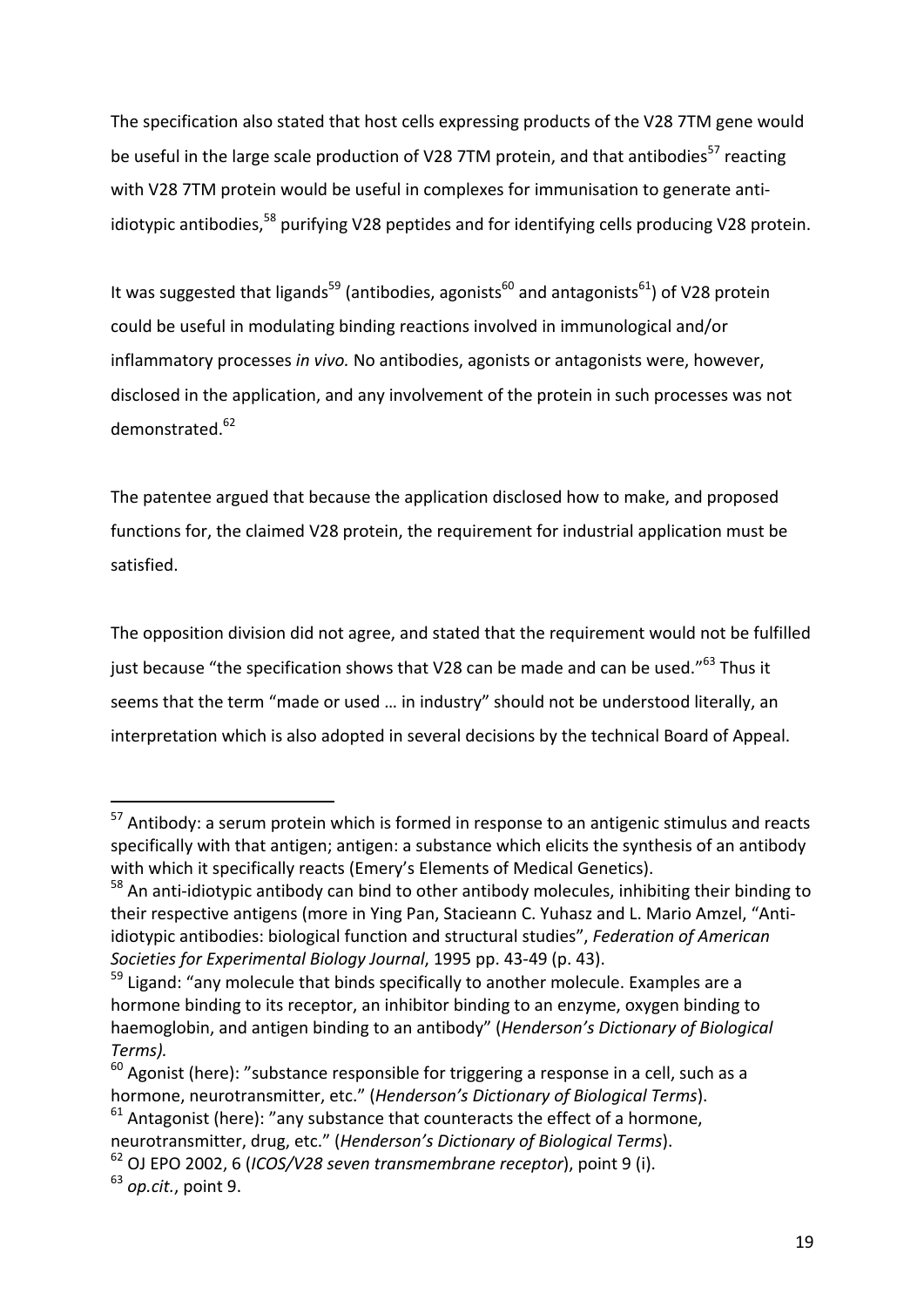In T 870/04 (*BDP1* phosphatase/MAX PLANCK),  $64$  the application did not, according to the Board, disclose sufficient evidence to make the proposed functions plausible. While there was little doubt of the involvement of tyrosine phosphatases in down-regulating their corresponding kinases and their catalytic activity in cell proliferation, the suggested functions of the claimed protein were largely based on the known functions of similar proteins. 

Eventually, it was concluded that the only probable function disclosed, was the ability to produce the protein itself. It was stated that:

"The requirement of Article 57 EPC that **the invention** "can be made or used" in at least one field of industrial activity emphasizes that a "practical" application of the invention has to be disclosed. Merely because a substance (here: a polypeptide) could be produced in some ways does not necessarily mean that this requirement is fulfilled, unless there is also some profitable use for which the substance can be employed" (emphasis by the Board). $65$ 

This then confirms the interpretation in *ICOS/seven transmembrane receptor*, that something more substantial is required from the invention than it simply being able to be made and used.

In the assessment of industrial applicability in T 898/05 (*Hematopoietic receptor/ZYMOGENETICS*), the Board states that even if the structure of a product is given, and it therefore can be reproduced, a patent cannot be granted if the function is "undetermined or obscure or only vaguely indicated".<sup>66</sup> If patents were granted in such situations, the patentee would gain "unjustified control over others who are actively investigating in that area and who might eventually find actual ways to exploit it". $67$ 

  $64$  See above in chapter 3.1.

<sup>&</sup>lt;sup>65</sup> T 870/04 (*BDP1 phosphatase/MAX PLANCK*), point 4 of the reasons.

<sup>&</sup>lt;sup>66</sup> T 898/05 (*Hematopoietic receptor/ZYMOGENETICS*), point 7 of the reasons. <sup>67</sup> *Ibid*.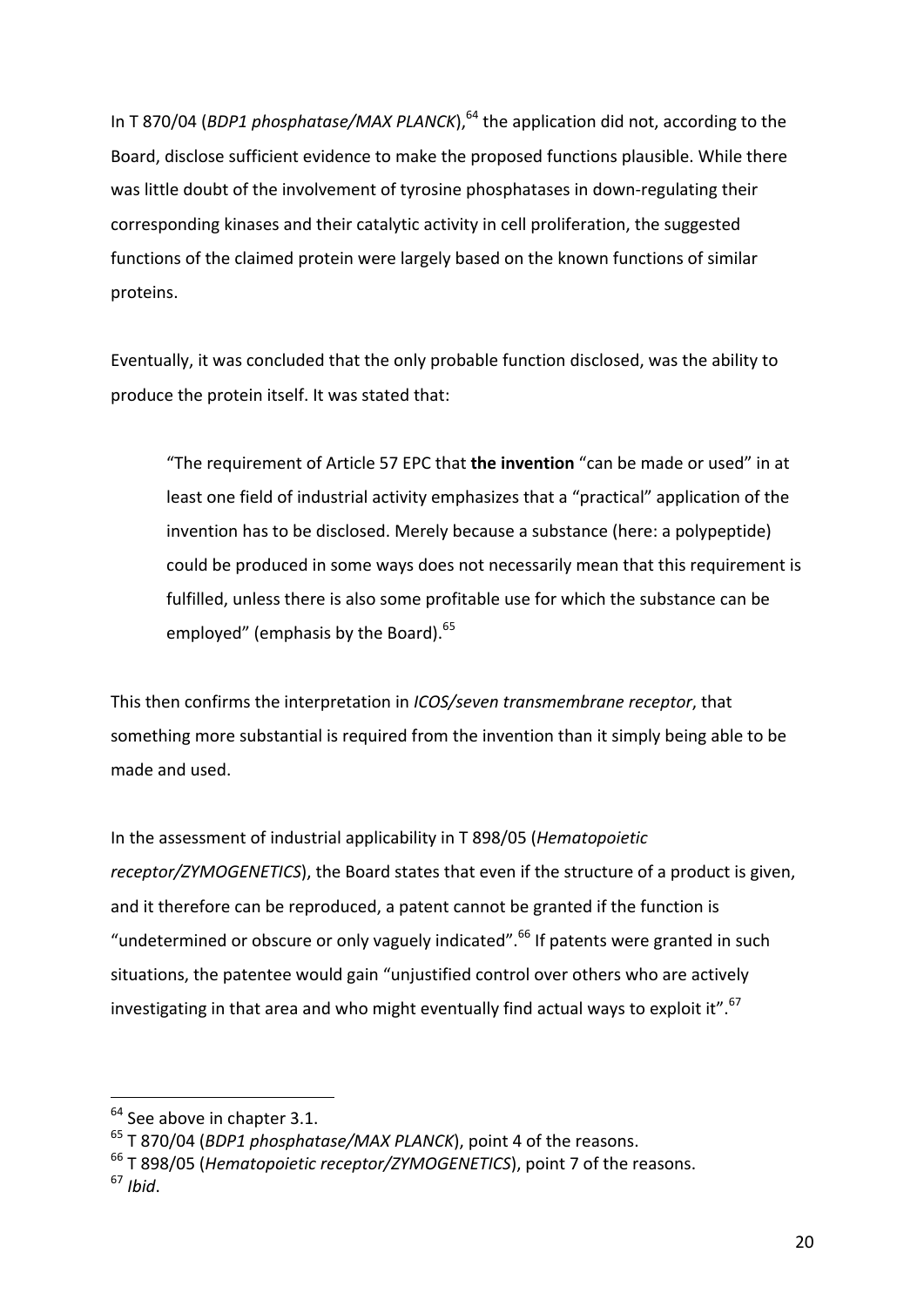Further specification of the term can be found in T 338/00 (*Multimeric receptors/SALK INSTITUTE*). Here, the patent application covered a receptor reportedly belonging to the steroid/thyroid hormone receptor superfamily, $^{68}$  purported to form heterodimeric receptors<sup>69</sup> with other members of the superfamily. These heterodimeric receptors would in turn function as modulators of "suitable expression systems".<sup>70</sup>

The core of the discussion regarding the industrial application is whether the way in which the invention may be exploited in industry, may be derived from the description, or if it what presented is "merely an interesting research result that might yield a yet to be identified industrial application".<sup>71</sup> The Board did find that the applicant had provided ample evidence of not only the cooperative interactions forming the heterodimeric receptors, but also of the use of these receptors for "modulating suitable transcription expression systems", and their relevance in several biological processes.<sup>72</sup>

It is stated that "[t]he activities and product disclosed in the application are not aimed at an abstract or intellectual character but at a direct technical result that may clearly be applied in an industrial activity". $73$ 

Thus, it follows from this decision that in order for an invention to be susceptible of industrial application, it must have a concrete, technical use that can be employed in a field of industry. If the proposed functions are too broad and abstract, industrial applicability cannot be acknowledged.

 $68$  The steroid/thyroid hormone receptor superfamily is a family of proteins binding to steroid or thyroid hormones. Such receptor proteins have great therapeutic implications, as they could be used in treatment of a variety of hormone related diseases (see Pengxiang Huang, Vikas Chandra and Fraydoon Rastinejad, "Structural Overview of the Nuclear Receptor Superfamily: Insights into Physiology and Therapeutics", Annual Review of *Physiology*, 2010 pp. 247-272).

 $69$  Heterodimeric receptors: a receptor composed of two different protein subunits (see Henderson's Dictionary of Biological Terms).

<sup>&</sup>lt;sup>70</sup> T 338/00 (*Multimeric receptors/SALK INSTITUTE*), point 3 of the reasons.

 $71$  *Op.cit.*, point 2 of the reasons.

<sup>&</sup>lt;sup>72</sup> T 338/00 (*Multimeric receptors/SALK INSTITUTE*), point 3 of the reasons.  $73$  Ibid.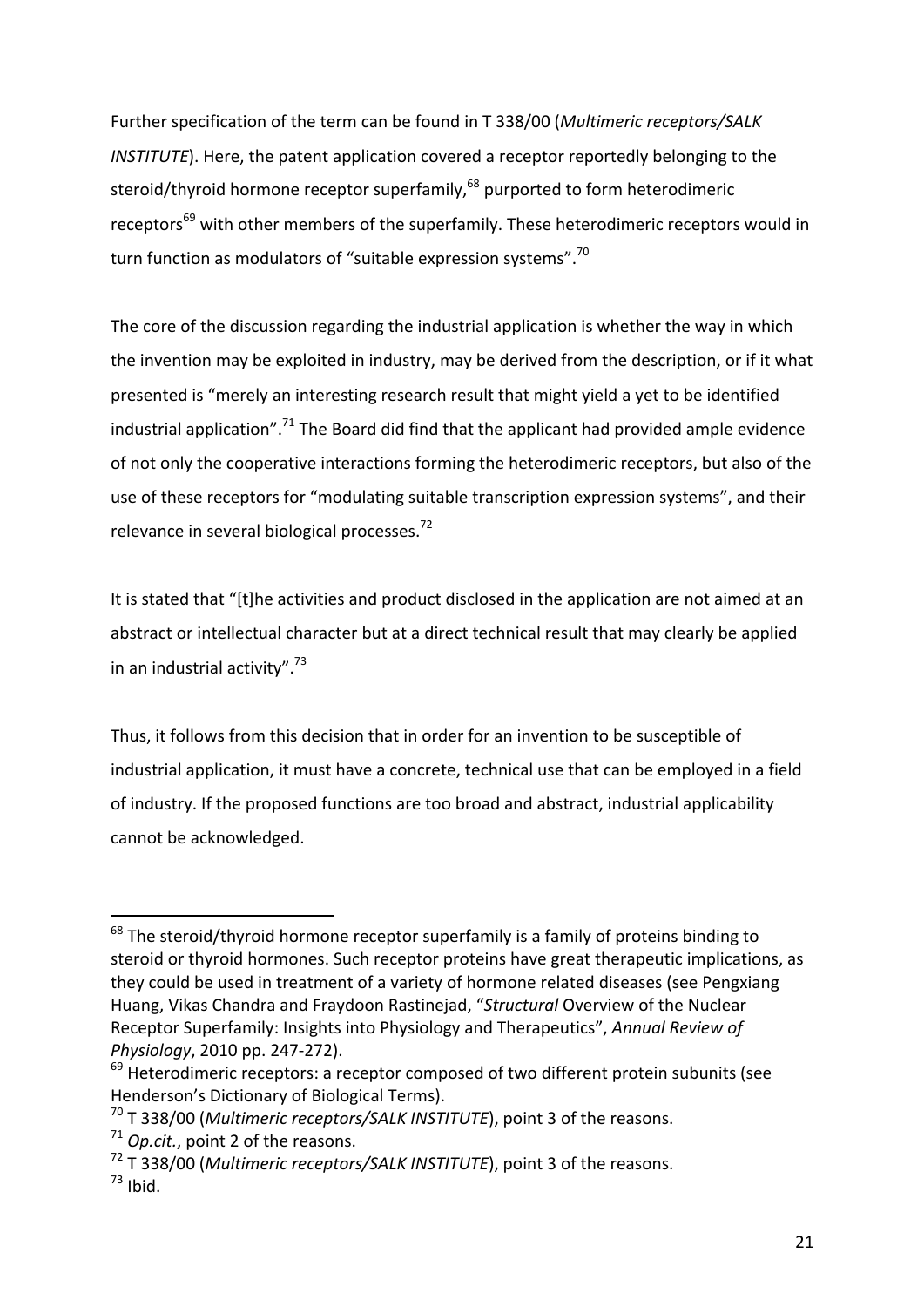#### 3.3 "Function"

It has been established that the patent application must disclose a practical way to exploit the invention. The core of the assessment of the requirement in Article 57 EPC, particularly as it pertains to inventions in the field of pharmaceuticals and biotechnology, thus appears to be what *function* the claimed substance performs. Consequently, it must also be determined what should be expected from the disclosed function.

As mentioned above, it follows from T 338/00 (*Multimeric receptors/SALK INSTITUTE*) that the invention must have a concrete, technical result that may clearly be applied in an industrial activity. $74$ 

This is further specified in T 870/04 (*BDP1 phosphatase/MAX PLANCK*), where the Board states:

"although the present application described a product (a polypeptide), means and methods for making it, and its prospective use thereof for basic science activities, it identifies no practical way of exploiting it in at least one field of industrial activity. In this respect, it is considered that a vague and speculative indication of possible objectives that might or might not be achievable by carrying out further research with the tool as described is not sufficient for fulfilment of the requirement of industrial applicability. The purpose of granting a patent is not to reserve an unexplored field of research for an applicant."75

The Board concedes that there is no doubt that the protein would be usable as a research tool in the further investigation of the role phosphatases and kinases play in cellular signalling systems, and perhaps also for diagnostic or therapeutic purposes. The application does, however, leave it to the skilled reader to uncover these functions by carrying out extensive research programmes.

<sup>&</sup>lt;sup>74</sup> T 338/00 (*Multimeric receptors/SALK INSTITUTE*), point 3 of the reasons.

<sup>&</sup>lt;sup>75</sup> T 870/04 (*BDP1 phosphatase/MAX PLANCK*), point 21 of the reasons.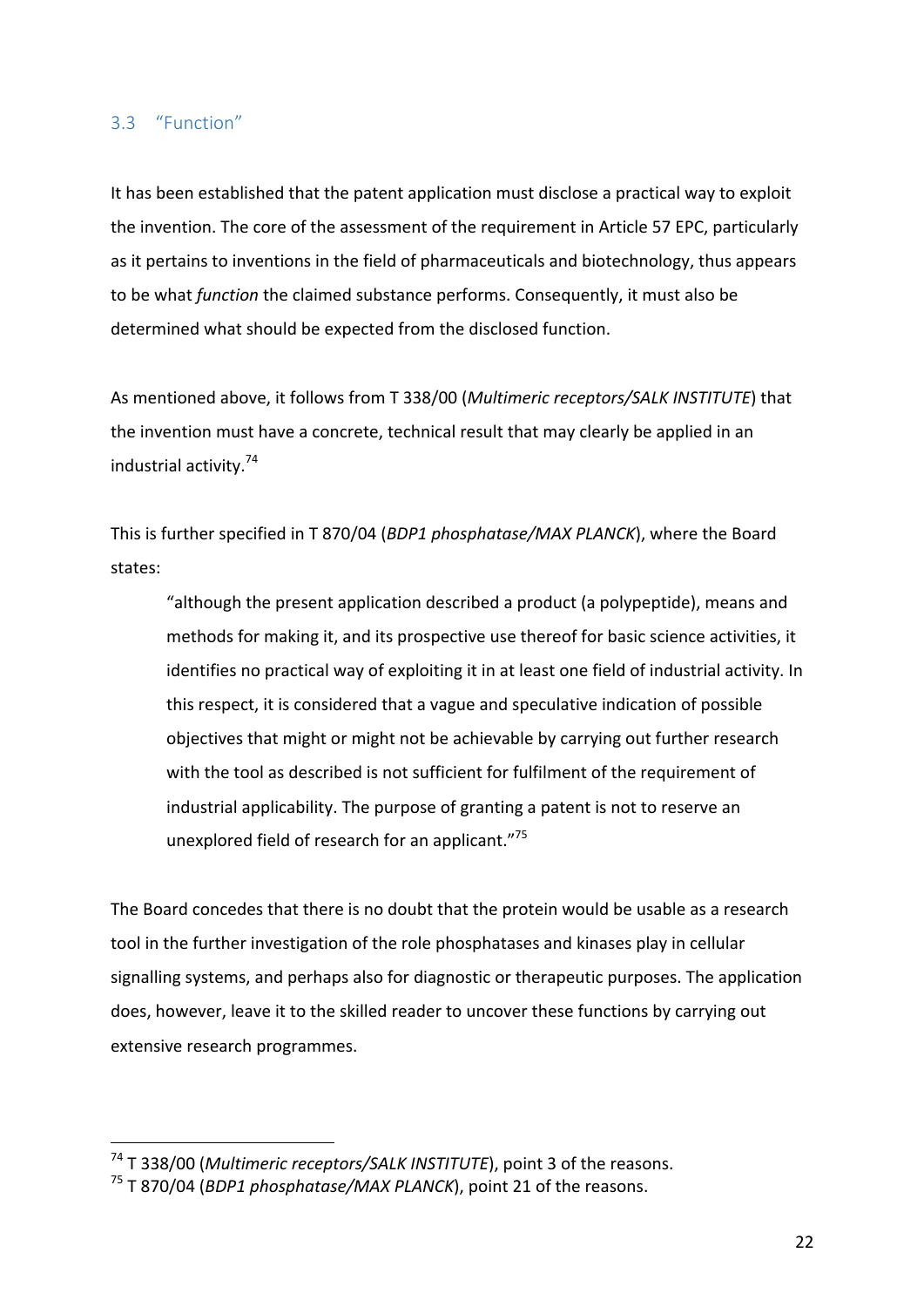Moreover, the Board emphasises that the application must disclose "some profitable use for which the substance can be employed".<sup>76</sup> This goes a long way to define what is required of the function, as the use of the invention must be translatable to commercial gain.

Consequently, it will often not be adequate that the invention can be used as a research tool. Rather, it must have concrete function that can be employed for e.g. therapeutic or diagnostic purposes. That the invention can be used to carry out research on itself is not sufficient to satisfy the requirement.

Thus, the conclusion in T 870/04 (*BDP1 phosphatase/MAX PLANCK*), is that even though the application disclosed a protein, how to isolate and reproduce this protein and prospective uses in research activities, "it identifies no practical way of exploiting it in at least one field of industrial activity".<sup>77</sup> Because it was not at all certain that the objectives given in the application would be achievable by using the invention as a research tool, the requirement of industrial application was not satisfied.<sup>78</sup> It is also stated that:

"In cases where a substance, naturally occurring in the human body, is identified, and possibly also structurally characterised and made available through some method, but either its function is not known or it is complex and incompletely understood, and no disease or condition has yet been identified as being attributable to an excess or deficiency of the substance, and no other practical use is suggested for the substance, then industrial applicability cannot be acknowledged."<sup>79</sup>

What can be derived from this decision, is that a function that can be directly put to "profitable use" must be disclosed in the application. If the disclosed functions are based on speculations, and further research is required to confirm an actual industrial application, the requirement of Article 57 EPC is not fulfilled.

<sup>&</sup>lt;sup>76</sup> T 870/04 (*BDP1 phosphatase/MAX PLANCK*), point 6 of the reasons.

<sup>&</sup>lt;sup>77</sup> *Op.cit.*, point 21 of the reasons.

 $78$  See Rainer Moufang "Patentability of pharmaceutical innovations" in Josef Drexl and Nari Lee (eds.), *Pharmaceutical Innovation, Competition and Patent Law*, Cheltenham 2013 pp. 80-81.

<sup>&</sup>lt;sup>79</sup> T 870/04 (*BDP1 phosphatase/MAX PLANCK*), point 6 of the reasons.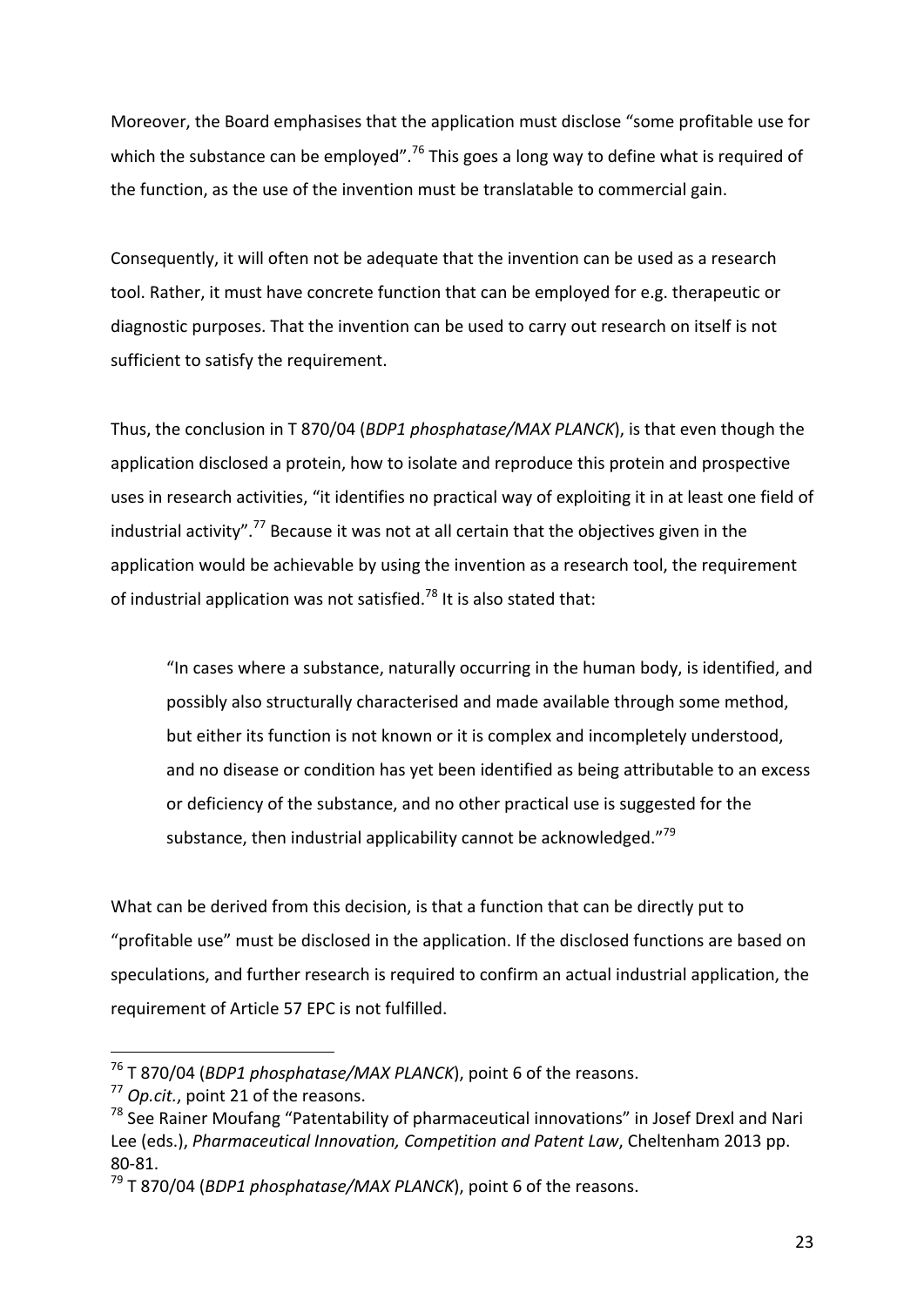This interpretation is confirmed in T 898/05 (*Hematopoietic receptor/ZYMOGENETICS*), where the claimed invention is a DNA sequence encoding a protein called Zcytor1. The application describes Zcytor1 as a "cytokine $^{80}$  receptor with a role in proliferation, differentiation $^{81}$  and activation of immune cells". It was also suggested that the protein might play a role in the development and regulation of immune responses.

The Board makes it clear that a disclosed function is essential for determining industrial applicability of a newly discovered protein, because "the function is the gateway to understanding the concrete benefits which may derive from exploiting the invention industrially".<sup>82</sup>

Referring to T 870/04 (*BDP1 phosphatase/MAX PLANCK*) and the term "profitable use" as a threshold for adequate function, the Board states that rather than understanding "commercial gain" as a potential for economic profit, it should be "understood in the wider sense that the invention claimed must have such a sound and concrete technical basis that the skilled person can recognise that its contribution to the art could lead to practical exploitation in industry".<sup>83</sup> The expression "profitable use" could therefore be understood as "immediate, concrete benefit". <sup>84</sup>

The requirement is further clarified as the Board states that "a product which is definitely described and plausibly shown to be usable, e.g. to cure a rare or orphan disease, might be considered to have a profitable use of concrete benefit, irrespective of whether it is actually intended for the pursuit of any trade at all".<sup>85</sup> Products of such nature will there fore meet the requirement of industrial application.

 $80$  Cytokine: "any protein factor such as a growth factor, which is a product of a cell and which affects the growth and division, or other functions, of other cells" (*Henderson's Dictionary of Biological Terms*). 

 $81$  Cell differentiation: "the development of cells with specialized structure and function from unspecialized precursor cells" (*Henderson's Dictionary of Biological Terms*).

<sup>&</sup>lt;sup>82</sup> T 898/05 (*Hematopoietic receptor/ZYMOGENETICS*), point 20 of the reasons.

<sup>&</sup>lt;sup>83</sup> *Op.cit.*, point 5 of the reasons.

<sup>84</sup> *Op.cit.*, point 6 of the reasons.

<sup>&</sup>lt;sup>85</sup> *Op.cit.*, point 8 of the reasons.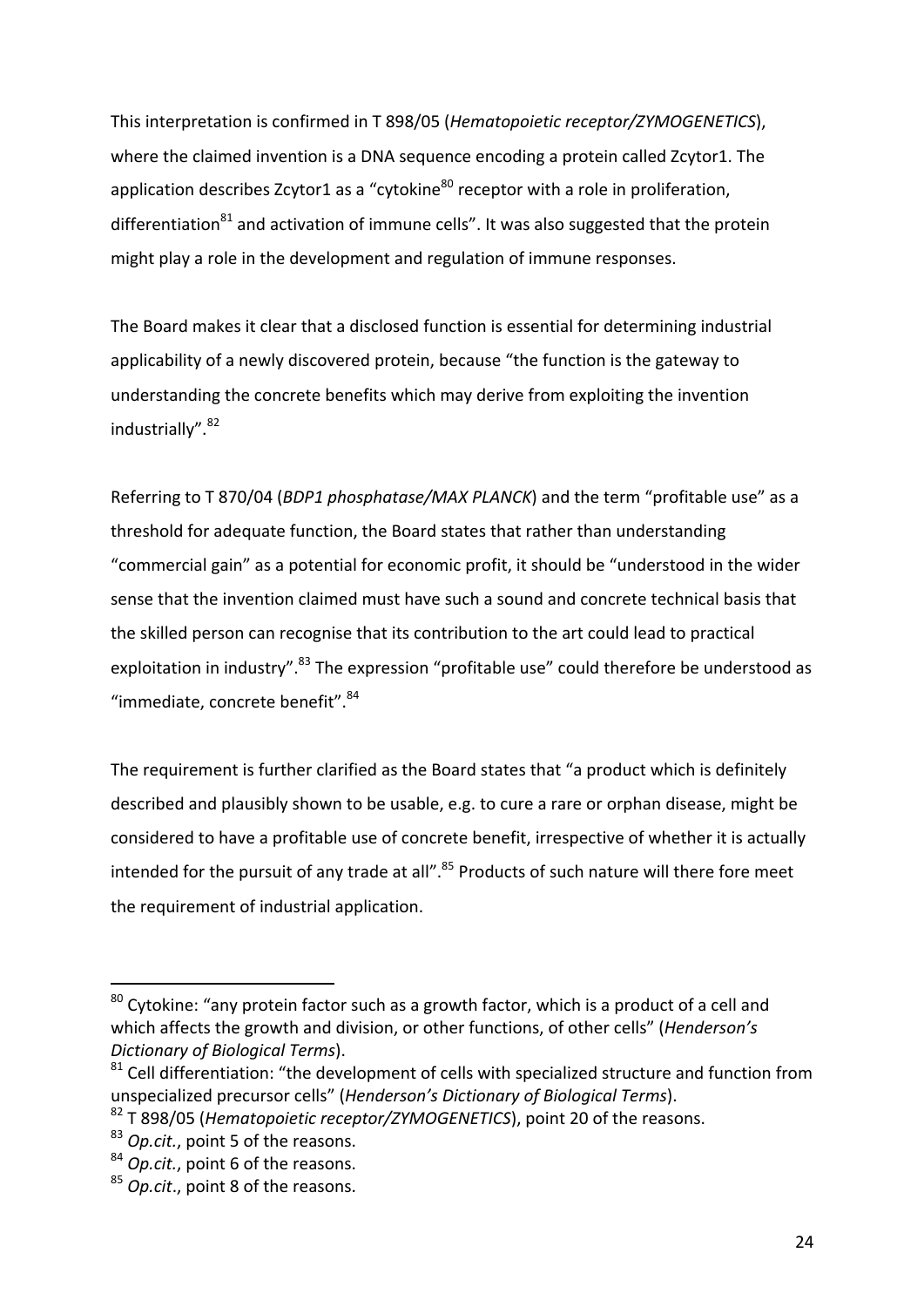It is clear from this, that "profitable use" should be interpreted as "beneficial use", so that it relates to a concrete benefit to society, rather than simply an economic benefit for the patentee. 

For the invention in question, the Board found that although the details of the biochemical activity and cellular function were not disclosed in the application, the therapeutic treatments that could be derived directly from the functions suggested by results from computer-assisted experiments "cannot be considered to be so "vaguely defined" that they do not suggest any therapeutic or diagnostic use."<sup>86</sup> Furthermore, the Board found that the therapeutic functions proposed by the application were plausibly related to the disclosed structure of the protein.

The protein was therefore not just a simple research tool that could only be used to do further research in the quest for an industrial application.

It seems clear that the main point in the assessment of industrial applicability should be whether or not the technical contribution is useful to the point that society may reap from it an immediate benefit. If a naturally occurring substance known to have a function of major importance to human health is identified and isolated, this will immediately indicate a practical use and therefore also industrial applicability.

It does, however, follow from T 604/04 (*PF4A receptors/GENENTECH*), that a product does not need to be immediately or directly available for use in the treatment of diseases for it to be deemed as displaying an "immediate concrete benefit".

In this case, the application covered the identification of various DNA sequences encoding several polypeptides functioning as receptors for the PF4A superfamily of cytokines.

<sup>&</sup>lt;sup>86</sup> T 898/05 (*Hematopoietic receptor/ZYMOGENETICS*), point 31 of the reasons.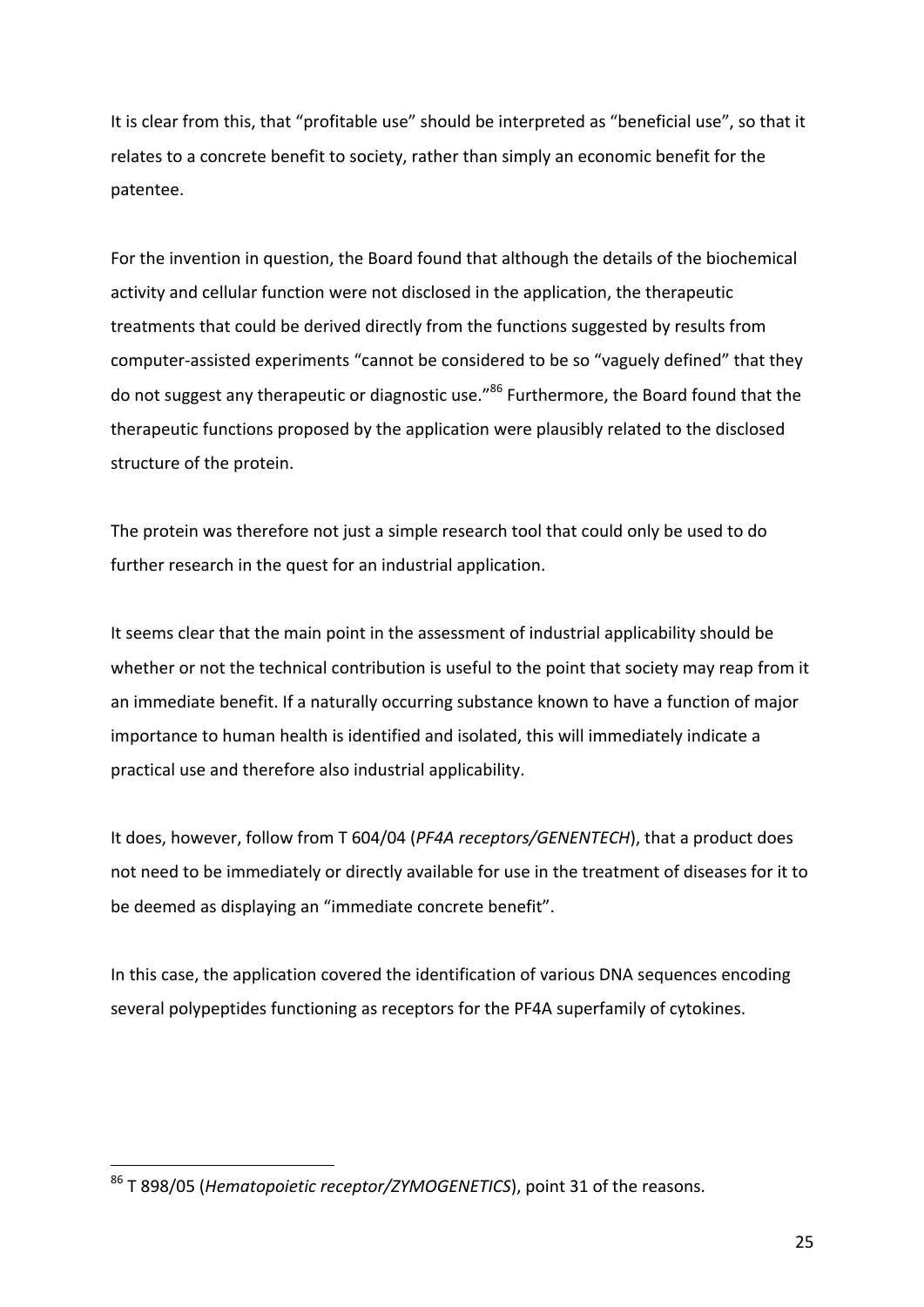It follows from this decision that "the skilled person" should be able to reproduce "without undue burden" the claimed invention, on the basis of what is disclosed in the patent specification.<sup>87</sup>

The Board does state that the "technical data" for some of the claimed polypeptides "fall somewhat short" of fulfilling the criteria defined in T 870/04 (*BDP1 phosphatase/MAX PLANCK*),<sup>88</sup> as no evidence was disclosed as to which ligands would bind to the claimed proteins. However, it is specified, that "the common general knowledge at the priority date" has to be taken into account.<sup>89</sup>

Looking to existing research therefore, the Board found clear evidence to support that the PF4A family of cytokines at the priority date were attractive agents for development of new pharmaceuticals, as research indicated that inhibition of their activity could improve wound healing and tissue repair.<sup>90</sup>

Hence, the Board concluded that the PF4A family of chemokines $91$  at the priority date were "considered not only to be interesting in fundamental research but also as important for the pharmaceutical industry **irrespective** of whether or not their role had been clearly defined"<sup>92</sup> (emphasis by the Board). It was also clear from the prior art that the function of chemokines is determined through the receptors they bind to, and it was therefore concluded that the receptors had to be equally important. As a result, the requirement of industrial applicability had to be satisfied.<sup>93</sup>

<sup>&</sup>lt;sup>87</sup> T 604/04 (*PF4A receptors/GENENTECH*), point 22 of the reasons.

<sup>&</sup>lt;sup>88</sup> Cf. T 870/04 (*BDP1 phosphatase/MAX PLANCK*), point 6

<sup>&</sup>lt;sup>89</sup> T 604/04 (*PF4A receptors/GENENTECH*), point 15 of the reasons.

<sup>&</sup>lt;sup>90</sup> Op.cit., point 17 of the reasons, referencing Mark Y. Stoeckle and Kimberly A. Barker, "Two Burgeoning Families of Platelet Factor 4-Related Proteins: Mediators of the Inflammatory Response", *The New Biologist*, 1990 pp. 313-323.

 $91$  PF4A proteins are members of the cytokine subcategory chemokines, which are involved in inflammatory response. See Stoeckle and Barker, 1990 p. 313.

<sup>&</sup>lt;sup>92</sup> T 604/04 (PF4A receptors/GENENTECH), point 18 of the reasons.

<sup>93</sup> *Ibid*.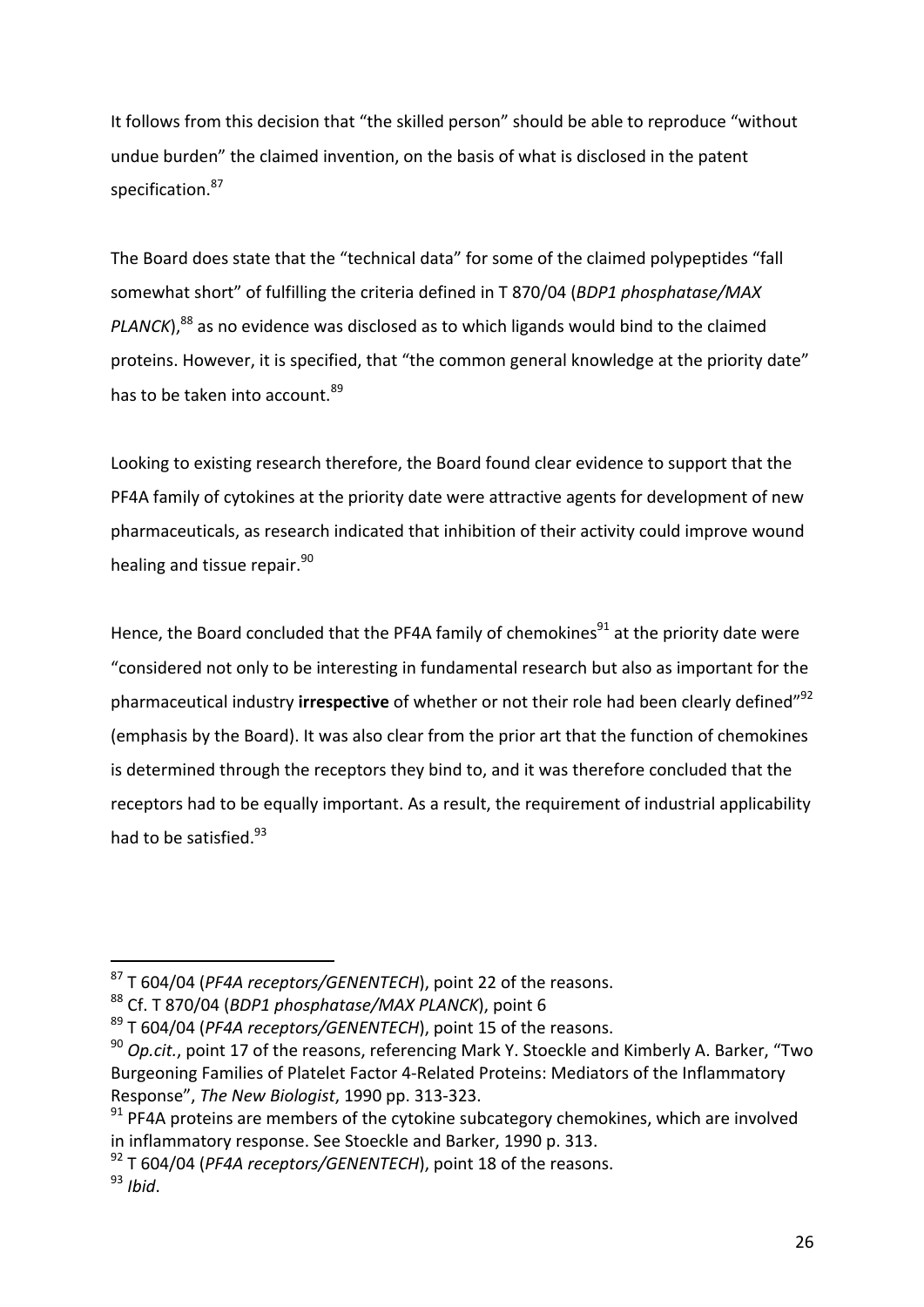Thus, it follows that if a substance is considered to be of great importance for the development of new therapeutic agents, it might be permissible not to have clearly defined its function at the time the patent application is filed.<sup>94</sup>

### 3.4 Disclosure

- 3.4.1 Proof of function
- *3.4.1.1 Standard of proof*

In order to establish the earliest point at which an applicant can reasonably expect a patent to be granted, it is imperative to determine what evidence must be disclosed in the application

When determining the evidence that is required for industrial applicability to be acknowledged, it must first be decided what is the actual standard of proof. Is it sufficient that the proposed application is *plausible* when looking at the prior art and common general knowledge, or must the function be demonstrated through experiments?

The patent application in T 1329/04 (*Factor-9/JOHN HOPKINS*) covered the polypeptide growth differentiating factor-9 (GDF-9), and DNA sequences encoding proteins having GDF-9 activity. These proteins were assumed to be part of the transforming growth factor-β (TGF-β) family, a group of proteins that are involved in cell growth and differentiation, and thus have significant therapeutic implications.<sup>95</sup>

 <sup>94</sup> See Moufang, 2013 p. 81.

<sup>&</sup>lt;sup>95</sup> Drugs affecting TGF-β signalling are used in treatment of e.g. **heart disease** (see Lim, H. and Zhu, Y. Z., "Role of transforming growth factor-beta in the progression of heart failure", *Cellular and Molecular Life Sciences,* 2006 pp. 2584-2596), **cancer** (see Gerard C. Blobe, William P. Schiermann and Harvey F. Lodish, "Role of Transforming Growth Factor  $\beta$  in Human Disease", *New England Journal of Medicine*, 2000 pp. 1350-1358 (pp. 1351-1354)), obesity. Davina Wu et al., "Eosinophils Sustain Adipose Alternatively Activated Macrophages Associated with Glucose Homeostasis", Science, 2011 pp. 243-247), and Multiple Sclerosis (see Ramesh K. Selvaraj and Terrence L. Geiger, "Mitigation of Experimental Allergic Encephalomyelitis by TGF- $\beta$  Induced Foxp3<sup>+</sup>Regulatory T Lymphocytes through the Induction of Anergy and Infectious Tolerance", *Journal of Immunology*, 2008 pp. 2830-2838). Recent research has also indicated that TGF-β signalling might be involved in **Alzheimer's disease**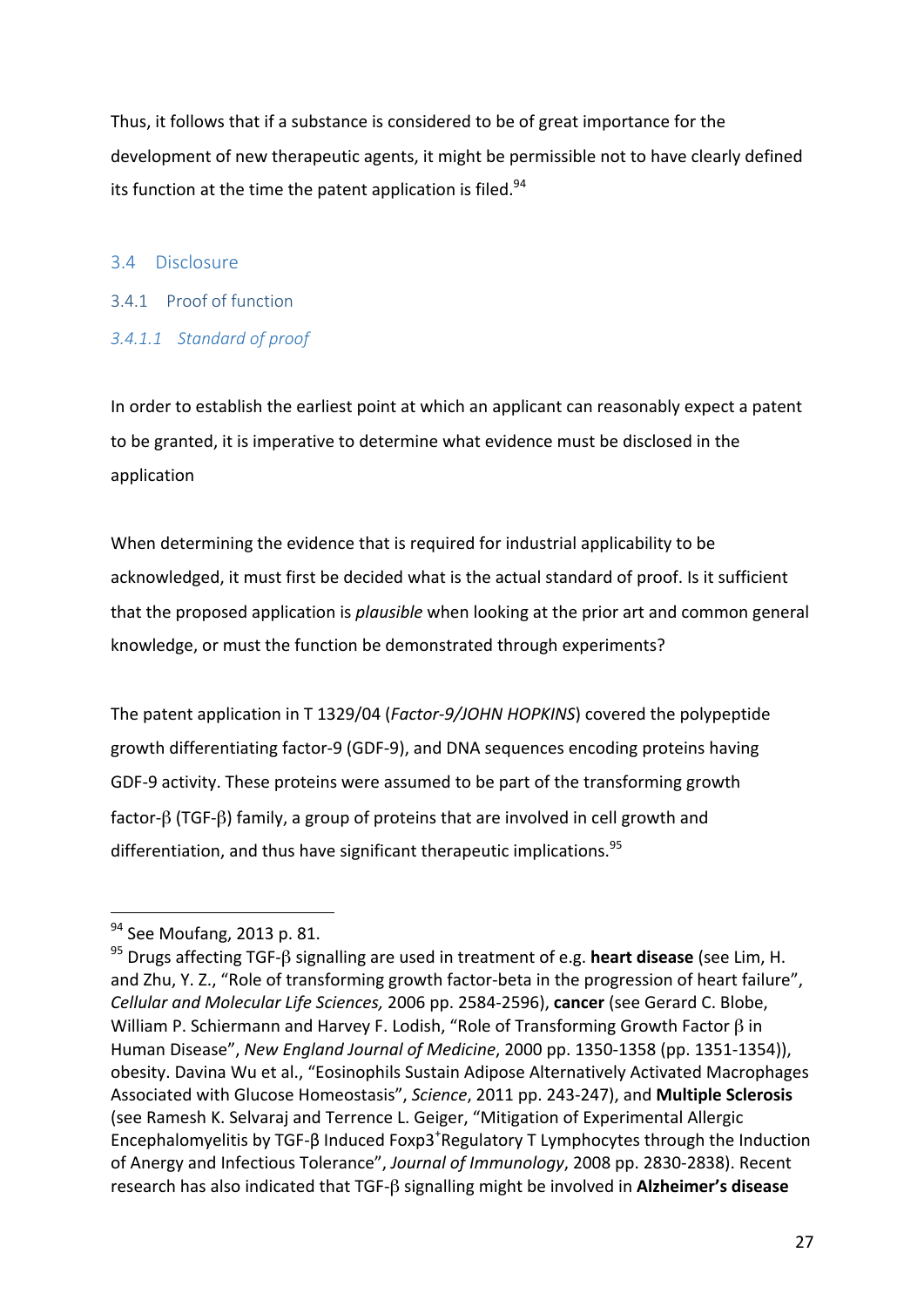It is stated in the decision that the question to be investigated is "whether or not it is **plausible** that the molecule ... constitutes a further member of the TGF-ß superfamily"<sup>96</sup> (emphasis by author). Furthermore, the Board also states that "[t]he definition of an invention as being a contribution to the art, i.e. as solving a technical problem and not merely putting forward one, requires that it is at least made plausible by the disclosure in the application that its teaching solves indeed the problem it purports to solve".<sup>97</sup>

*Plausibility* is also the threshold assumed in T 604/04 (*PF4A receptors/GENENTECH*). Here the Board, with regards to the claimed proteins, states that "[t]he first question which arises is whether or not these are bona fide solutions to the above defined problem".<sup>98</sup> Subsequently the decision in T 1329/04 (*Factor-9/JOHN HOPKINS*)<sup>99</sup> is cited, before the Board states that "there is no absolute certainty that the polypeptides of Figures 4 and 5 [the claimed proteins] are receptors for members of the PF4A family of cytokines – to which IL-8 belongs  $-$  yet, in the board's judgment, the above mentioned structural features make it plausible that this is indeed the case."<sup>100</sup>

That the structures of the disclosed proteins make it plausible that they are in fact receptors for PF4A cytokines, seems to be sufficient, as the Board continues onto answering the question of whether or not the claimed proteins may be considered "inventive".

Plausibility as the standard of proof is confirmed in T 898/05 (*Hematopoietic* receptor/ZYMOGENETICS), where industrial applicability was also acknowledged by the Board of Appeal. In this decision, it is stated that because no evidence from the prior art suggested that the proposed functions of the Zcytor1 protein would not be directly linked to

<sup>(</sup>see Walter Swardfager et al., "A Meta-Analysis of Cytokines in Alzheimer's Disease", *Biological Psychiatry*, 2010 pp. 930-941).

<sup>&</sup>lt;sup>96</sup> T 1329/04 (*Factor-9/JOHN HOPKINS*), point 6 of the reasons.

<sup>&</sup>lt;sup>97</sup> *Op.cit.*, point 12 of the reasons.

<sup>&</sup>lt;sup>98</sup> T 604/04 (*PF4A receptors/GENENTECH*), point 5 of the reasons.

<sup>&</sup>lt;sup>99</sup> T 1329/04 (*Factor-9/JOHN HOPKINS*), point 12 of the reasons.

<sup>&</sup>lt;sup>100</sup> T 604/04 (*PF4A receptors/GENENTECH*), point 6 of the reasons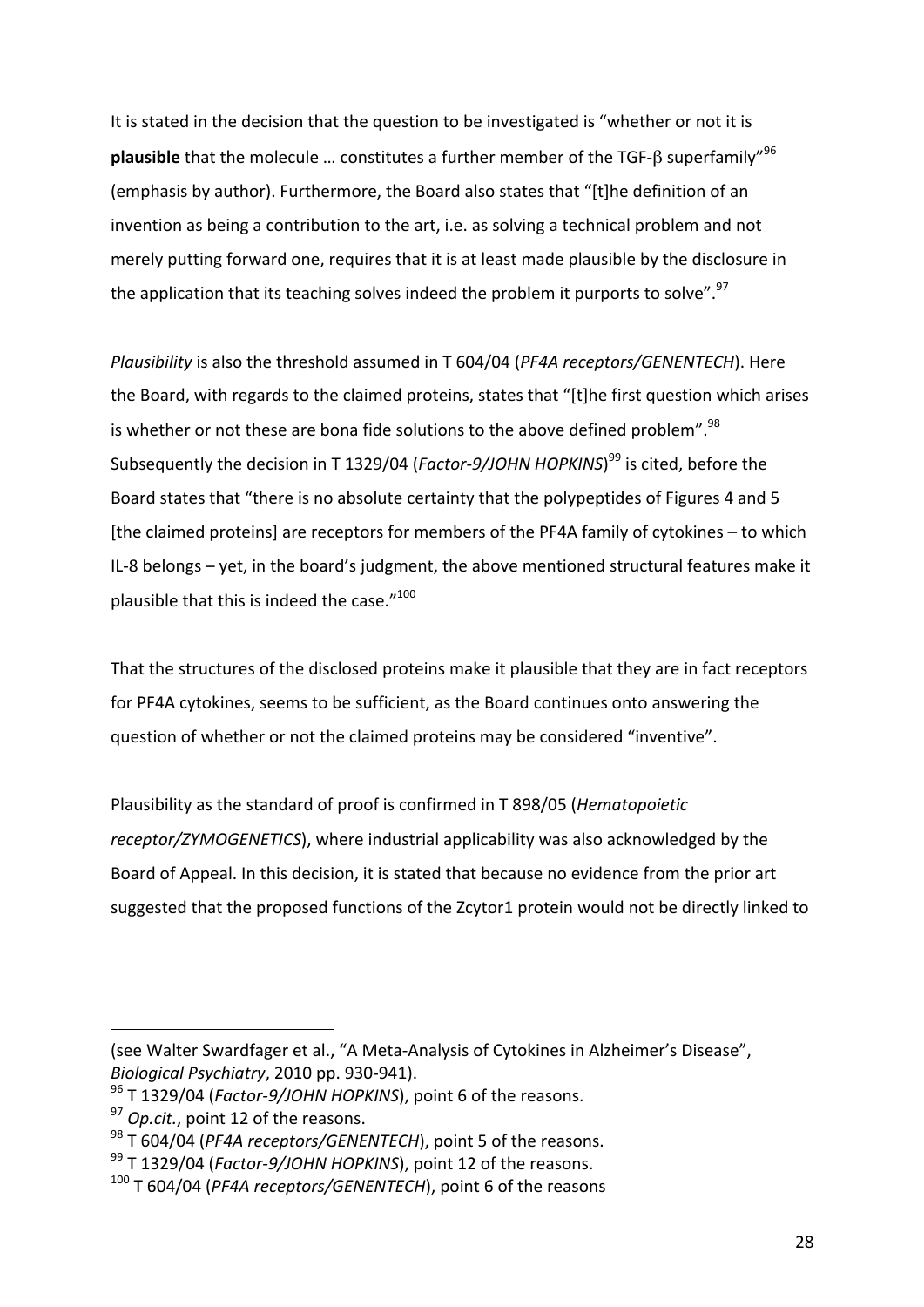its structure, "the assumption (or "educated guess") made in the patent application is plausible."101

The Board goes on to say that the claimed receptor protein "cannot be seen as a mere tool for research undertaken for its own sake or in the quest to provide industrially applicable matter, but rather as a product with a plausible application in an industrial (medicopharmaceutical) activity."<sup>102</sup>

Thus, it follows that if a substance is considered to be of great importance for the advancement of new therapeutic agents, it might be permissible not to have clearly defined its function at the time the patent application is filed.

## *3.4.1.2 Required evidence*

According to literature, establishing the subjective "at least plausible" test, sprouted many new questions. A central one of which, is when the EPO considers an invention as sufficiently complete to be able to carry out an examination of the fundamental criteria for patentability.<sup>103</sup> This is, of course, closely linked to questions that are essential in order to determine the most opportune time to file a patent application in the European "first to file" system The first of which being what data must be provided to sufficiently prove that the requirement is satisfied.

Article 83 EPC states that "[t]he European patent application shall disclose the invention in a manner sufficiently clear and complete for it to be carried out by a person skilled in the art." This requirement is routinely assessed by the EPO, and often in relation to the assessment of Article 57 EPC.

<sup>&</sup>lt;sup>101</sup> T 898/05 (*Hematopoietic receptor/ZYMOGENETICS*), point 27 of the reasons.

<sup>&</sup>lt;sup>102</sup> *Op.cit.*, point 31 of the reasons.

<sup>103</sup> See Minssen 2008, p. 359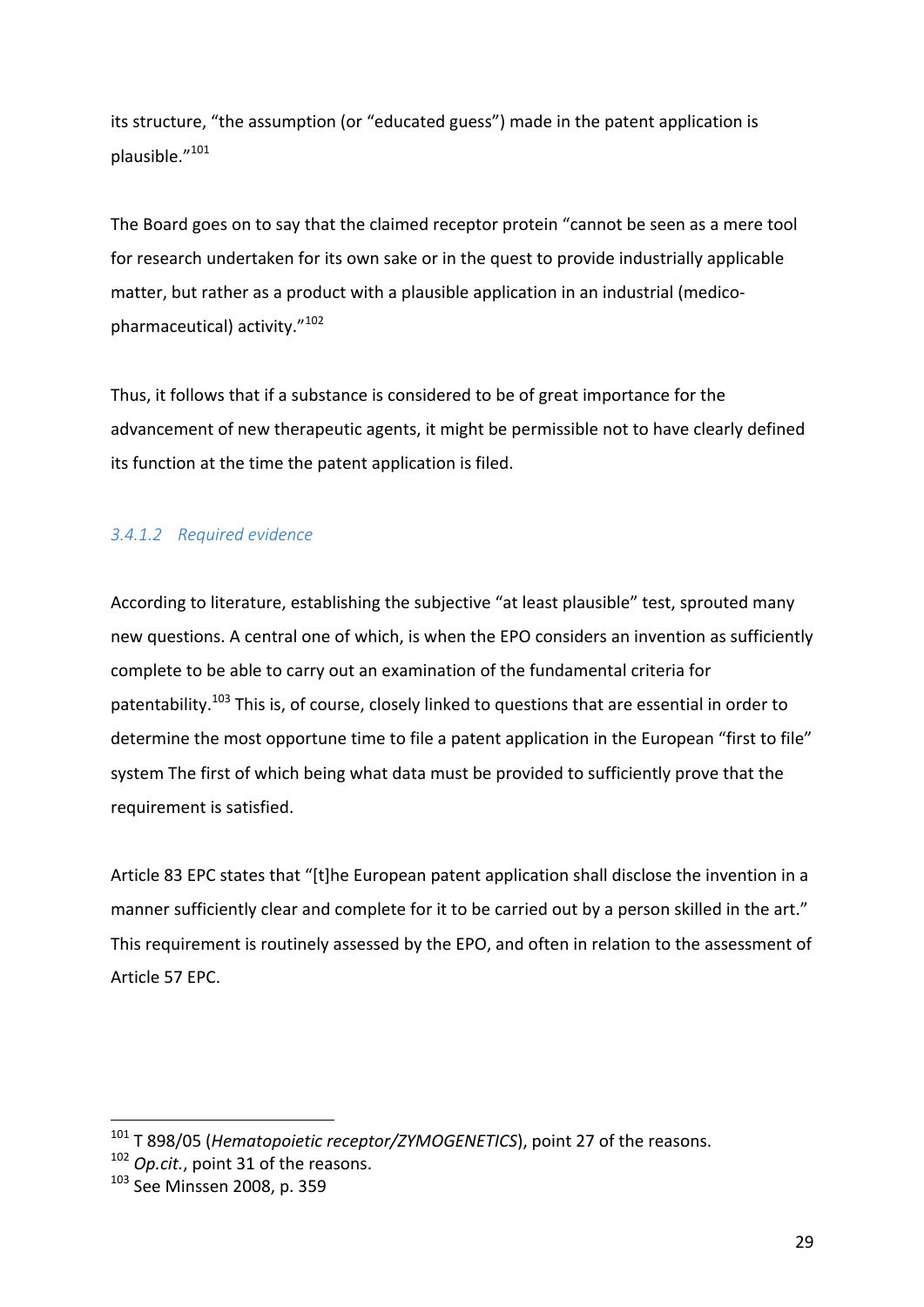According to T 898/05 (*Hematopoietic receptor/ZYMOGENETICS*), function of a protein can be at three different levels:

"i) the biochemical activity of the protein (protease, endonuclease, ion channel or pump, etc.), i.e. its molecular function; ii), the function of the protein in cellular processes (apoptosis, secretion pathway, etc.), i.e. its cellular function; and iii) the influence of those cellular processes within a multicellular organism, i.e. in a general and more complex network with a multicellular organism (cancer, inflammation, immune responses, etc.), this being its biological function in a broad sense." $104$ 

The biological function and the concrete benefits that followed from it, were in this case clearly disclosed.<sup>105</sup> Even though the details of the biochemical activity and cellular function of the protein had not been explained in the application, they could be directly derived from the disclosed experiment results.

It thus follows from this decision that the disclosure of function on one of the three levels, might in itself be sufficient to satisfy the requirement of industrial application, even if the other levels of function have not been elucidated.

Perhaps the most pressing question regarding the evidence required to support the claimed industrial application, is whether computer-assisted sequence data is sufficient, or if traditional wet-lab experiments are necessary.

The use of computer-assisted methods is becoming more common in research, and the importance of traditional wet-lab experiments may be declining, at least in the early stages of research and development. There will, of course, always be a need for *in vitro* and *in vivo* testing of new pharmaceutical inventions before they are brought to market in order to ensure that they are safe and have an appropriate efficacy. The actual functionality,

<sup>&</sup>lt;sup>104</sup> T 898/05 (*Hematopoietic receptor/ZYMOGENETICS*), point 29 of the reasons. <sup>105</sup> *Ibid*.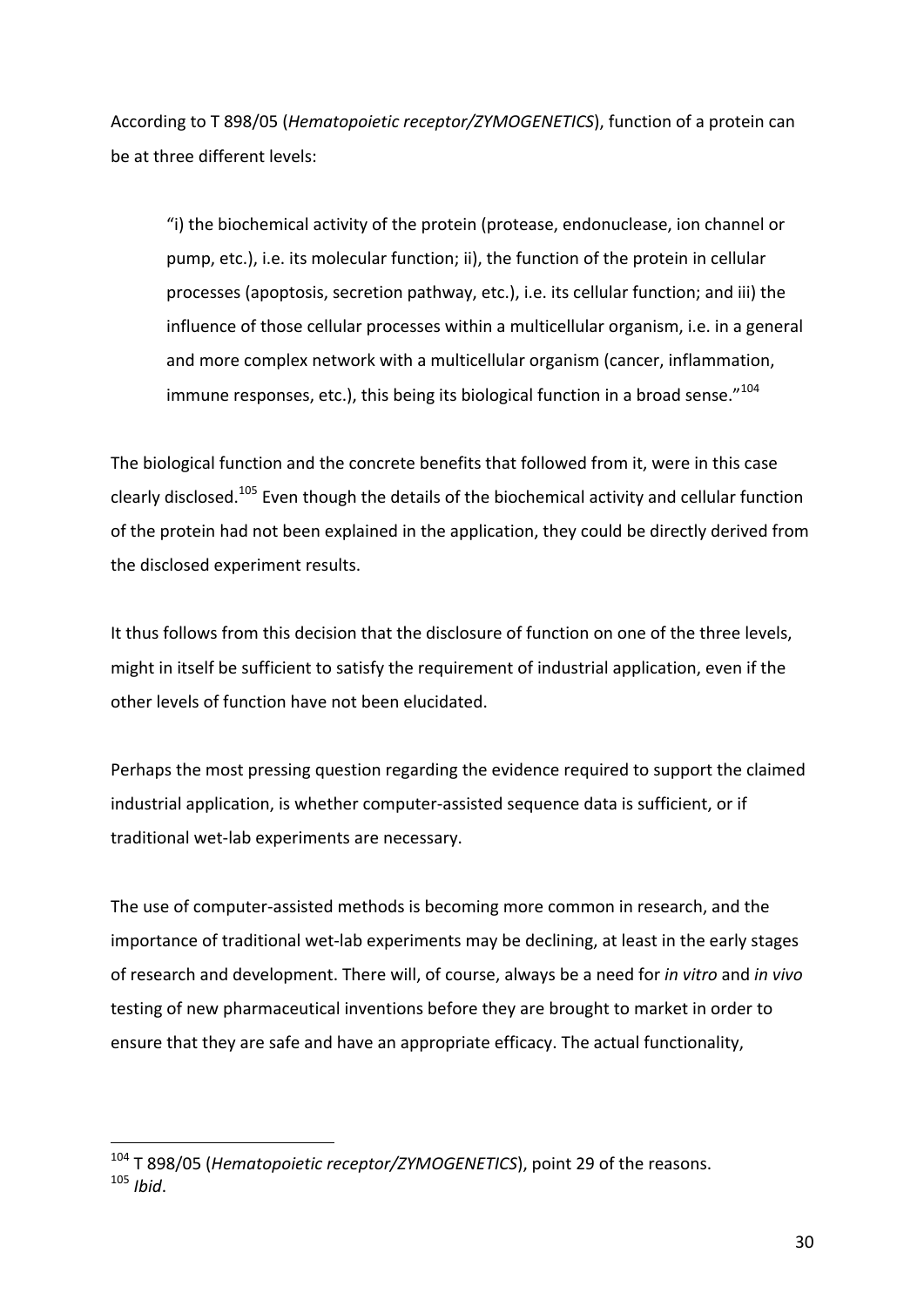however, may conceivably be determined almost exclusively by computer simulation in the not too distant future.<sup>106</sup>

It seems clear from the case law, however, that there is still some reluctance to acknowledge industrial applicability when the proposed functions are based solely on *in silico* analyses.

In T 898/05 (*Hematopoietic receptor/ZYMOGENETICS*), the Board concedes that the structural properties of a protein may be derived from the gene sequence encoding it, but points out that the function cannot necessarily be determined in this manner. It is stated that "[t]he fact that the putative function of the Zcytor1 receptor was assigned in the examples based on computer-assisted methods, rather than on the basis of traditional wetlab techniques, does not mean that it has to be automatically disregarded or excluded from a careful and critical examination".<sup>107</sup> The Board goes on to say that the "probative value" of evidence stemming from computer-assisted methods, must be "examined on a case-by-case basis regarding the nature of the invention and the prior art relating hereto".<sup>108</sup>

Thus, it follows that although *in silico* experiments certainly are permissible as evidence supporting a purported function, the weight carried by such experiments must be determined considering the nature of the invention (e.g. the complexity of the biological processes it is thought to affect or the importance of identifying new substances in the field) and the prior art relating to the area of the invention. If, for example, the prior art makes it clear that structure and functionality are closely related, a high degree of sequence homology with a substance of known function will indicate that the claimed substance also will be able to perform these functions.<sup>109</sup>

 $106$  See Han van de Watermeemd and Eric Gifford, "ADMET in silico modelling: towards prediction paradise?" Nature Reviews Drug Discovery, 2003 pp. 192-204. Also: Kelly Rae Chi, "Revolution dawning in cardiotoxicity testing", Nature Reviews Drug Discovery, 2013 pp. 565-567.

<sup>&</sup>lt;sup>107</sup> T 898/05 (*Hematopoietic receptor/ZYMOGENETICS*), point 22 of the reasons. <sup>108</sup> *Ibid*.

<sup>&</sup>lt;sup>109</sup> *Ibid.* See also T 1165/06 (IL-17 related polypeptide/SCHERING), point 25 of the reasons: "The sequence information provided in the application with respect to the presence in IL-174 of the characteristic cysteine spacing of the IL-17 cytokine family makes it plausible that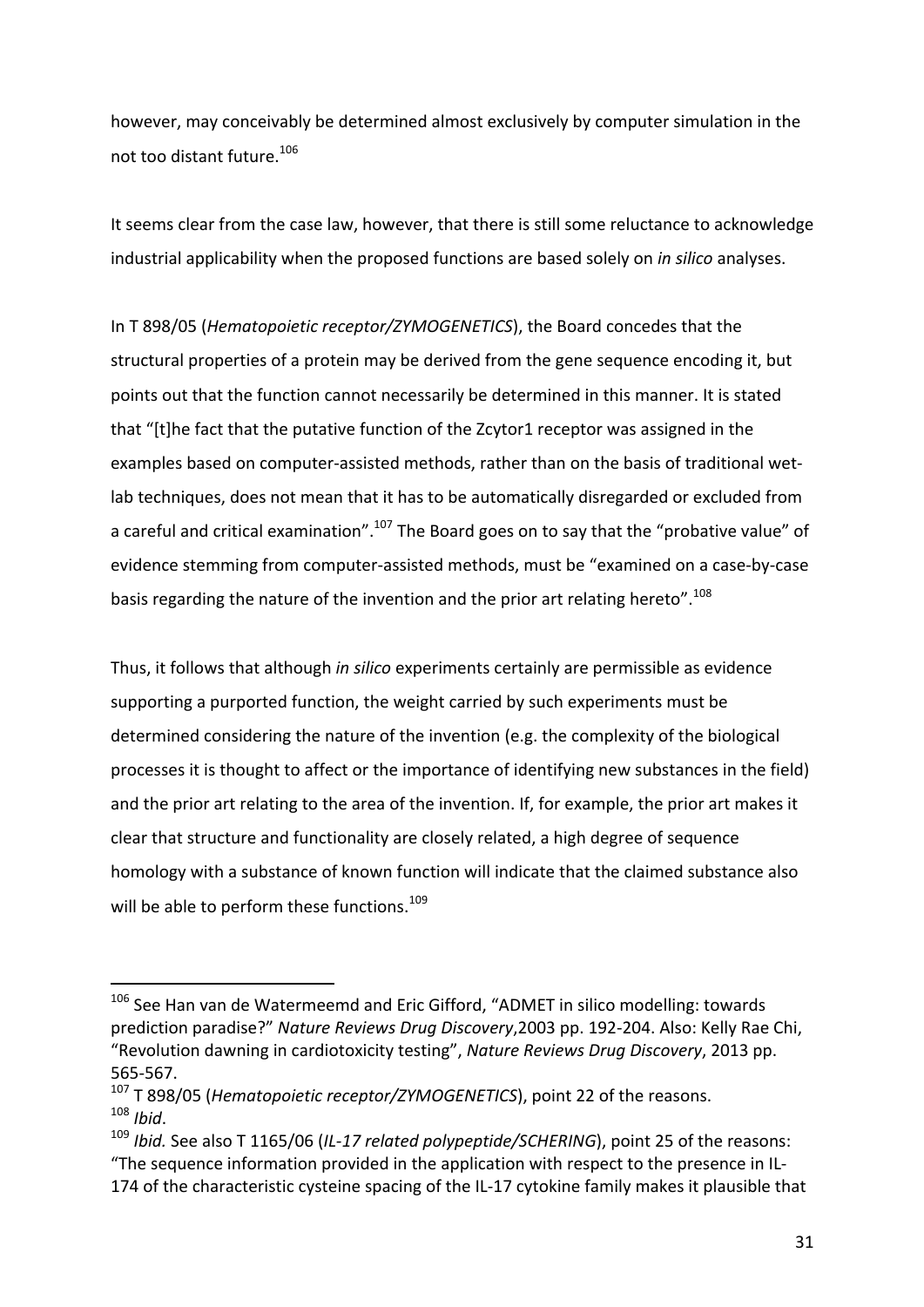It also seems that the threshold for regarding *in silico* results as sufficient is lowered when the substance is thought to be of major importance for research. This is the case in T 604/04 (*PF4A receptors/GENENTECH*), where the Board found that the importance of simply discovering new members of the PF4A chemokine receptor family was considered to be more important than to actually discover their specific functions. $110$ 

A higher threshold for computer-assisted homology studies supporting industrial applicability is set in T641/05 (*GPCR-like receptor/PHARMACIA*). The application in this case covered several slightly modified clones of CEGPCR1, a GPCR-like receptor $^{111}$  identified in the invertebrate *Caenorhabditis elegans*, that shared 89.6% sequence identity with AC7.1, a previously known GPCR-like receptor. This high degree of homology did, according to the applicant, indicate that the claimed clones would have the same applications as AC7.1, these being antibody and ligand binding and mediation of signal transduction. $^{112}$ 

The Board noted that the evidence of function was based only on sequence homology analyses done with CEGPCR1, and that the protein was described as "tending to fall" into a group of known invertebrate neuropeptide receptors "closely related to a vertebrate family of receptors". There was also no distinction made between the reference sequence of CEGPCR1 and the specific sequences of the clones,  $^{113}$  and it was well known that various GPCRs could have vastly different properties; some might not even have any activity at all.<sup>114</sup>

Because the patent was sought for several genes and their corresponding polypeptides, and their functions were based, solely or for the most part, on sequence homology studies, such

<sup>110</sup> T 604/04 (*PF4A receptors/GENENTECH*), points 17 and 18 of the reasons.

this polypeptide may belong to this family and have biological activities similar to those of the other family members known at the filing date".

 $111$  G-Protein Coupled Receptors (GPCR) are transmembrane receptors that sense molecules outside the cell and activate inside signal transduction pathways and cellular responses, through the (guanine nucleotide-binding proteins) G-proteins, which act as molecular switches (See Nelson and Cox, 2013 pp. 435-436).

<sup>&</sup>lt;sup>112</sup> T 641/05 (*GPCR-like receptor/PHARMACIA*), point XIII of the summary of facts and submissions. 

<sup>&</sup>lt;sup>113</sup> *Op.cit.*, point 10 of the reasons.

<sup>&</sup>lt;sup>114</sup> *Op.cit.*, point 11 of the reasons.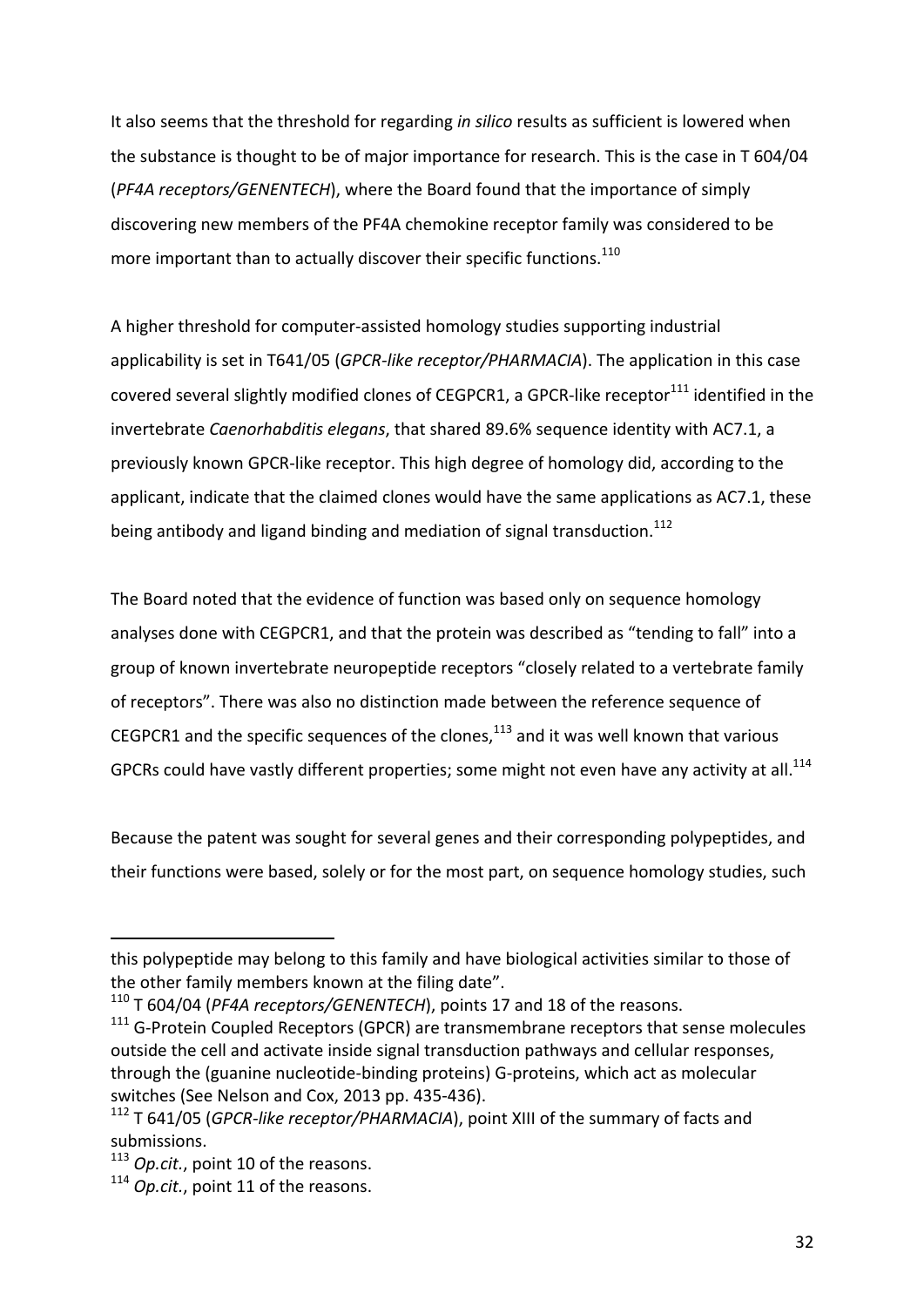studies should be provided for each of the claimed sequences. This is especially true where minute alterations in structure can lead to large changes in functionality.<sup>115</sup>

The Board found that no concrete information about applicable functions could be derived directly from the description or the prior art, and in conclusion stated that "[a]lthough, under certain conditions, the board is well prepared  $-$  following the case-by-case approach adopted in decision T 898/05 (*supra*) – to acknowledge a possible function based on computer assisted methods ... in the present case the probative value of these (sequence homology) methods is completely lacking for the reasons set out above. $n^{116}$ 

It is clear then, that computer-assisted *in silico* experiments can be considered as sufficient evidence for industrial applicability to be acknowledged. This is, however, dependent upon the nature of the invention and the probative value of the results, which must be determined on a case-by-case basis.

#### *3.4.1.3 Required quality of the submitted evidence*

#### 3.4.1.3.1 Required quality of evidence in general

As it has been established what evidence must be submitted to support the purported industrial applications of an invention, the level of quality expected from this evidence must also be determined. Is it, for example, sufficient to plausibly demonstrate analogy between the claimed product and a substance of known function? And if such analogy is sufficiently proven, will it be adequate to provide a list of functions performed by the homologous substance?

It is abundantly clear from the case law that a way of exploiting the invention must be disclosed in the patent application. As seen above in 3.4.1.2, however, it follows from T 898/05 (*Hematopoietic receptor/ZYMOGENETICS*), that it may be sufficient to provide a function at one of three levels (molecular, cellular or biological) in order to satisfy the requirement of Article 57 EPC.

<sup>&</sup>lt;sup>115</sup> T 641/05 (*GPCR-like receptor/PHARMACIA*), point 11 of the reasons.

<sup>&</sup>lt;sup>116</sup> T 898/05 (*Hematopoietic receptor/ZYMOGENETICS*), point 14 of the reasons.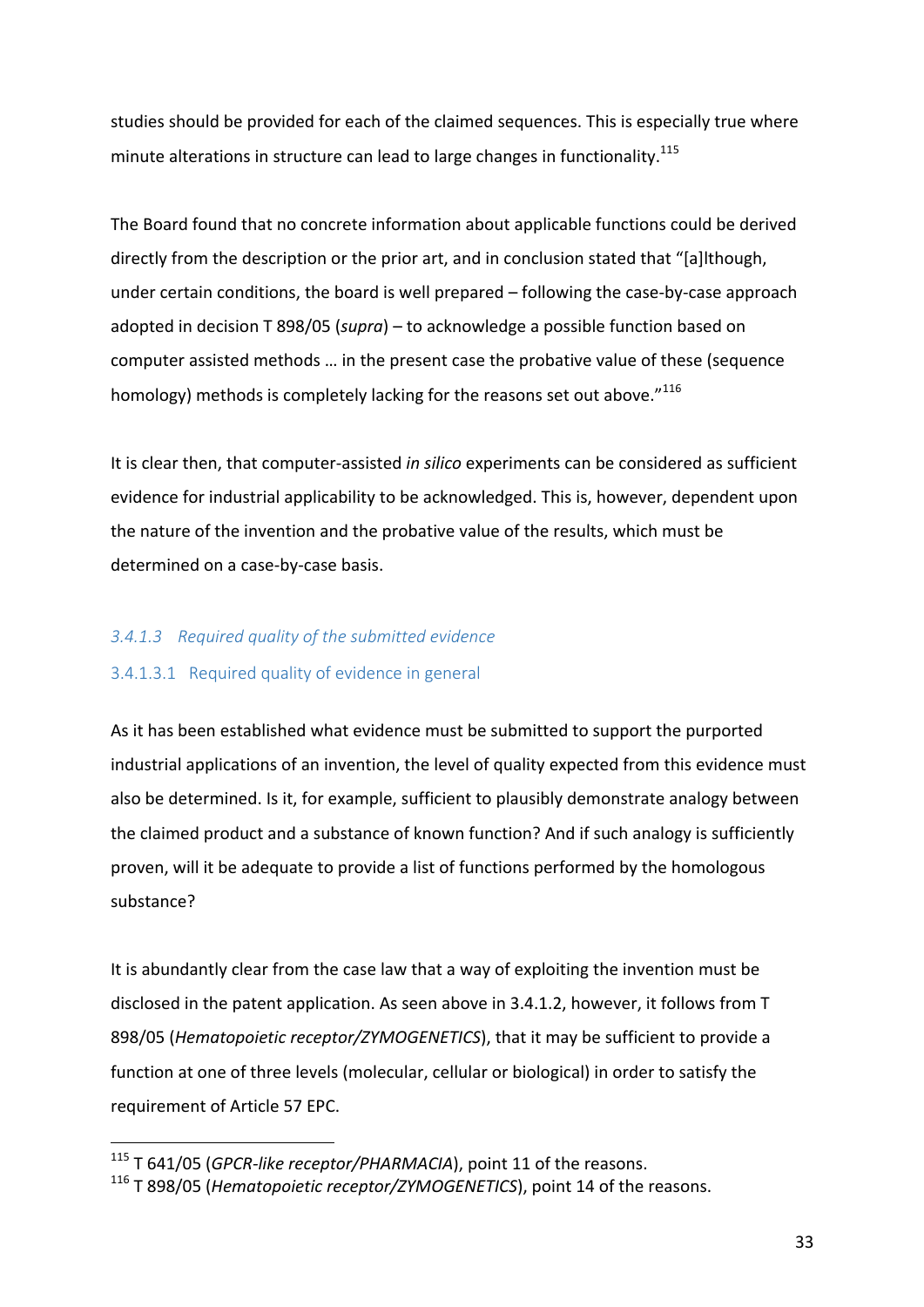In this case, the board found that the biological function was clearly disclosed. The applicant had performed tests showing that agonist ligands of the claimed receptor caused cellmediated immunity and lymphocyte proliferation, while antagonist ligands caused suppression of the immune system.<sup>117</sup> Even though the molecular and cellular mechanisms behind this were not provided in the results, the Board found that they could be derived from the submitted evidence.

It can be inferred from this decision that corresponding ligands should be disclosed if the claimed substance is a receptor and vice versa. If function on a molecular, cellular and/or biological level can be derived from the interactions between ligands and receptors, this will then be sufficient to satisfy the requirement of industrial applicability.

This also follows from the decision in *ICOS/Seven transmembrane receptor*, where the opposition division found that the requirement for industrial application was not satisfied, because the uses proposed in the specification were based on a purported function of the V28 protein as a receptor. This function was, however, "not sufficiently disclosed in the specification".<sup>118</sup> It is stated that even if a putative function of a protein is disclosed along with a way of verifying this function, this is not "necessarily adequate to sufficiently disclose the function of the protein." $119$  When the claimed protein is a purported receptor, a ligand capable of binding to the receptor must also be disclosed. Because no ligand was disclosed in the application, proposed uses were considered "speculative, ie are not specific, substantial and credible and as such are not considered industrial applications."<sup>120</sup>

It seems clear, therefore, that not only is it necessary to disclose a way in which the invention may be exploited in industry, but the disclosed application must also be based on sound, scientific evidence. Mere speculation will not be sufficient to satisfy the requirement of industrial application.

<sup>&</sup>lt;sup>117</sup> T 898/05 (*Hematopoietic receptor/ZYMOGENETICS*), point 31 of the reasons.

<sup>&</sup>lt;sup>118</sup> *ICOS/Seven transmembrane receptor*, point 9 (i).

<sup>&</sup>lt;sup>119</sup> Op.cit., headnote

<sup>&</sup>lt;sup>120</sup> *Op.cit.*, point 9 (i)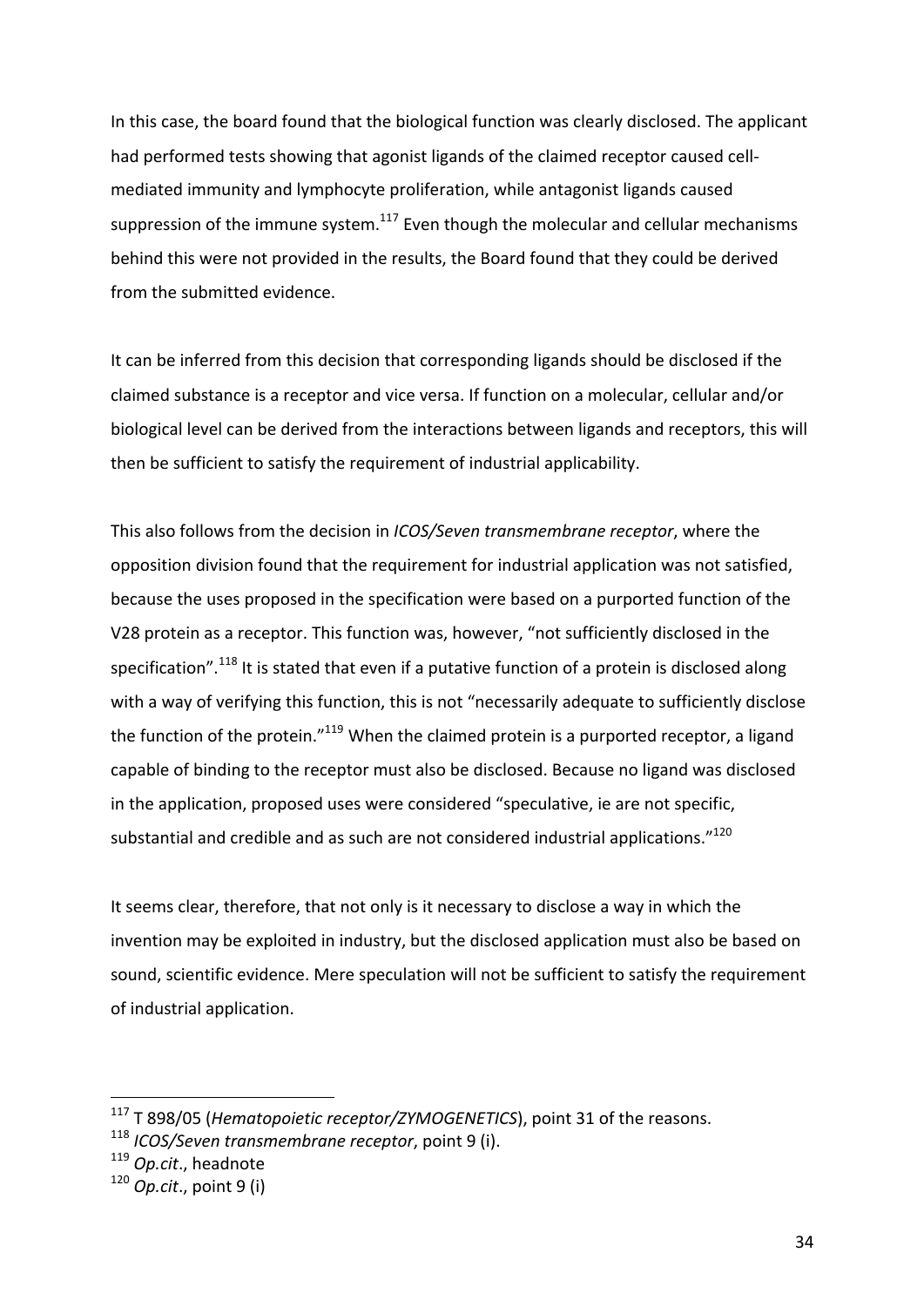Disclosing a clearly defined function is not always absolutely necessary, however. As seen above in 3.3 the Board in T 604/04 (PF4A receptors/GENENTECH) found that if the claimed product is of such significance to the advancement of research in the field that the mere identification is considered more important than actually determining a function.<sup>121</sup> There can, however, be little to no doubt that the claimed substance in fact has the purported features.

In T 18/09 (*Neutrokine alpha/HUMAN GENOME SERVICES*), the application in question was for a gene sequence encoding Neutrokine- $\alpha$ , a member of the TNF ligand superfamily.<sup>122</sup> The patent had been contested, on grounds of, *inter alia*, lack of industrial applicability.

The patent application relied, for the most part, on tissue expression data to prove that Neutrokine- $\alpha$  was in fact a member of the TNF ligand superfamily, as other members were known to be expressed in lymphomas. The specification also provided an undisputed structural identification of Neutrokine- $\alpha$  as a member of the TNF ligand superfamily and disclosed further relevant technical data, fully in line with the properties expected of a member of this superfamily. In particular, the specification disclosed the tissue distribution of Neutrokine- $\alpha$  mRNA<sup>123</sup> expression using the gene sequence encoding the protein as a cDNA<sup>124</sup> probe, and reported the expression of Neutrokine- $\alpha$  in activated T-cells.<sup>125, 126</sup>

 $121$  T 604/04 (*PF4A receptors/GENENTECH*), points 17-18.

 $122$  The TNF (Tumor Necrosis Factor) family, is a group of cytokines that can cause apoptosis (programmed cell death). The TNF ligand superfamily is a family of ligands that bind to and consequently affect TNF receptors. Known to be expressed in lymphomas, and are therefore widely used in the diagnosis and treatment of lymphomas (see Hans Jürgen Gruss and Steven K. Dower, "Tumor Necrosis Factor Ligand Superfamily: Involvement in the Pathology of Malignant Lymphomas", *Blood*, **85** (12), 1995 pp. 3378-3403).

 $123$  mRNA: messenger RNA, an intermediary, carrying genetic information from one or a few genes to a ribosome, where the corresponding proteins can be synthesised (see Nelson and Cox, 2013 p. 273).

 $124$  cDNA: complementary DNA, a DNA strand complementary to an mRNA template, used to prepare synthetic DNA (see Nelson and Cox, 2013 p. 273).

<sup>&</sup>lt;sup>125</sup> T 18/09 (*Neutrokine alpha/HUMAN GENOME SERVICES*), point 24 of the reasons.

 $126$  T-cell: "a type of small antigen-specific lymphocyte originating in thymus (in mammals) and present in secondary lymphoid tissues (e.g. lymph nodes, spleen) and blood, and which is involved in cellular immune reactions and aiding the production of antibodies" (*Henderson's Dictionary of Biological Terms*).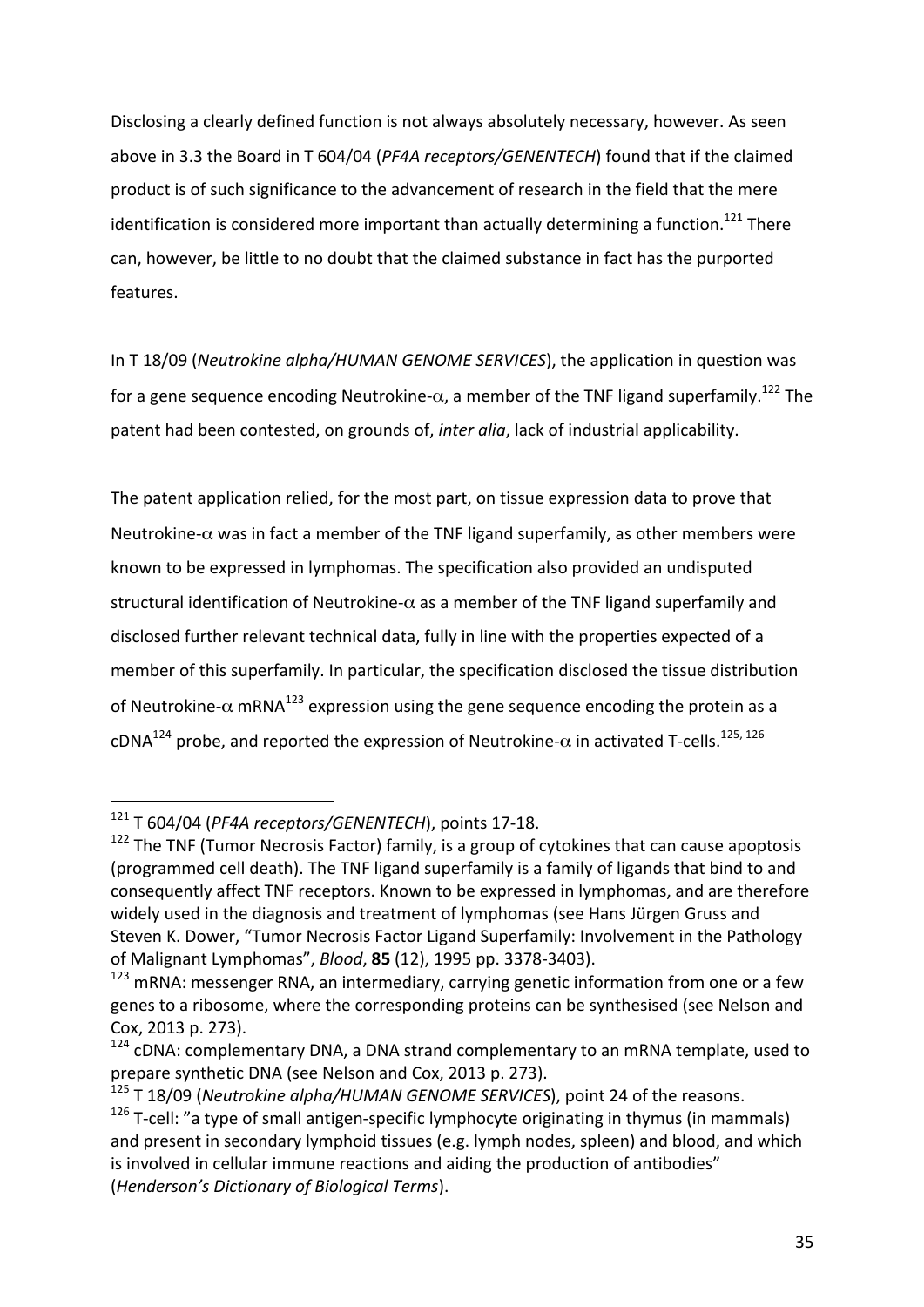The Board states that because it was known from the prior art that a common feature of all members of the TNF ligand superfamily, is expression in activated T-cells, and ability to costimulate T-cell proliferation, "no serious doubts can be cast on this explicit additional information. Nor can this information be taken as a mere theoretical or purely hypothetical assumption."<sup>127</sup>

Although there was no doubt that members of the TNF superfamily may have many varied functions, and that further research definitely would be needed to fully explicate all functions of the protein, all the functions enumerated for members of the superfamily were, according to the Board, actually quite likely.<sup>128</sup>

It follows from the decisions cited above, that it is not absolutely necessary to provide experimental proof of a way in which the invention can be exploited in industry at the time the application is filed. Where the invention is *conclusively* proven (e.g. by structural homology or tissue expression data) to be a member of a family of substances that, with few exceptions, are known to have therapeutic effects, and it is probable that this is the case also for the claimed, a list of functions linked to other members of the family may be sufficient. 

#### 3.4.1.3.2 Required quality of *in silico* evidence

As mentioned above, *in silico* experiments are rapidly becoming more prevalent in pharmaceutical research and development. And while it is clear that such evidence may be accepted as the main proof supporting the purported functions of an invention, it must still be determined what quality requirements are set for evidence stemming from computerassisted analyses.

It follows from T 898/05 (*Hematopoietic receptor/ZYMOGENETICS*) that the "probative value" of *in silico* evidence must be assessed on a "case-by-case basis". The Board points out that the case law suggests that a protein could be considered as being industrially applicable

<sup>&</sup>lt;sup>127</sup> T 18/09 (Neutrokine alpha/HUMAN GENOME SERVICES), point 24 of the reasons.

<sup>&</sup>lt;sup>128</sup> *Op.cit.*, point 23 of the reasons.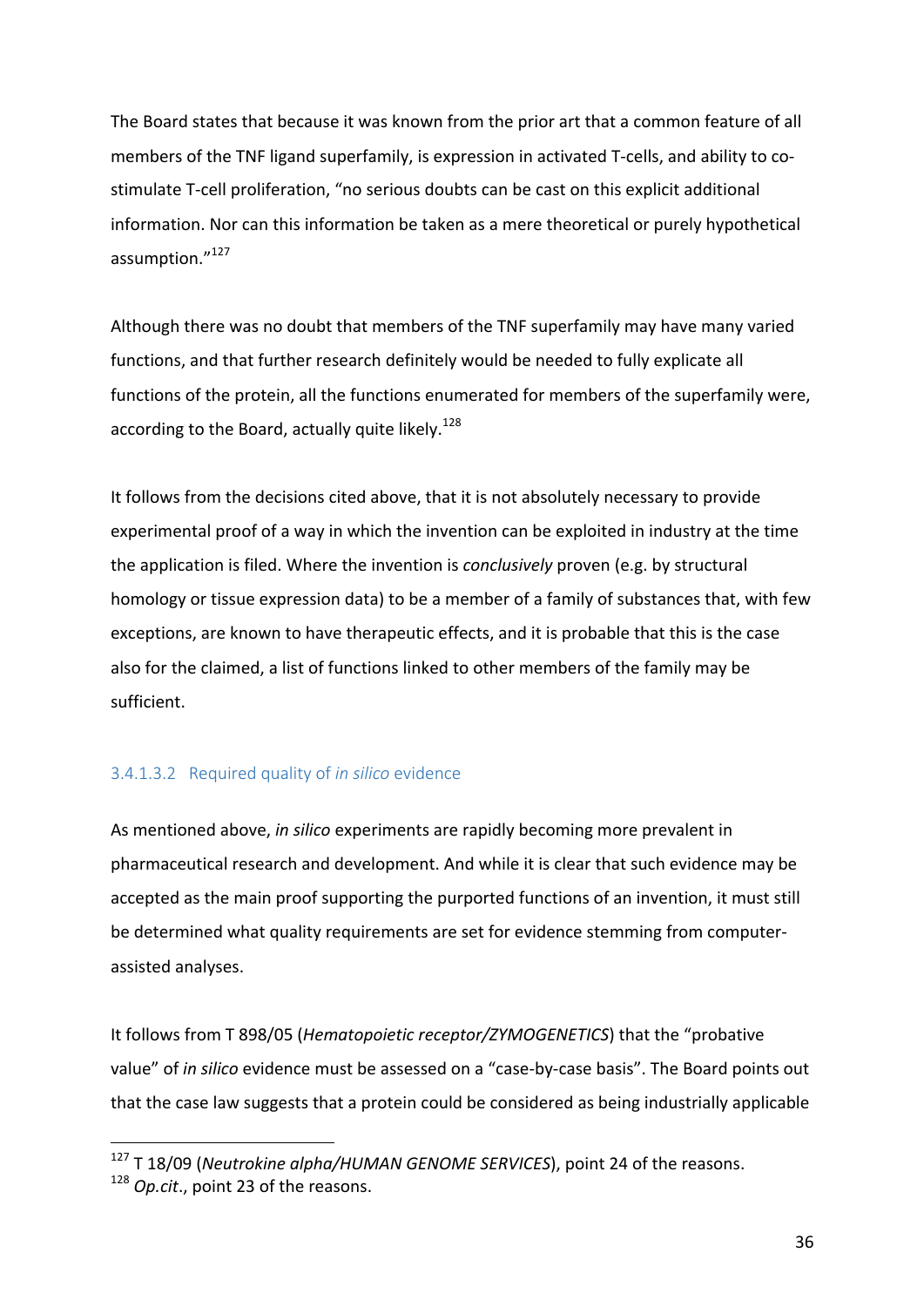despite the patent application not disclosing sufficient experimental data. The Board refers to T 338/00 (*Multimeric receptor/SALK INSTITUTE*) and T 604/04 (PF4A *receptors/GENENTECH*), where the industrial applicability could be derived from the description when seen in combination with the general knowledge in the field.<sup>129</sup>

It is noted in the decision that the claims, through use of computer-assisted *in silico* analyses, disclosed several features related to the structure of the protein, that indicated Zcytor1 being a part of the hematopoietic receptor family<sup>130</sup> and the wider cytokine receptor superfamily. It is also pointed out that the application showed large scale Zcytor1 expression in immune cells and that the therapeutic applications were described for agonist and antagonist ligands of the protein. These data indicated important functions involved in the immune system, and possible applications in the development of therapeutic inventions.<sup>131</sup>

The Board found that because the structural features discovered by computer-assisted methods could be linked to the purported functions, and evidence showed that the protein was expressed in various human tissue, it was very likely that the protein indeed was a member of the hematopoietic receptor family. It is stated that:

"Although the details of the biochemical activity and the cellular function of the Zcytor1 receptor have not been elucidated in the application, the (therapeutic) treatments directly derivable from the biological function identified by the computerassisted method cannot be considered to be so "vaguely defined" that they do not suggest any therapeutic or diagnostic use. On the contrary, the treatments referred to in the application are specifically in relation to the function plausibly attributed to the molecule, and are in the areas of rheumatoid arthritis, multiple sclerosis, diabetes mellitus, etc. In this respect, this case differs from that of decision T 870/04

<sup>&</sup>lt;sup>129</sup> T 898/05 (*Hematopoietic receptor/ZYMOGENETICS*), points 11 and 12 of the reasons.  $130$  Hematopoietic receptor: receptors involved in haematopoiesis, the development of blood cells from stem cells (*Henderson's Dictionary of Biological Terms*).

<sup>&</sup>lt;sup>131</sup> T 898/05 (*Hematopoietic receptor/ZYMOGENETICS*), point 21 of the reasons.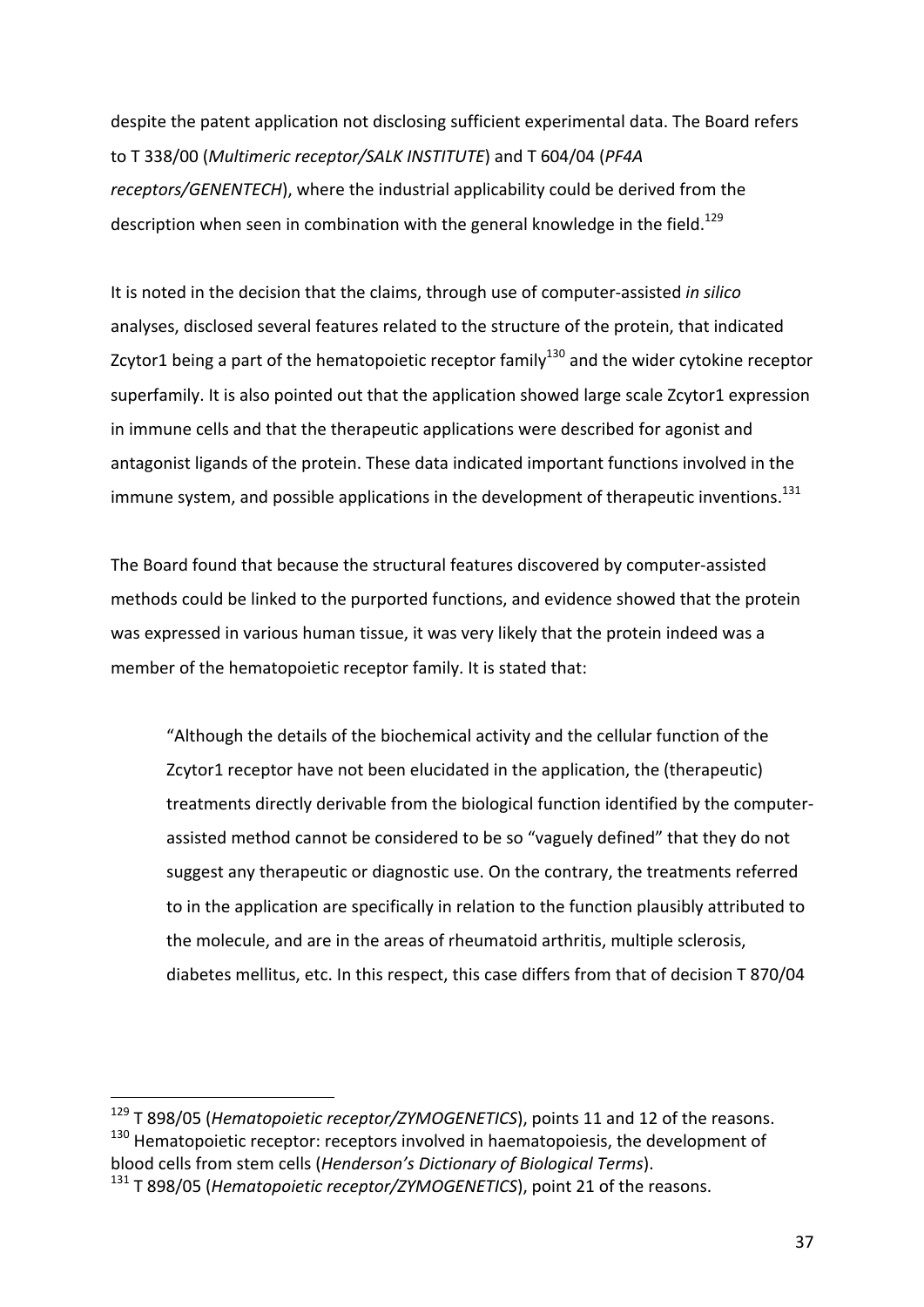(*supra*) where no clear role for the claimed molecule was identified (cf. point 10 *supra*)."132

The application did not disclose the percentage of identity with other members of the family, or describe specific ligands. Nevertheless, the Board found that because earlier research indicated that members of the haematopoietic receptor family generally had analogous biological features and functions, $^{133}$  it was highly probable that the Zcytor1 receptor would perform similar functions.

The opposite conclusion was reached in T 1452/06 (Serine protease/BAYER). Here, the application covered a DNA sequence encoding a protein related to mouse epithin, $134$ "expected to be useful for the same purposes as previously identified proteases ... particularly useful for treating cancer and COPD".<sup>135,136</sup> The basis for these therapeutic indications, was the assumed role of the serine protease activity of the protein in the degradation of the extracellular matrix. The Board quickly concluded that in order for the "claimed subject-matter to fulfil the requirement of industrial application the purported serine protease activity of the polypeptide ... is essential."<sup>137</sup>

However, the Board could not see that any experimental evidence had been presented in the application that showed the protein having serine protease activity. Neither was there evidence to support that the screening methods and therapeutic indications based on the purported activity could in fact be achieved with the claimed protein. According to the Board, the evidence presented was largely speculative and based on computer-assisted

<sup>&</sup>lt;sup>132</sup> T 898/05 (*Hematopoietic receptor/ZYMOGENETICS*, point 31 of the reasons

<sup>&</sup>lt;sup>133</sup> *Op.cit.*, point 27 of the reasons.

 $134$  Epithin is a serine protease, a class of enzymes that cleave peptide bonds in proteins, and are involved in several biological functions, including digestion, immune responses and reproduction. Epithin has also been shown to be involved in various cancer cell lines, and is therefore interesting in cancer treatment research. (See Hyo S. Lee et al., "Epithin, a target of transforming growth factor-beta signalling, mediates epithelial-mesenchymal transition", *Biochemical and Biophysical Research Communications,* 2010 pp. 553-569 (p. 553)).  $135$  COPD: Chronic obstructive pulmonary disease.

<sup>&</sup>lt;sup>136</sup> T 1452/06 (*Serine protease/BAYER*), point 3 of the reasons, referencing page 12, lines 10 to 12 of patent application 01964964.9 – Human epithin-like serine protease). <sup>137</sup> T 1452/06 (Serine protease/BAYER), point 3 of the reasons.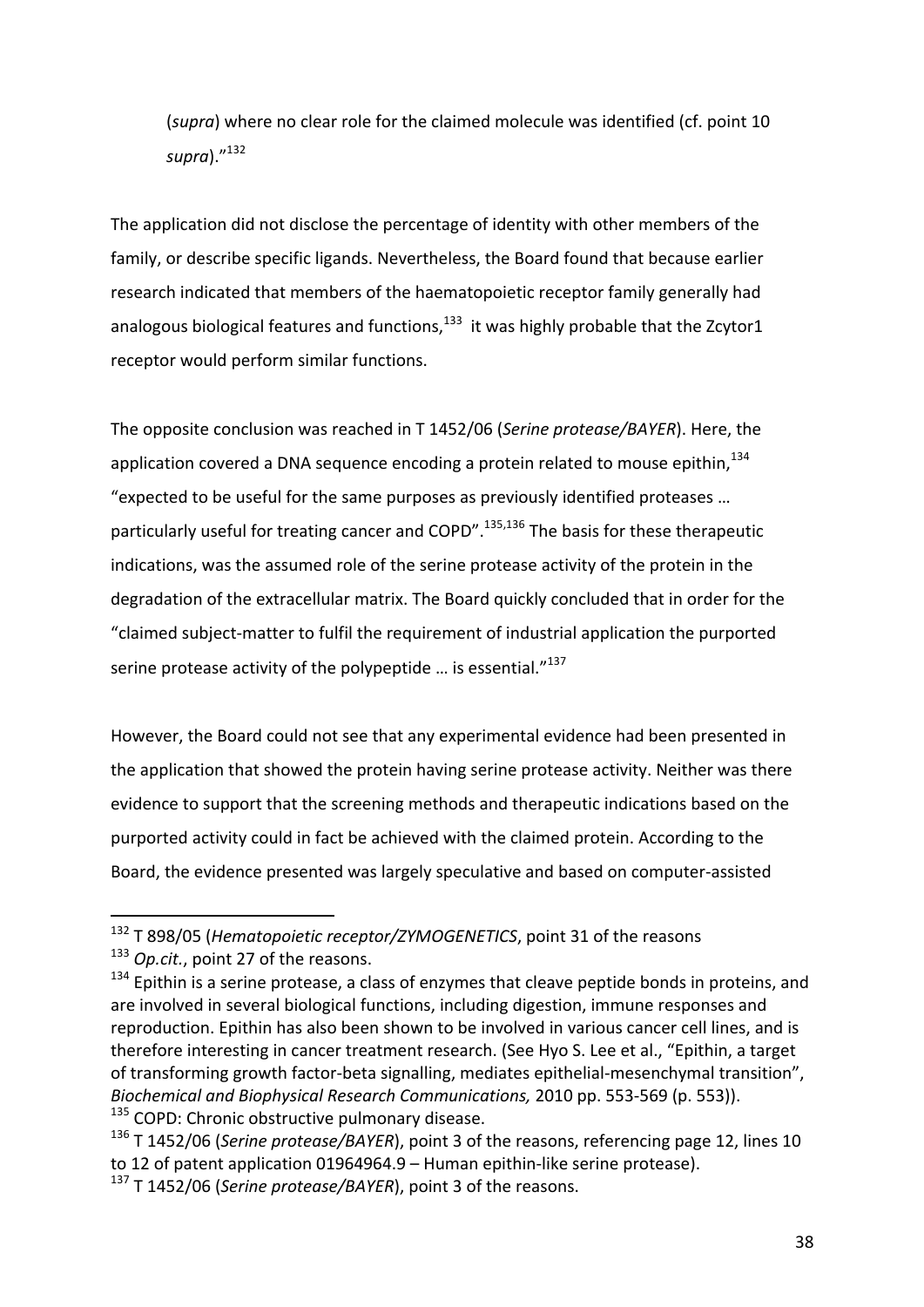homology studies of mouse epithin, which was only a "putative serine protease" (emphasis by the Board).<sup>138</sup> Regarding the presence of both serine and histidine active site signatures (which, according to a study presented in the application, made the probability of the protein being a member of the trypsin family of serine proteases 100%), it is stated that "[w]hereas the presence of these signatures might well be necessary for serine protease activity, these signatures are certainly not **sufficient** for a polypeptide to be functionally active" (emphasis by the Board).<sup>139</sup> It was highlighted that the disclosed polynucleotide was only a partial sequence of a gene that was similar to that encoding epithin, and that not all members of the serine protease family have the same biological functions. Consequently, the Board concluded that the computer-assisted studies were based on information far too incomplete to allow credible assumptions to be made regarding the function of the protein.<sup>140</sup>

This was also the conclusion in T 1109/10 (*Hydroxylases/LEXICON*). In this case, the application covered four proteins assumed to function as tryptophan hydroxylases, $141$ "involved in a rate-limiting step in the biosynthesis of neurologically active compounds, including serotonin".<sup>142</sup> Because of this assumed function, the claimed proteins were expected to be useful in identification and development of pharmaceuticals for behaviour modification.<sup>143</sup>

The Board found that the description was severely lacking in evidence to support the claimed function of the proteins. It is stated that "[t]he fact that two proteins share a certain structural similarity does not automatically imply that they have the same enzymatic activity."<sup>144</sup>

 

<sup>142</sup> T 1109/10 (*Hydroxylases/LEXICON*), point 3.1 of the reasons.

<sup>&</sup>lt;sup>138</sup> T 1452/06 (*Serine protease/BAYER*), point 7 of the reasons.

<sup>&</sup>lt;sup>139</sup> *Op.cit.*, point 8 of the reasons.

<sup>&</sup>lt;sup>140</sup> *Op.cit.*, point 17 of the reasons.

 $141$  Hydroxylases are enzymes involved in hydroxylation, a chemical process which introduces a hydroxyl group into an organic compound. This process can convert lipophilic compounds into hydrophilic products, and is thus important in detoxification, as hydrophilic compounds are more easily secreted (see e.g. Nelson and Cox, 2013 pp. 798-799).

<sup>&</sup>lt;sup>143</sup> *Op.cit.*, point 3.2 of the reasons.

<sup>&</sup>lt;sup>144</sup> *Op.cit.*, point 4 of the reasons.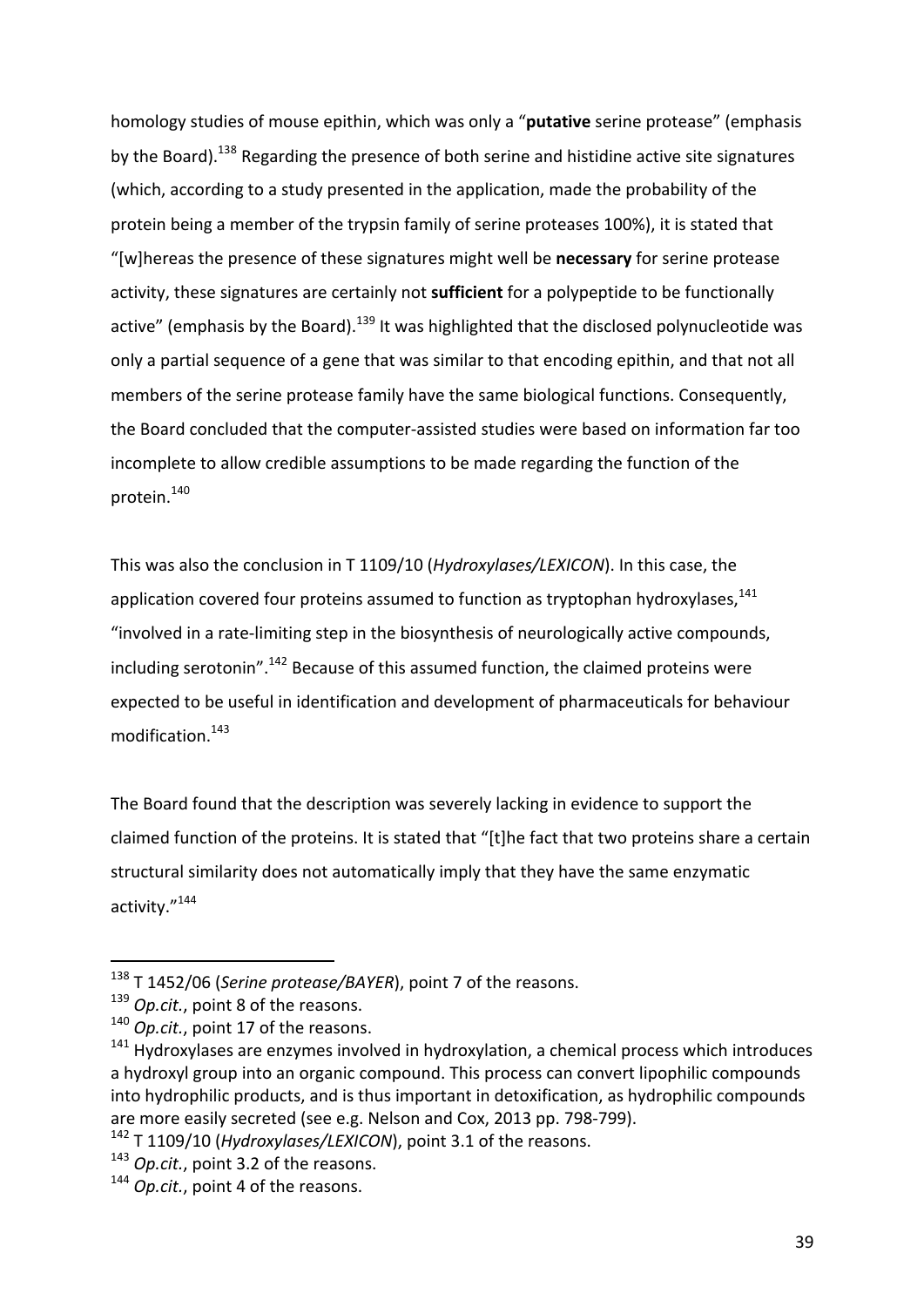The proposed functions were based solely on amino acid sequence comparison, and the closest prior art had not presented any correlation between protein structure and tryptophan hydroxylase activity. A high degree of homology did therefore not give sufficient reason to assume that the claimed protein would possess the same functions as other hydroxylases.<sup>145</sup> As a result, industrial applicability could not be acknowledged.

In T 1165/06 (IL-17 related polypeptide/SCHERING), industrial applicability was acknowledged on the basis of sequence homology studies. In this case, the claim covered a polypeptide, IL-174, that showed significant sequence homology with the cytokine CTLA-8 (IL-17), which has been shown to function in controlling physiology, development and differentiation of mammalian cells. It was therefore assumed that the claimed proteins would be useful in mediating a variety of responses characteristic of cytokine signalling.<sup>146</sup>

In a very brief assessment of the requirement of industrial applicability, the Board states that because the sequence information clearly showed the presence of markers characteristic of the IL-17 cytokine family, it was "plausible that this polypeptide may belong to this family and have biological activities similar to this of the other family members".<sup>147</sup> This, held together with the confirming post-published documentation supplied by the applicant, meant that the requirement in Article 57 EPC was satisfied.

Regarding an actual quantification of the quality required, there are few examples of any more or less exact threshold in the case law. $^{148}$  According to a survey done by the Trilateral

<sup>&</sup>lt;sup>145</sup> T 1109/10 (*Hydroxylases/LEXICON*), point 3.2 of the reasons.

 $146$  The IL-17 family of cytokines has been shown to be especially important in host defence and inflammatory diseases (see Wei Jin and Chen Dong, "IL-17 cytokines in immunity and inflammation", *Emerging Microbes and Infections*, 2013 pp. 1-5).

<sup>&</sup>lt;sup>147</sup> T 1165/06 (IL-17 related polypeptide/SCHERING), point 25 of the reasons.

 $148$  See e.g. T 604/04 (*PF4A receptors/GENENTECH*), where 85% homology is accepted as sufficient (point 10), T 1329/04 (Factor-9/JOHN HOPKINS) where it is stated that members of a given subgroup of the TGF-β superfamily had between 70% and 90% homology (point 8), and T 1109/10 (*Hydroxylases/LEXICON*), where 71% homology was not sufficient to establish that a new human tryptophan hydroxylase had been identified (point 4).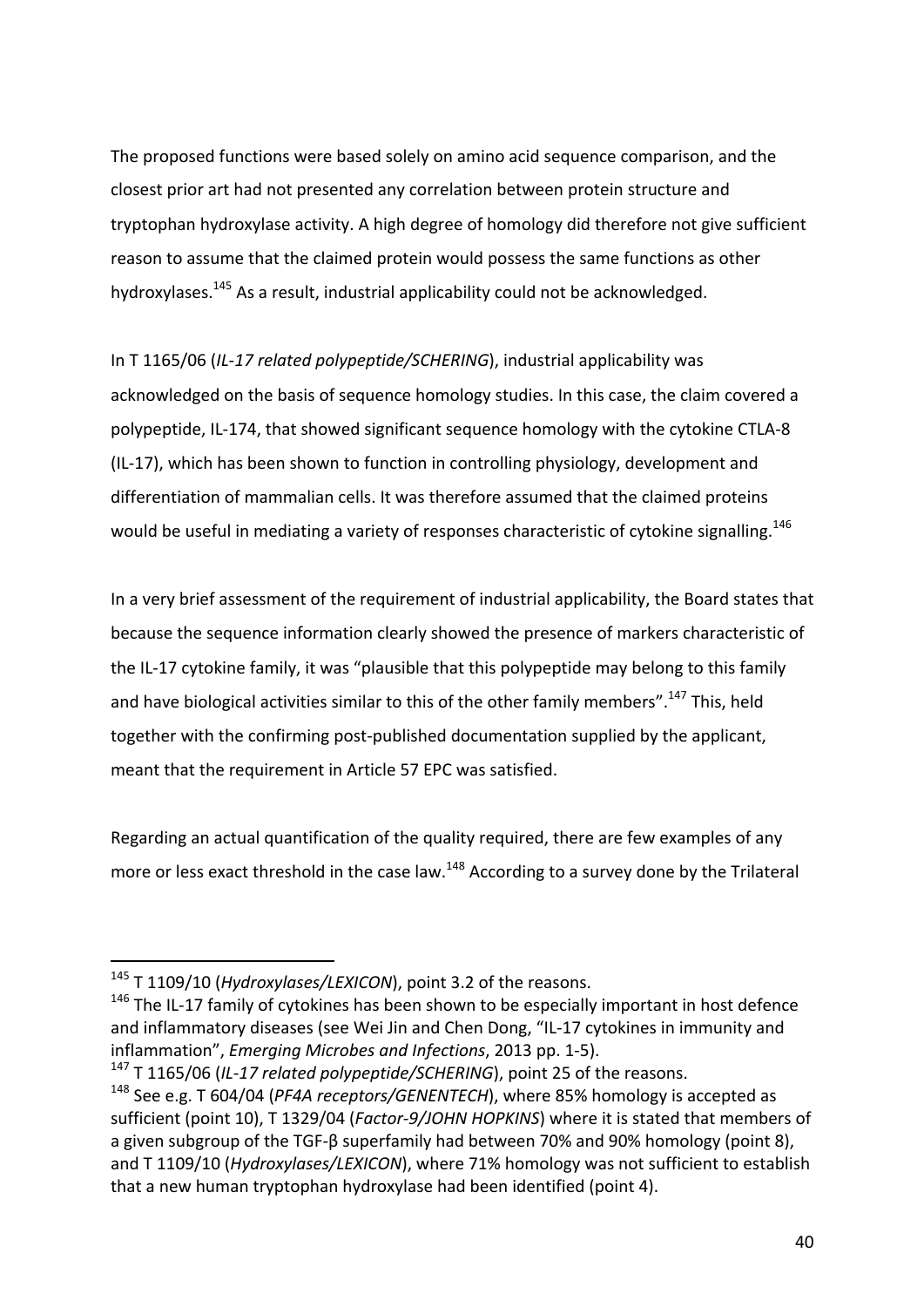Co-operation,  $149$  however, homology data will not be accepted by the EPO if the homology is below 55%, while 80% could be sufficient if the assay is done across the whole sequence and not just a restricted region. $^{150}$ 

So, although there is no doubt that the EPO does allow results from computer assisted in silico studies as the main evidence in support of industrial application, there cannot be much doubt surrounding the value of the evidence. First of all, it seems that there needs to be a clear and definite correlation between the structure of the protein and its function. If this is evident from the general knowledge in the field and the prior art, a *high* degree of homology with a protein with a known function may be sufficient. If the family of protein the invention fits into is known to have many varied functions, further proof of function on a cellular or biological level may be required.

Also, if the claimed protein is thought to function in complex systems where many other substances are operative and affecting each other, more substantial evidence may be required. In such systems, it is less likely that the protein will carry out the exact function that the structure indicates, as it may e.g. act synergistically with one or more of the other substances in the system.

#### 3.4.2 Weight of evidence submitted after the filing date

 

According to Rule 42 (1) (f) EPC, the "way in which the invention is industrially applicable" should be explicitly disclosed in the description. It is also abundantly clear from the case law that the assessment of industrial application, and indeed patentability in general, should be done on the basis of what is disclosed in the patent application.

http://www.trilateral.net/projects/biotechnology/mutual.pdf (last accessed 30 May 16).

 $149$  The Trilateral Co-operation is a cooperation between the EPO, the Japan Patent Office and the United States Patent and Trademark Office (USPTO), processing the majority of all patent applications filed worldwide (See trilateral.net).

 $150$  Trilateral project B3b – Trilateral Project B3b: Comparative study on biotechnology patent practices; Theme: Nucleic acid molecule-related inventions whose functions are inferred based on homology search (cases 9 and 10). Full text at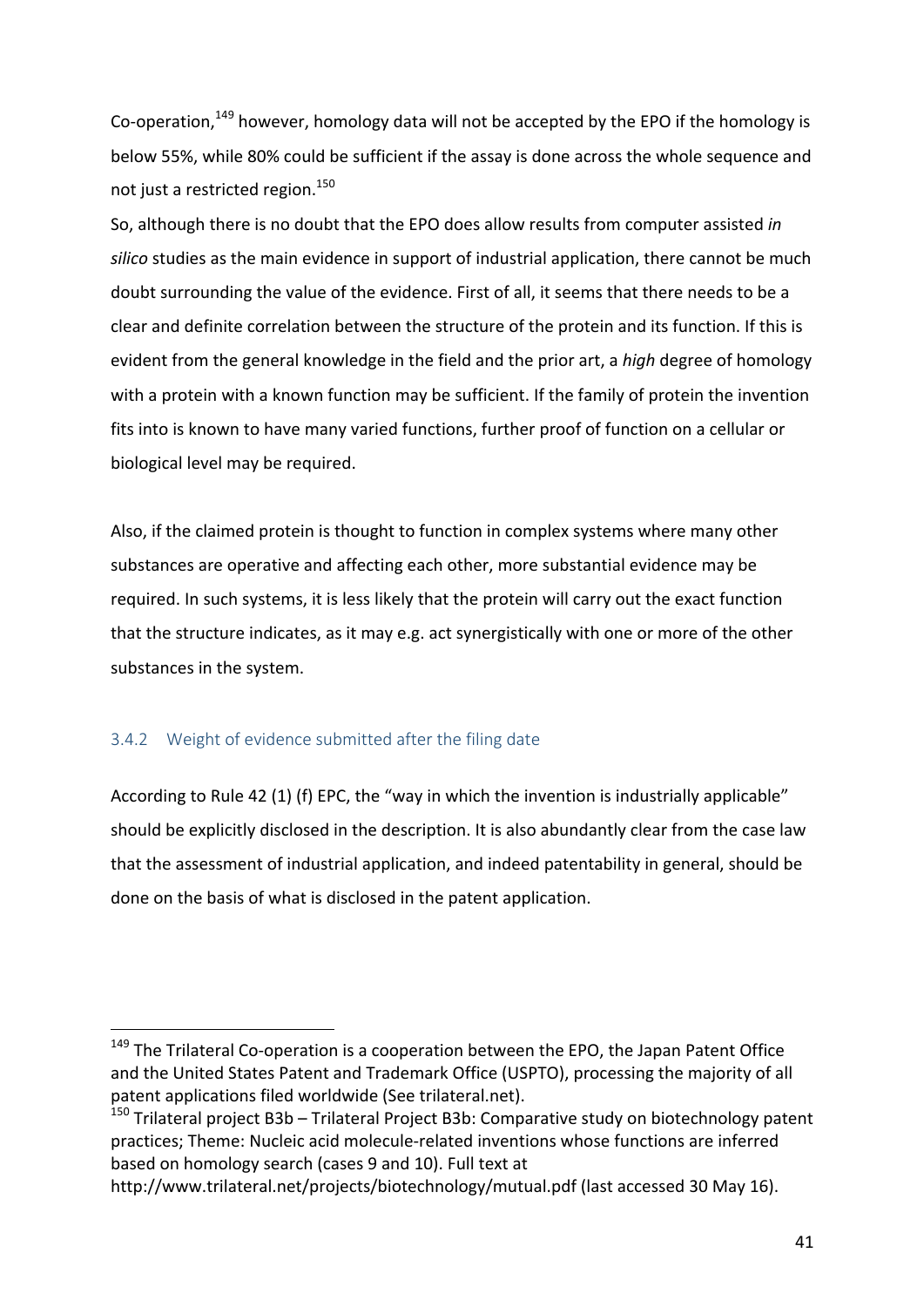This follows explicitly from the decision in T 1329/04 (*Factor-9/JOHN HOPKINS*), where the applicant had submitted post-published evidence that proved that the assumptions made in the application regarding function, were in fact correct. The Board, however, states that "[t]his cannot be regarded as supportive of an evidence which would have been given in the application as filed since there was not any. $"^{151}$ 

Moreover, the Board goes on to state that if post-published documentation was considered when no supportive evidence was disclosed in the application, this "would imply that the recognition of a claimed subject matter as a solution to a particular problem could vary as time went by."152

The industrial application should in other words be plausible at the filing date, by what is disclosed in the application.

There are, however, several examples of post-published evidence being taken into consideration. In T 898/05 (*Hematopoietic receptor/ZYMOGENETICS*), it is listed as one of the technical circumstances that should be included in the assessment of whether or not a "profitable use" can be derived from the description,<sup>153</sup> and it is stated that "the postpublished evidence which confirms the preliminary finding and actually supports the conclusion, cannot be ignored."<sup>154</sup>

In T 1165/06 (IL-17 related polypeptide/SCHERING), the general assessment of Article 57 EPC is rather brief, as the Board "is convinced that the requirements  $[...]$  are fulfilled".<sup>155</sup> It is, however, evident that the Board uses post-published evidence as confirmation that the functions disclosed in the application are plausible.

<sup>&</sup>lt;sup>151</sup> T 1329/04 (*Factor-9/JOHN HOPKINS*), point 12 of the reasons.

<sup>152</sup> *Ibid*.

<sup>&</sup>lt;sup>153</sup> T 898/05 (*Hematopoietic receptor/ZYMOGENETICS*), point 20 of the reasons.

<sup>&</sup>lt;sup>154</sup> *Op.cit.*, point 24 of the reasons.

<sup>&</sup>lt;sup>155</sup> T 1165/06 (IL-17 related polypeptide/SCHERING), point 25 of the reasons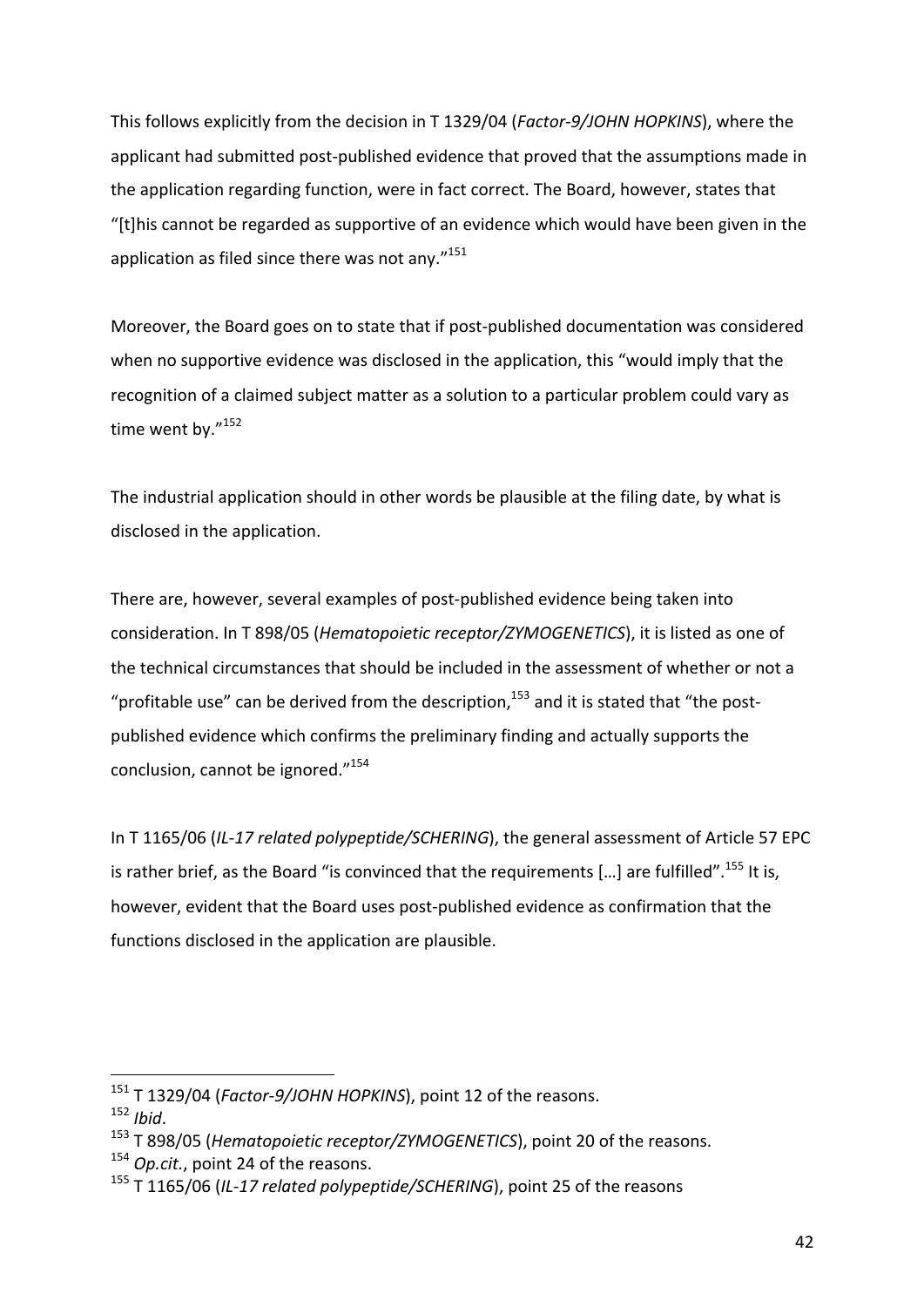Also in T 1329/04 it is stated that post-published evidence may be taken into consideration. It is however specified that "it may not serve as the sole basis to establish that the application solves indeed the problem it purports to solve. $n^{156}$ 

It seems clear then, that post-published evidence can be used to support the functions proposed in the application. However, such evidence will only be considered it if supports evidence that is actually disclosed at the filing date. If post-published evidence was allowed to be the main proof of the purported functions, it might lead to patent applications being handed in as soon as a new gene or protein is discovered, in essence reserving that area of research and gambling on finding evidence to support the supposed functions at a later date. 

# 4 Conclusion

Because of the increasing importance of biotechnology and gene and protein based therapeutics, the number of patents filed for inventions in the field has been on the rise for the past few decades. Considering the substantial costs that are associated with research and development of new therapeutic agents, it is imperative for those involved to gain legal protection as early as possible to secure their investments.

The presence of an industrial application is effectively what separates a discovery from an invention. Defining how the requirement for industrial applicability should be understood, is therefore particularly important in order to determine the earliest point a patent application should be filed.

This paper has examined how the requirement for industrial application is interpreted for pharmaceutical and biotechnological inventions by the EPO Board of Appeal. The requirement is particularly important in this area, as the potential practical use of such inventions is not always obvious.

<sup>&</sup>lt;sup>156</sup> T 1329/04 (*Factor-9/JOHN HOPKINS*), point 12 of the reasons.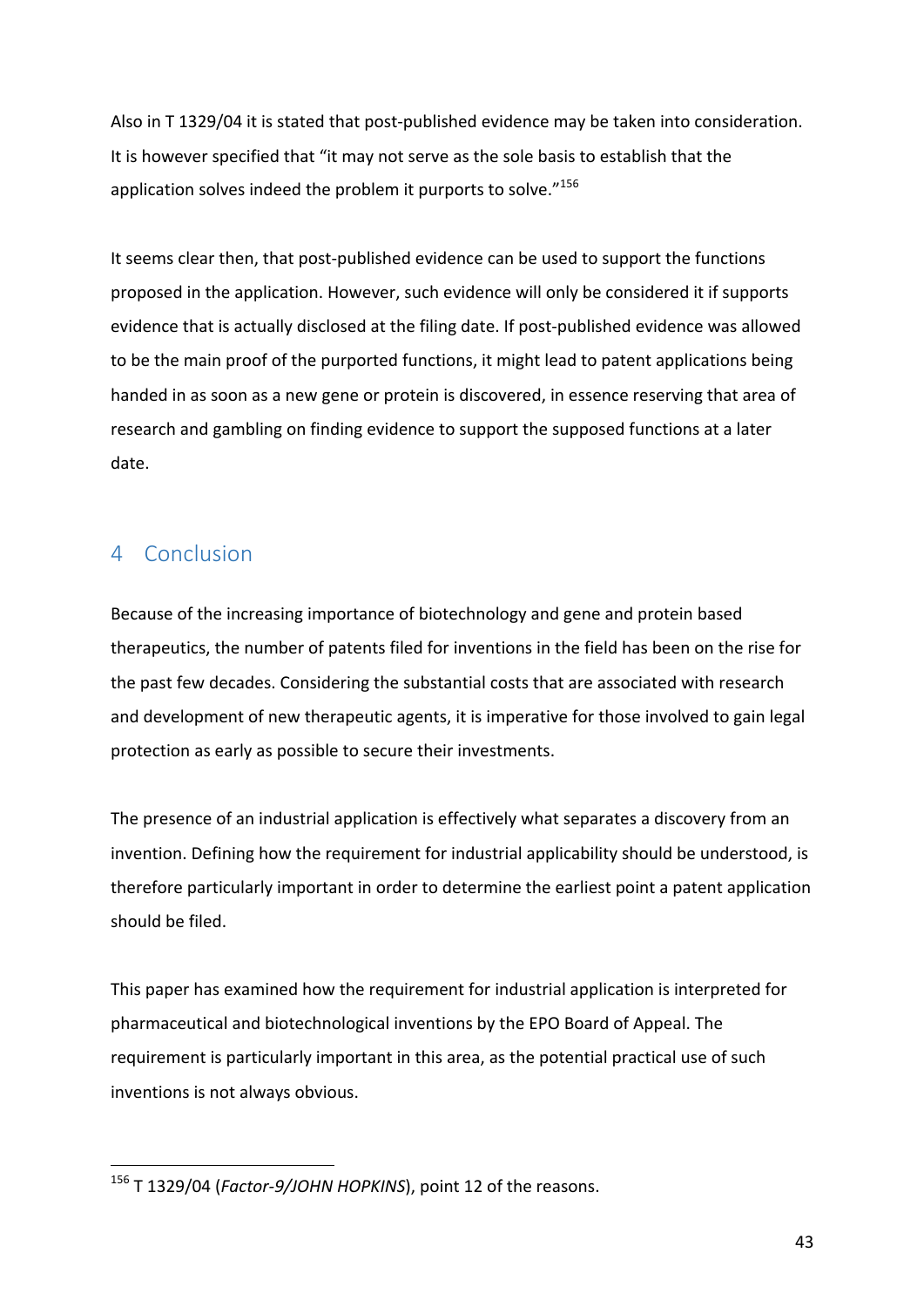From the evaluation of the Board of Appeal's interpretation of Article 57 EPC, it is first of all clear that the term "industry" should be construed in a broad sense, including all forms of industrial activity "that are carried out continuously, independently and for financial (commercial) gains".

This should not, however, be taken to mean that there is an absolute need for potential financial return to satisfy the requirement of industrial applicability. Rather, it should be understood to mean that an invention must have a *beneficial* use, constituting a concrete benefit to society, not just economic profit for the applicant.

The term "made or used in industry" should therefore not be interpreted literally for inventions in the biotechnological and pharmaceutical field. Since almost all such inventions can technically be reproduced ("made") and used in further research, a broad interpretation could lead to a system granting patents as hunting licences. Inventions must therefore have a clearly disclosed, *plausible* function that can be employed for e.g. diagnostic or therapeutic purposes. That the claimed substance can be used as a research tool, will rarely be sufficient to fulfil the requirement for industrial application, unless there is abundant evidence suggesting that the substance will be of great significance for the progression of research in the field.

Results from computer-assisted *in silico* experiments are permitted as evidence to support purported industrial applications, and it is not absolutely necessary to provide evidence from wet-lab tests. The "probative value" of *in silico* evidence must, however, be evaluated on a case-by-case basis. This means taking into account the nature of the invention (such as the complexity of the biological processes the invention is thought to affect, or the general importance of the discovery itself) and the prior art. There must be a clear correlation between gene sequence, protein structure and function on the molecular, cellular or biological level, though it is sufficient that a plausible function at one of these levels is disclosed. If the purported functions are based on homology with other substances, a high degree of homology is required.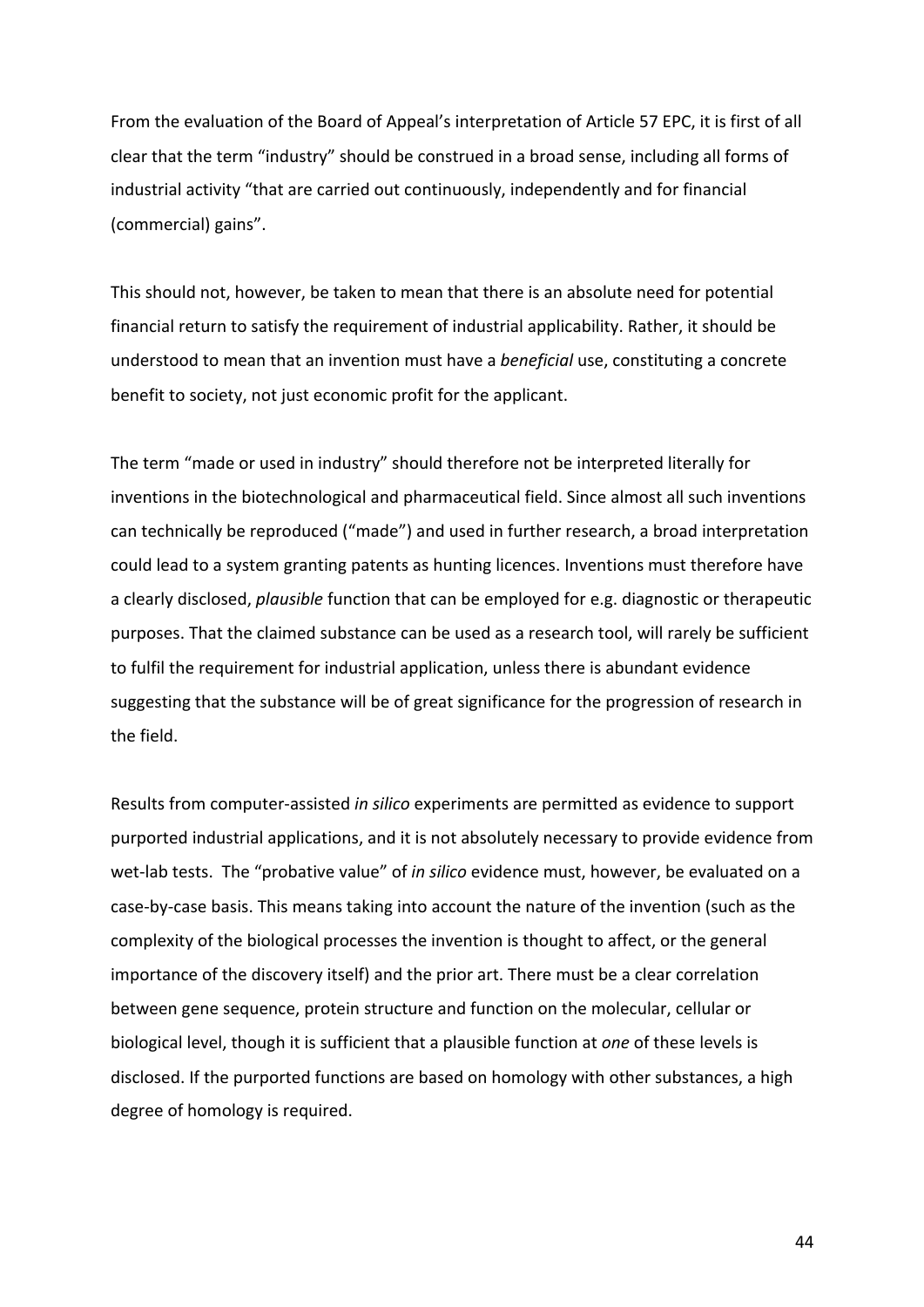Evidence submitted after the filing date *can* be taken into account, but such evidence must support what has been disclosed in the application as it is filed. A patent cannot be granted solely based on post-published evidence.

The examination presented in this paper suggests that EPO's technical Board of Appeal is attempting to be establish a stringent method for assessing the requirement of industrial application for biotechnological and pharmaceutical inventions, as there is consistently little deviation from existing case law.

In further research, a possible issue to investigate would be if the EPO sets a higher threshold for patenting biotechnological and pharmaceutical inventions than for inventions in other fields. The fact that the requirement for industrial application is not interpreted literally in such cases, as it theoretically should be according to Article 31 (1) of the Vienna Convention, certainly implies that a different standard is expected. Is there perhaps need for a separate requirement for inventions that are putative therapeutic agents? This is an interesting question, and one that should be answered as innovation in this field is becoming increasingly important for human health.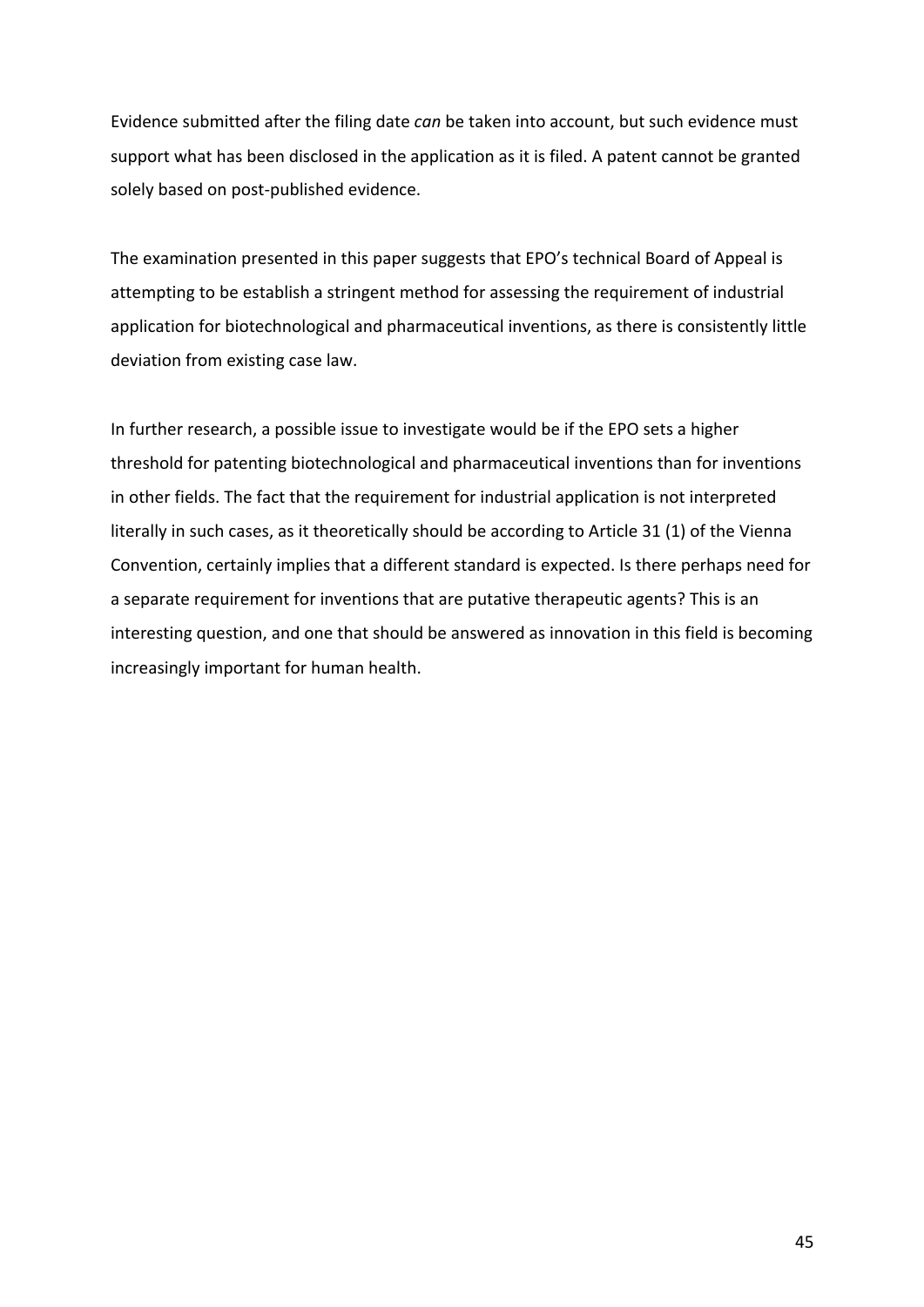# 5 References

Table of Cases EPO

The Board of Appeal

T 22/85 (*Document abstracting and retrieving/IBM*) of 5 October 1988

T 338/00 (Multimeric receptors/SALK INSTITUTE) of 6 November 2002

T 446/99 (*Bordetella toxin/AMGEN*) of 8 May 2003

T 870/04 (*BDP1 phosphatase/MAX PLANCK*) of 11 May 2005

T 1329/04 (*Factor-9/JOHN HOPKINS*) of 28 June 2005

T 606/03 (Gene trap/ARTEMIS) of 12 January 2006

T 604/04 (*PF4A receptors/GENENTECH*) of 16 March 2006

T 1074/03 (*Soluble peptides/IXSYS*) of 8 May 2006

T 898/05 (*Hematopoietic receptor/ZYMOGENETICS*) of 7 July 2006

T 1452/06 (*Serine protease/BAYER*) of 10 May 2007

T 1165/06 (*IL-17 related polypeptide/SCHERING*) of 19 July 2007

T 18/09 (*Neutrokine alpha/HUMAN GENOME SERVICES*) of 21 October 2009

T 1109/10 (Hydroxylases/LEXICON) of 13 March 2014

## The Opposition Division

OJ EPO 2002, 6 (*ICOS/V28 seven transmembrane receptor*) of 20 June 2001

*Norway* Høyesterett Rt. 2008 s. 155 (*Biomar*) of 17 November 2008

*England* Court of Appeal [2010] EWCA Civ 33 (Eli Lilly and Co v Human Genome Sciences, Inc.) of 9 February 2010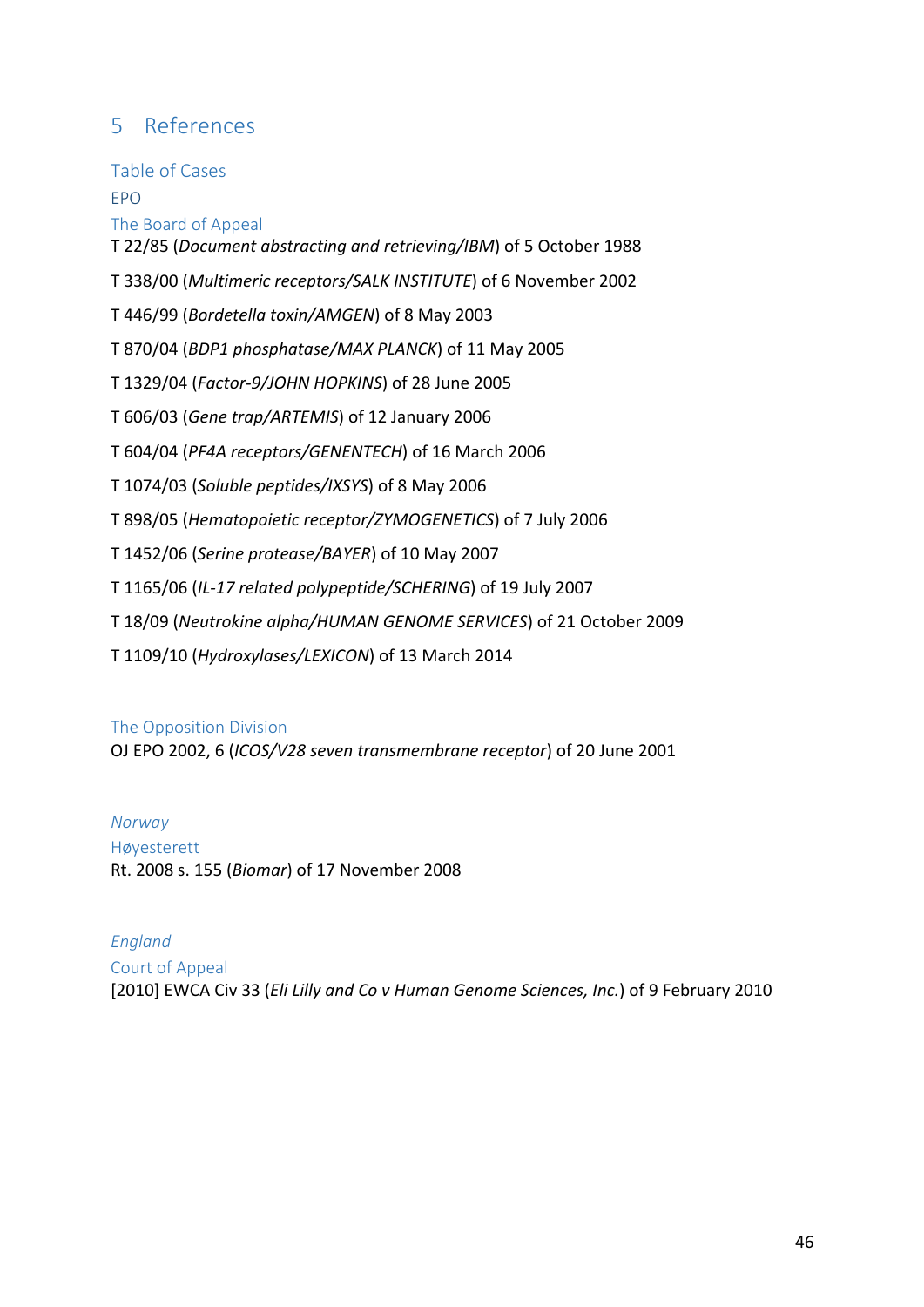#### Bibliography

Aerts, Rob, "Biotechnological Patents in Europe – Functions of Recombinant DNA and Expressed Protein and Satisfaction of the Industrial Applicability Requirement", International Review of Intellectual Property and Competition Law, 2008 pp. 282-306.

Arnesen, Finn and Stenvik, Are, *Internasjonalisering og juridisk metode: særlig om EØSrettens betydning I norsk rett*, 2<sup>nd</sup> edition (Oslo 2015).

Blobe, Gerard C., Schiermann, William P. and Lodish, Harvey F., "Role of Transforming Growth Factor β in Human Disease", *New England Journal of Medicine*, **342** (18)**,** 2000 pp. 1350-1358.

Chi, Kelly R. "Revolution dawning in cardiotoxicity testing", *Nature Reviews Drug Discovery*, **12**, 2013 pp. 565-567.

DiMasi, Joseph A., Gabrowski, Henry G. and Hansen, Ronald W., "Innovation in the pharmaceutical industry: New estimates of R&D costs", Journal of Health Economics, 2016 pp. 20-33.

Domeij, Bengt, *Pharmaceutical Patents in Europe* (Stockholm 2000).

Ducor, Philippe, "New Drug Discovery Technologies and Patents", Rutgers Computers & *Technology Law Journal*, **22**, 1996 pp. 369-477.

European Patent Office website (epo.org), https://www.epo.org/about-us/organisation.html (last accessed 31 May 2016).

European Patent Office website (epo.org), https://www.epo.org/news-issues/issues/biotechnology.html (last accessed 30 May 2016).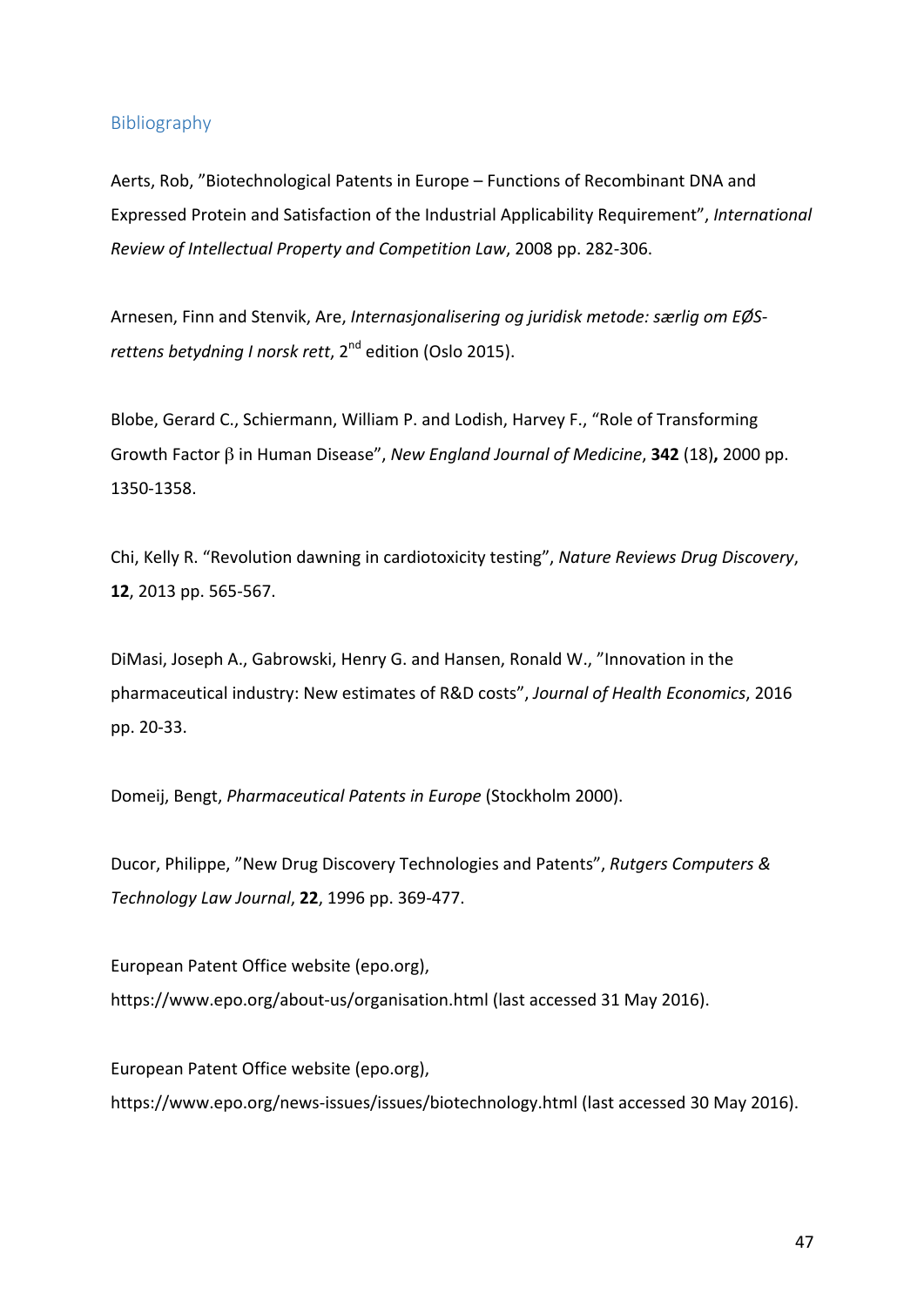European Patent Office website (epo.org),

https://www.epo.org/law-practice/unitary/patent-court.html (Last accessed 28 May 2016).

Fitt, Robert and Nodder, Edward, "Setting the threshold for industrial application: the UK diverges from Europe", *Journal of Intellectual Property Law & Practice*, 2010 pp. 560-565.

Grubb, Phillip W., Patents for Chemicals, Pharmaceuticals and Biotechnology – fundamentals of global law, practice and strategy, 4th edition (Oxford 2004).

Gruss, Hans-Jürgen and Dower, Steven K., "Tumor Necrosis Factor Ligand Superfamily: Involvement in the Pathology of Malignant Lymphomas", *Blood*, 85 (12), 1995 pp. 3378-3403.

Heller, Michael A. and Eisenberg, Rebeca, S., "Can Patents Deter Innovation? The Anticommons in Biomedical Research", Science, 280 (698), 1998 pp. 698-701.

Huang, Pengxiang, Chandra, Vikas and Rastinejad, Fraydoon, "Structural Overview of the Nuclear Receptor Superfamily: Insights into Physiology and Therapeutics", *Annual Review of Physiology*, **72**, 2010 pp. 247-272.

Jin, Wei and Dong, Chen, "IL-17 cytokines in immunity and inflammation", *Emerging Microbes and Infections*, **2**, 2013 pp. 1-5.

Hyo, Seon Lee, Kim, Chungho, Kim, Sang B., Kim, Moon G. and Park, Dongeun, "Epithin, a target of transforming growth factor-beta signalling, mediates epithelial-mesenchymal transition", *Biochemical and Biophysical Research Communications*, **395** (4), 2010 pp. 553-569.

Kiley, Thomas D., "Patents on Random Complementary DNA Fragments?" Science, 257 (5072), pp. 915-918.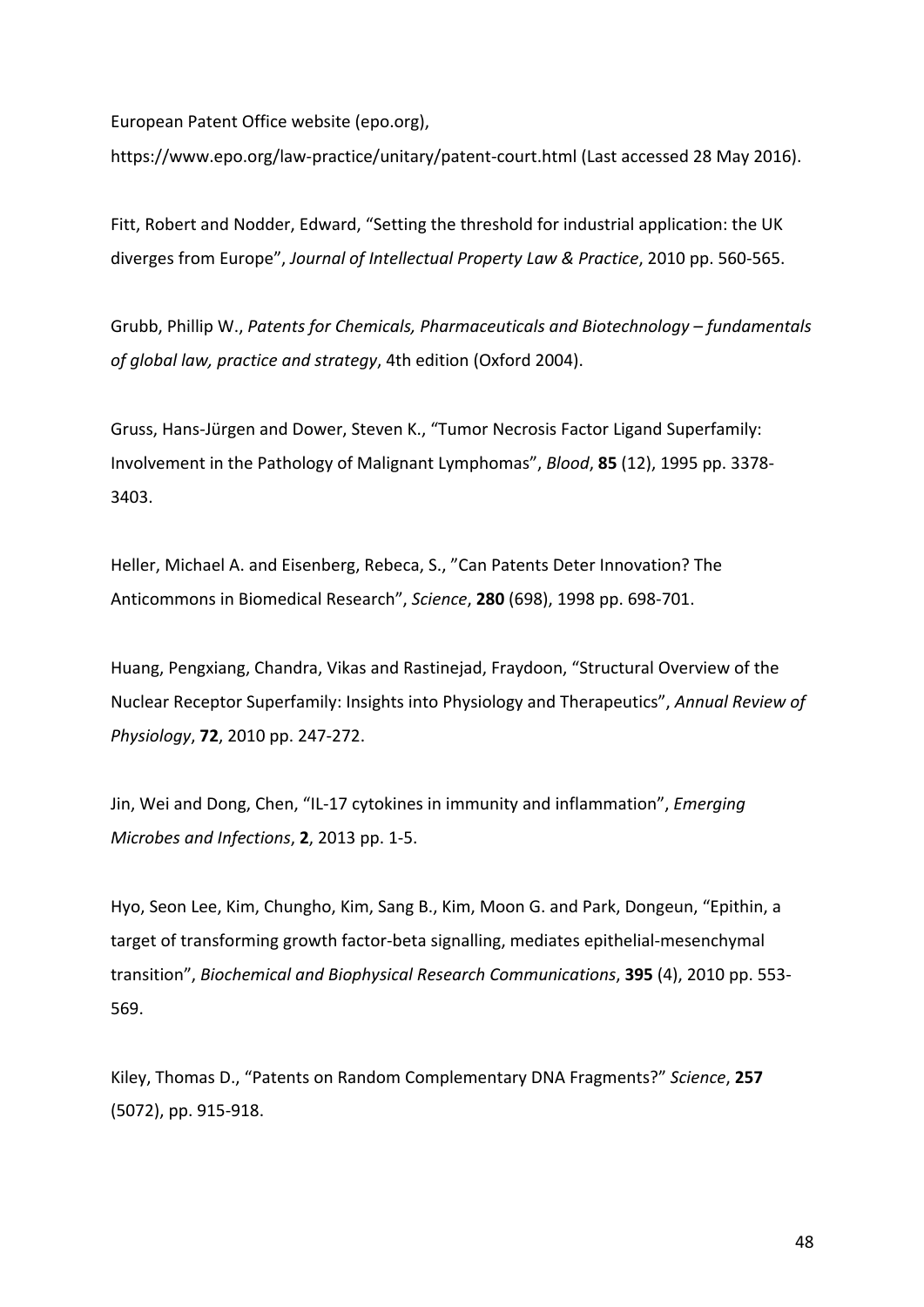Lawrence, Elanor (ed.) *Henderson's Dictionary of Biological Terms*, 11<sup>th</sup> edition, (Harlow 1995).

Lim, H. and Zhu, Y. Z. "Role of transforming growth factor-beta in the progression of heart failure", *Cellular and Molecular Life Sciences,* **63**(22), 2006 pp. 2584-2596.

MacQueen, Hector, Waelde, Charlotte, Laurie, Graeme and Brown, Abbe, Contemporary *Intellectual Property: Law and Policy,* 2<sup>nd</sup> edition (Oxford 2011).

Minssen, Timo, "När anses en bioteknologisk uppfinning vara komplett och praktiskt användbar? - Del II - Om senare utveckling kring kravet på "industrial application" och "utility" för gen- och protein-relaterade uppfinningar i USA och Europa", Nordiskt *Immateriellt Rettsskydd*, 2008, pp. 339-387.

Moufang, Rainer, "Patentability of pharmaceutical innovations" in Drexl, Josef and Lee, Nari (eds.), *Pharmaceutical Innovation, Competition and Patent Law* (Cheltenham 2013).

Nelson, David L. and Cox, Michael M., *Lehninger Principles of Biochemistry*, 6<sup>th</sup> edition (New York 2013).

Pan, Ying, Yuhasz, Stacieann C. and Amzel, L. Mario, "Anti-idiotypic antibodies: biological function and structural studies", *Federation of American Societies for Experimental Biology Journal*, 9(1), 1995 pp. 43-49.

Ruud, Morten and Ulfstein, Geir, *Folkerett* (Oslo 2011).

Schertenlieb, Denis, "The Patentability and Protection of DNA-based Inventions in the EPO and the European Union", *European Intellectual Property Review*, 2003, pp. 125-138.

Selvaraj, Ramesh K. and Geiger, Terrence L., "Mitigation of Experimental Allergic Encephalomyelitis by TGF- $\beta$  Induced Foxp3<sup>+</sup>Regulatory T Lymphocytes through the Induction of Anergy and Infectious Tolerance", *Journal of Immunology*, **180** (5), 2008 pp. 2830-2838.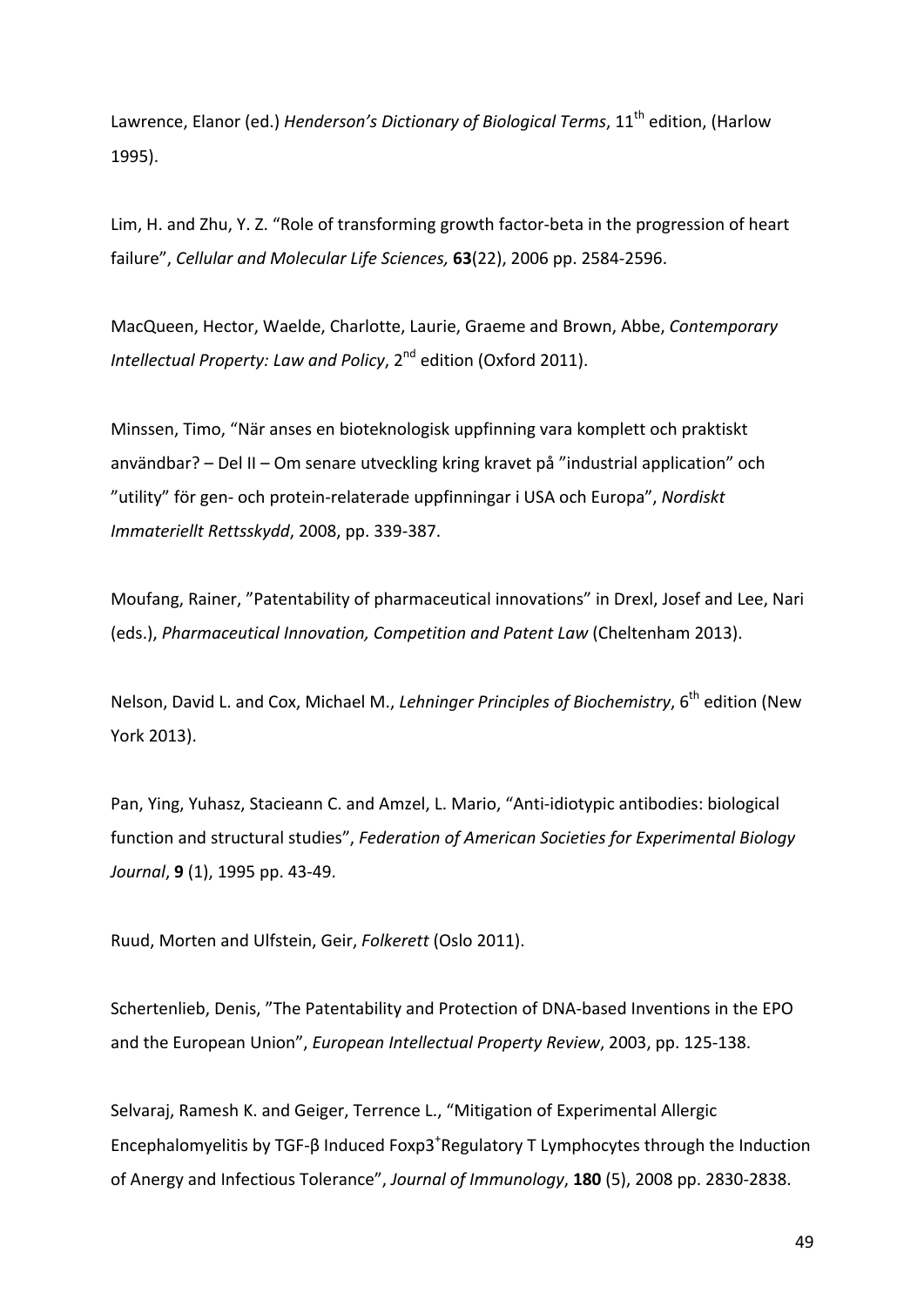Sterckx, Sigrid, "Can drug patents be morally justified?" Science and Engineering Ethics, 11  $(1)$ , 2005 pp. 81-92.

deStevens, George, "Lead Structure Discovery and Development" in Hansch, Corwin (ed.), *Comprehensive Medicinal Chemistry* (Oxford 1990).

Stoeckle, Mark Y. and Barker, Kimberly A., "Two Burgeoning Families of Platelet Factor 4-Related Proteins: Mediators of the Inflammatory Response", *The New Biologist*, 2(4), 1990 pp. 313-323.

Swardfager, Walter, Lanctôt, Krista, Rothenburg, Lana, Wong, Amy, Cappell, Jaclyn and Hermann, Nathan, "A Meta-Analysis of Cytokines in Alzheimer's Disease", *Biological Psychiatry*, **68**(10), 2010 pp. 930-941.

Thomson Reuters website (thomsonreuters.com), http://thomsonreuters.com/en/articles/2015/global-pharma-sales-reach-above-1 trillion.html (last accessed 31 May 2016).

Tonks, Nicholas K., "Protein tyrosine phosphatases: from genes, to function, to disease", *Nature Reviews Molecular Cell Biology*, **7**, 2006 pp. 833-846.

Trilateral Co-operation website (trilateral.net),

http://www.trilateral.net/projects/biotechnology/mutual.pdf (last accessed 30 May 16).

Waterbeemd, Han van de and Gifford, Eric, "ADMET in silico modelling: towards prediction paradise?" Nature Reviews Drug Discovery, 2, 2003 pp. 192-204.

Wettschureck, Nina and Offermanns, Stefan, "Mammalian G Proteins and Their Cell Type Specific Functions", *Physiological Reviews*, 85 (4), 2005 pp. 1159-1204.